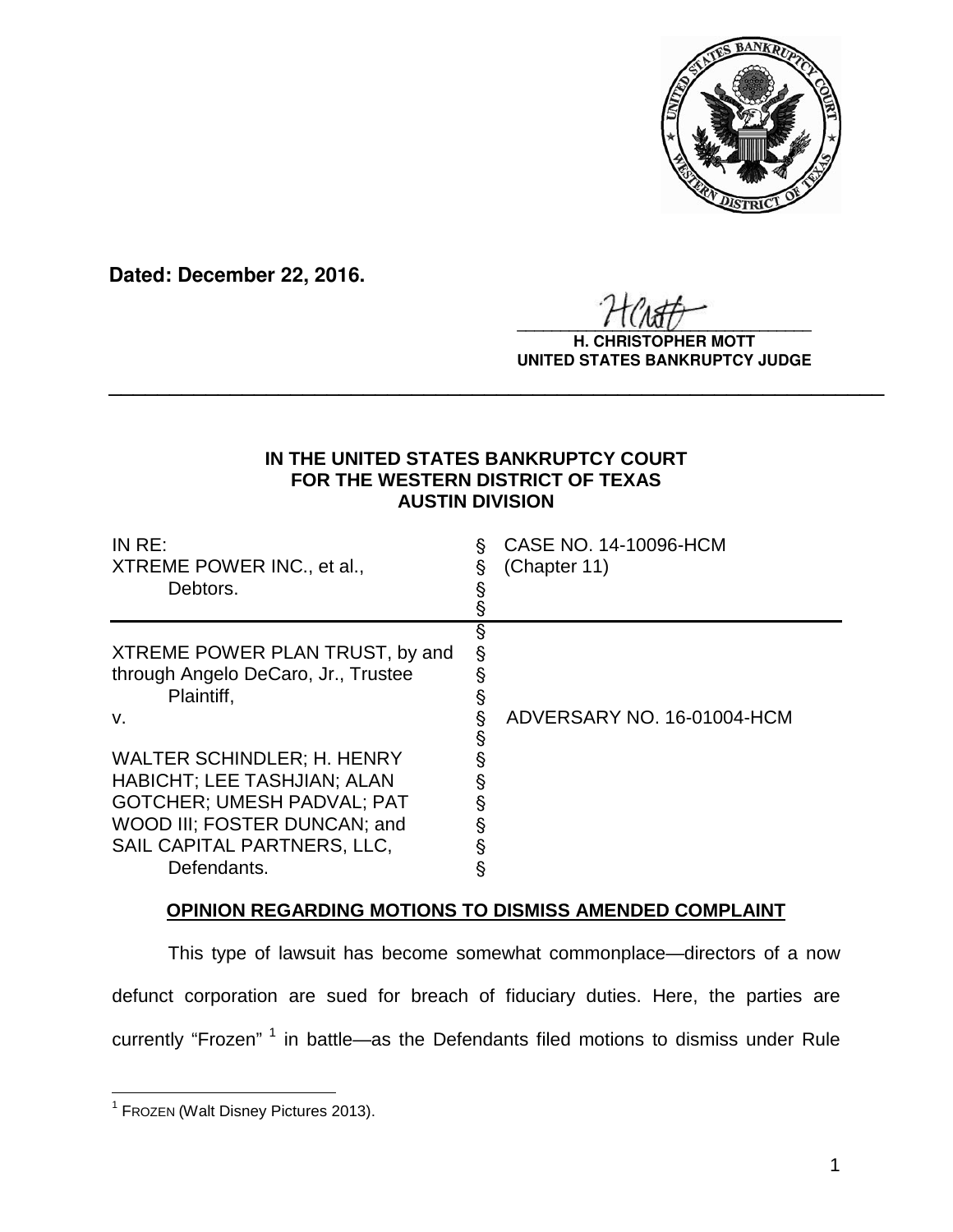12(b)(6), echoing "Indina Menzel" to demand that the Plaintiff just "let it go." For the most part, the Court agrees with the Defendants and will send all but a single claim to a wintery grave.

## **I. PROCEDURAL BACKGROUND**

### **A. Bankruptcy Case**

On January 22, 2014, Xtreme Power Inc., as debtor ("Xtreme"), filed a voluntary Chapter 11 petition in this Court in case no. 14-10096. *See* Voluntary Petition (case no. 14-10096, dkt# 1). The Chapter 11 case of Xtreme was then jointly administered with the Chapter 11 cases of two of its subsidiaries—Xtreme Power Systems, LLC (case no. 14-10095) and Xtreme Power Grove, LLC (case no. 14-10097). *See* Order Granting Motion for Joint Administration (case no. 14-10096, dkt# 27).

Within days of its bankruptcy filing, Xtreme requested the Court approve procedures that would allow for the sale of substantially all assets under 11 U.S.C. § 363. After several hearings, the Court approved the bid procedures and ultimately approved the sale by Order dated April 11, 2014 (case no. 14-10096, dkt# 157, 535).

Following the sale, Xtreme and its two subsidiaries filed a Second Amended Joint Chapter 11 Plan of Liquidation ("Second Amended Plan") (case no. 14-10096, dkt# 897). In accordance with the terms of a Mediated Settlement Agreement dated September 29, 2014, the Second Amended Plan created a Plan Trust to pursue Xtreme's remaining causes of action for the benefit of creditors. *See* Second Amended Plan ¶¶ 6.01–6.07 (case no. 14-10096, dkt# 897).

The Second Amended Plan also named a Plan Trustee (Plaintiff in this adversary proceeding) with the authority and standing to pursue, among other actions, any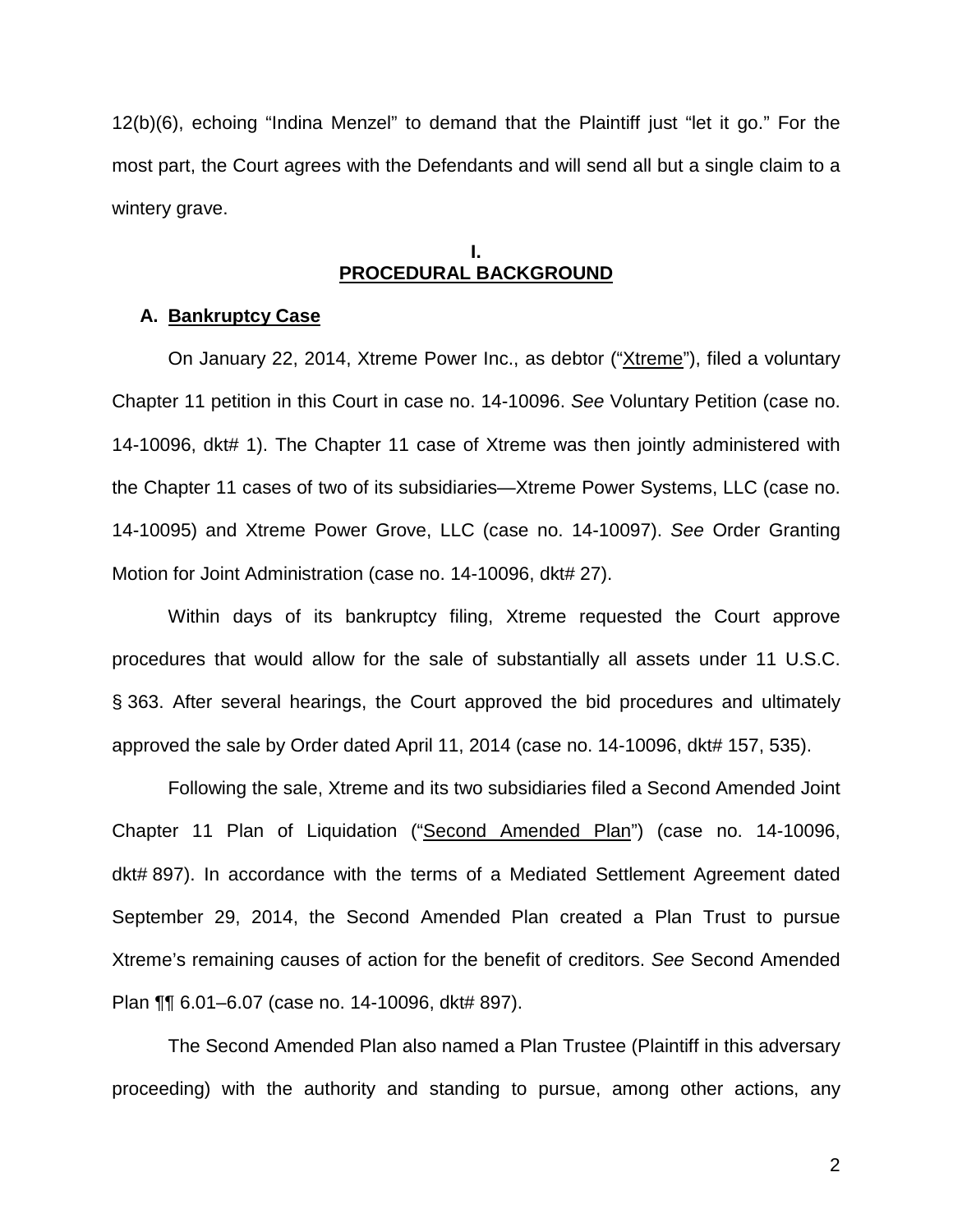litigation claim relating to alleged misconduct of the officers and directors of Xtreme ("D&O Litigation"). *See* Second Amended Plan ¶¶ 1.29, 6.01, 6.03 (case no. 14-10096, dkt# 897). To aid in the prosecution of claims, the Second Amended Plan required Xtreme and its subsidiaries to deliver all books and records to the Plan Trustee for use in litigation. *See* Second Amended Plan § 6.07 (case no. 14-10096, dkt# 897).

The Court confirmed the Second Amended Plan on February 11, 2015. The Second Amended Plan became effective on February 26, 2015. *See* Findings of Fact, Conclusions of Law, and Order Confirming Second Amended Plan (case no. 14-10096, dkt# 944, p. 19); Notice of (I) Entry of Order Confirming Plan; (II) Occurrence of Effective Date; and (III) Certain Deadlines Related Thereto (case no. 14-10096, dkt# 950, p. 1).

### **B. Adversary Proceeding**

#### **1. Original Complaint and Parties**

The Plan Trustee, as Plaintiff ("Plaintiff Trust") then commenced this adversary proceeding no. 16-01004 on January 19, 2016, with the filing of Plaintiff's Original Complaint ("Original Complaint"). *See* Original Complaint (dkt# 1).

The Complaint named all seven of the former members of Xtreme's Board of Directors ("Director Defendants") as well SAIL Capital Partners, LLC ("SAIL," collectively referred to along with the Director Defendants as the "Defendants") as Defendants in this adversary proceeding. The seven board members that are sued individually as Director Defendants are: Walter Schindler ("Director Schindler"), H. Henry Habicht ("Director Habicht"), Foster Duncan ("Director Duncan"), Alan Gotcher ("Director Gotcher"), Lee Tashjian ("Director Tashjian"), Umesh Padval ("Director Padval"), and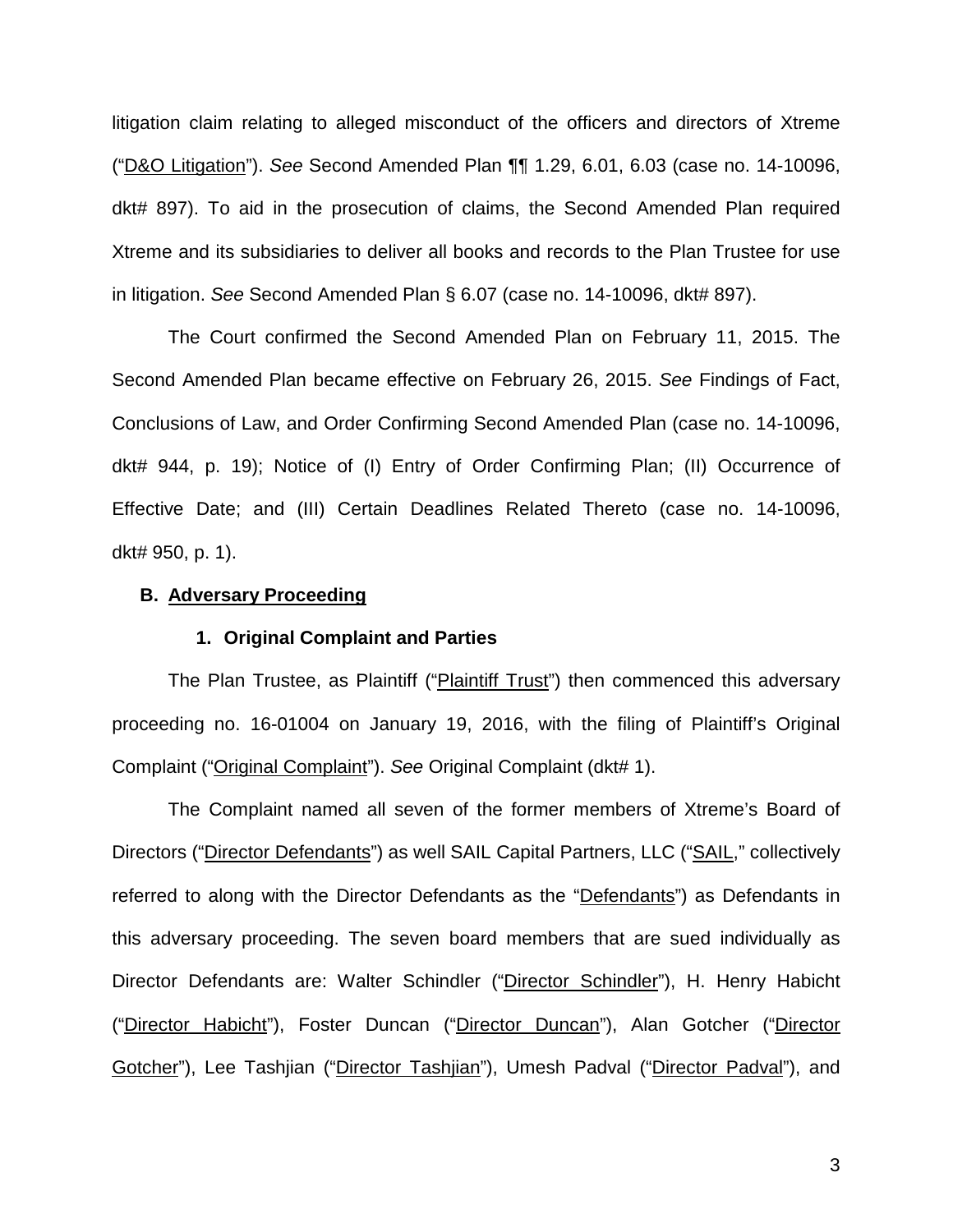Pat Wood III ("Director Wood"). SAIL was also sued in its capacity as a shareholder of Xtreme. *See* Original Complaint (dkt# 1).

Twice, all parties by joint stipulation agreed to extend the time by which the Defendants were required to answer or otherwise respond to the Original Complaint. *See* Stipulations (dkt# 18, 24). As a result, Defendants made no answer or other response to the Original Complaint for several months.

### **2. Original Motions to Dismiss**

 On April 18, 2016, the Defendants responded to the Complaint by filing Motions to Dismiss. *See* SAIL Motion to Dismiss (dkt# 27); Director Defendants Motion to Dismiss (dkt# 29) (collectively, the "Original Motions").

The Original Motions attacked the factual and legal sufficiency of the Original Complaint, arguing that the Plaintiff Trust failed to allege any facts to rebut the business judgment rule or to establish breaches of the duties of care, loyalty, or good faith by any of the Defendants. The Original Motions also complained about the lack of facts included to support the Plaintiff Trust's allegations of alter ego, agency, aiding and abetting, and civil conspiracy. Finally, the Original Motions asserted that both an exculpatory provision in Xtreme's Certificate of Incorporation and provisions related to the D&O litigation contained in the confirmed Second Amended Plan precluded the recovery sought by the Plaintiff Trust. *See* SAIL Motion to Dismiss, pp. 7–20 (dkt# 27); Director Defendants Motion to Dismiss, pp. 4–18 (dkt# 29).

In response, the Plaintiff Trust moved for leave of the Court to file an Amended Complaint. *See* Motion for Leave to File Amended Complaint (dkt# 41). In its request, the Plaintiff Trust acknowledged the Defendants' criticisms regarding the sufficiency of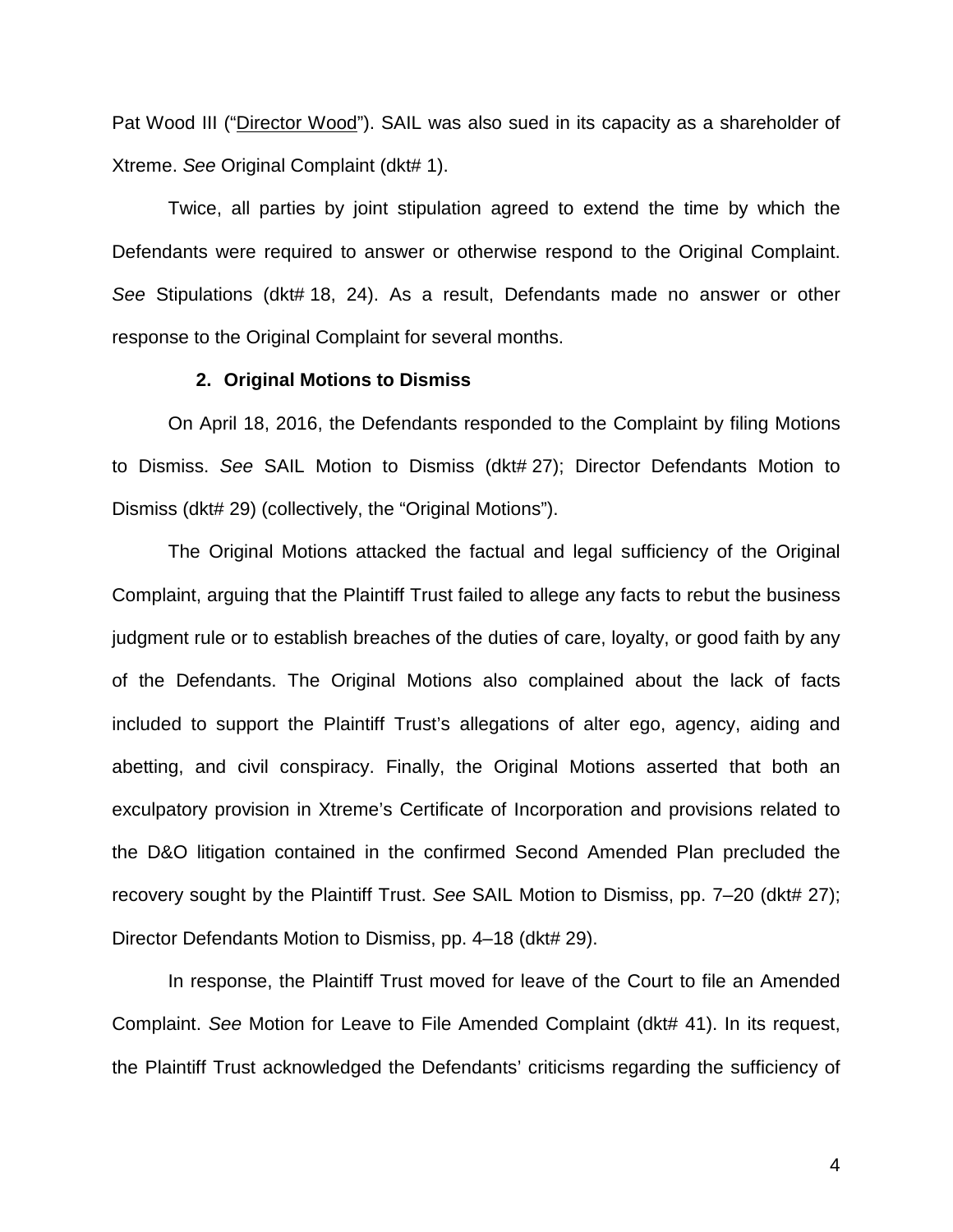facts pled. Out of what it stated was "an abundance of caution and in order to expedite these proceedings," the Plaintiff Trust then asked leave of the Court to address the concerns raised by the Original Motions. *See* Motion for Leave to File Amended Complaint, p. 2 (dkt# 41). The Court then granted the Plaintiff Trust leave to file and serve its amended complaint. *See* Order Granting Motion for Leave to File an Amended Complaint (dkt# 45).

## **3. Plaintiff Trust's Amended Complaint**

The Plaintiff Trust then filed its Amended Complaint in this adversary proceeding on May 31, 2016. *See* Plaintiff's Amended Complaint ("Amended Complaint") (dkt# 46). As before, the Amended Complaint asserted various causes of action against the Defendants, including breach of fiduciary duties, aiding and abetting, and civil conspiracy. *See* Amended Complaint ¶¶ 47–58. Additionally, as in the Original Complaint, the Amended Complaint contained several miscellaneous allegations, such as inapplicability of the business judgment rule, alter ego, and agency. *See* Amended Complaint ¶¶ 59–61.

Substantively, the Amended Complaint did little to address the deficiencies raised by the Defendants in their Original Motions to dismiss. In sum, the Amended Complaint added one new fact relating to SAIL's investment in Xtreme, expanded on the roles and connections of the Director Defendants, and stated five alleged misrepresentations made by SAIL to SAIL's investors. *See* Amended Complaint ¶¶ 27, 28, 43. Additionally, the Amended Complaint asserted an additional claim against SAIL—breach of the fiduciary duty owed by a controlling shareholder. *See* Amended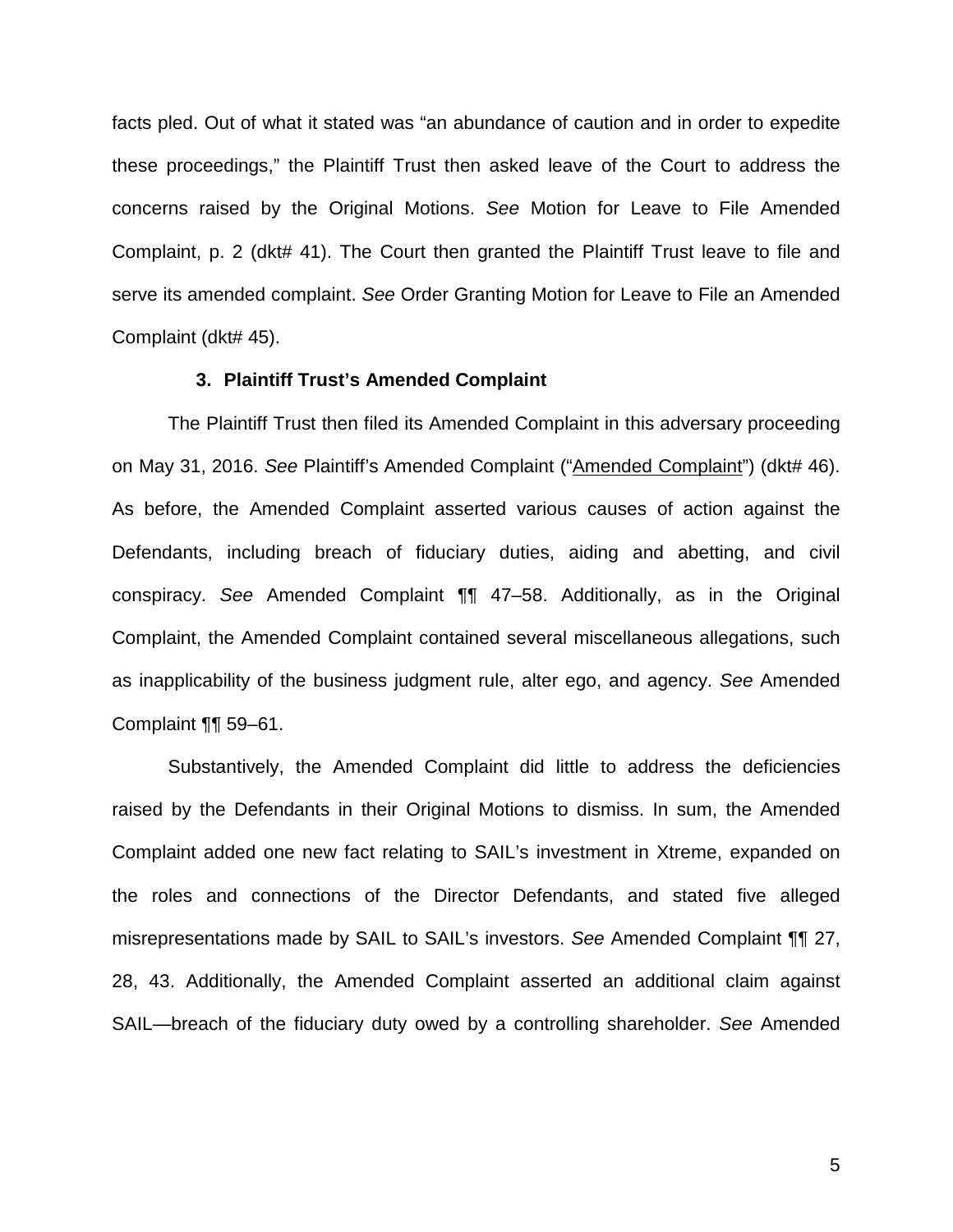Complaint ¶ 55. The Amended Complaint made no other efforts to address the supposed pleading deficiencies complained of in the Original Motions.

## **4. Renewed Motions to Dismiss**

In light of the Amended Complaint, the Court directed the Defendants to either file new Motions to Dismiss directed at the Amended Complaint or to file Answers to the Amended Complaint by June 23, 2016. *See* Order Regarding Pending Motions to Dismiss Original Complaint and Setting Procedures and Deadlines (dkt# 47). As expected, both the Director Defendants and SAIL filed renewed Motions to Dismiss targeting the Amended Complaint.

 The Director Defendants filed the instant Motion to Dismiss Plaintiff's Amended Complaint ("Directors Motion") (dkt# 53) on June 23, 2016. The Plaintiff Trust filed a Response to the Directors Motion ("Response to Directors") (dkt# 55) on July 14, 2016, and the Director Defendants filed a Reply (dkt# 57) on July 21, 2016.

SAIL also filed the instant Motion to Dismiss Plaintiff's Amended Complaint ("SAIL Motion") (dkt# 52), with three exhibits in support, on June 23, 2016. The Plaintiff Trust filed a Response to the SAIL Motion ("Response to SAIL") (dkt# 54) on July 14, 2016, and SAIL filed a Reply ("SAIL Reply") (dkt# 56) on July 21, 2016.

 As before, both the Directors Motion and the SAIL Motion sought dismissal under Rule 12(b)(6) for failure by the Plaintiff Trust to state a claim. Additionally, as before, both the Directors Motion and the SAIL Motion challenged the Plaintiff Trust's right to relief in light of the business judgment rule and the exculpatory provision contained in Xtreme's Certificate of Incorporation. *See* Directors Motion, pp. 5–20; SAIL Motion, pp. 4–20.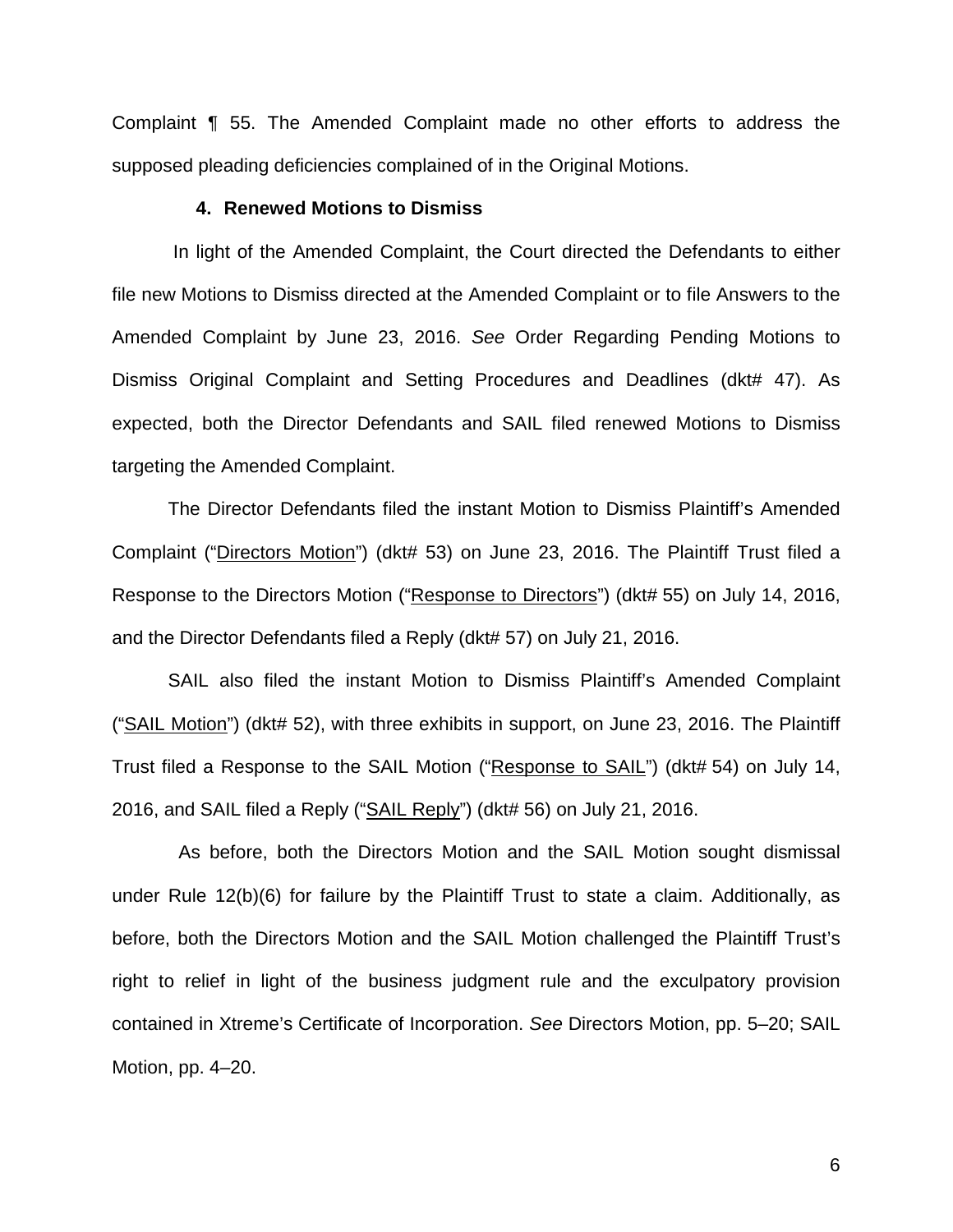#### **5. Hearing**

On October 27, 2016, the Court conducted a hearing on the Directors Motion, the SAIL Motion, and the Responses and Replies thereto. Counsel for the Plaintiff Trust, counsel for the Director Defendants, and counsel for SAIL appeared at the hearing and presented oral arguments to the Court. After considering the Amended Complaint and analyzing it under the standards of Rule 12(b)(6), this Opinion constitutes the Court's ruling on the Directors Motion and the SAIL Motion.

## **II. SUMMARY OF THE PLAINTIFF TRUST'S AMENDED COMPLAINT**

The Plaintiff Trust's Amended Complaint paints the devolution of Xtreme—from the promising, spring-like start-up of the company to its chilling, wintry demise in bankruptcy. The Amended Complaint itself spans nineteen pages with sixty-seven paragraphs and sets forth two counts ("Counts") against the Defendants. *See generally*  Amended Complaint. Following is a brief summary of the primary allegations made by the Plaintiff Trust in the Amended Complaint.

## **A. Factual Allegations**

The Amended Complaint alleges that Xtreme began in November 2006 for the purpose of designing, installing, and monitoring energy storage and power management systems. Although a Delaware corporation, the company was headquartered in Texas and maintained operations throughout the United States, with the overall objective of becoming a leader in the energy storage industry. From 2009 to 2011, Xtreme allegedly experienced rapid growth, earning it a spot on Inc. Magazine's list of fastest growing private companies in the United States and leading to valuations in excess of \$100 million. *See* Amended Complaint ¶¶ 20–24.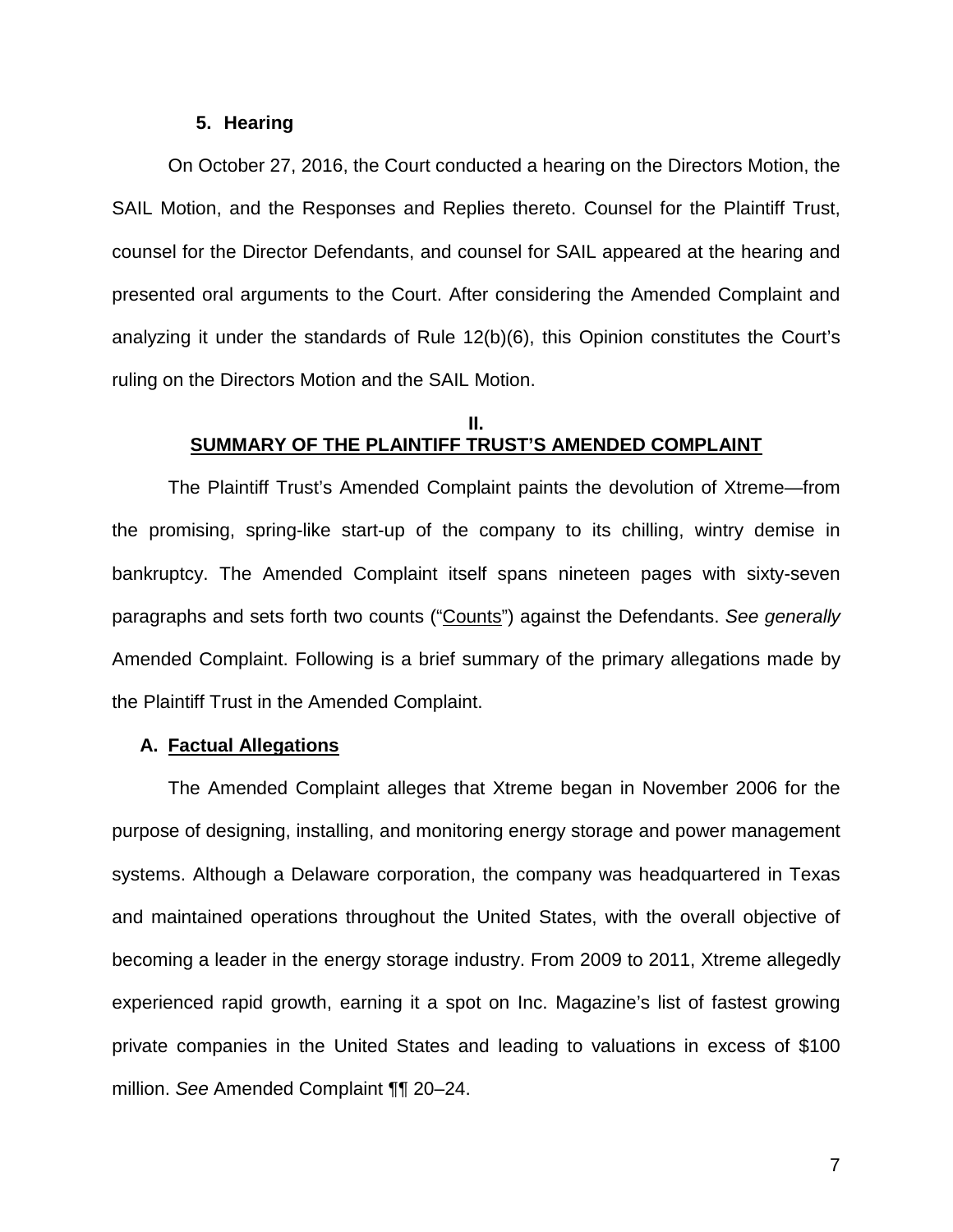Unfortunately, these successes did not last long. As alleged in the Amended Complaint, between year-end 2011 and 2012 "sales declined some 20%, and the balance sheet equity declined by \$21 million—to a negative \$36 million of net worth." *See* Amended Complaint ¶ 32. Additionally, it is alleged in August 2012 that a fire broke out at a wind farm in Hawaii, leading to the complete destruction of the facility's building and energy storage system and a blizzard of negative publicity. By this point, Xtreme had allegedly slid into insolvency as measured under any test. *See* Amended Complaint ¶¶ 32–33. Specifically, Xtreme's financial statements allegedly showed a significant negative worth in 2012, along with an operating loss of \$5.5 million and a gross loss of over \$38 million. The following year the company fared no better, with the first three quarters of 2013 reporting total revenue below \$2.5 million. *See* Amended Complaint ¶¶ 34–35.

The Amended Complaint alleges that at this point any competent observer would have realized that immediate action was necessary by Xtreme's Board of Directors to correct the company's dire situation. In support of this allegation, the Amended Complaint recounts that in November 2012 Langara Capital Partners ("Langara"), a shareholder of Xtreme, formally presented its concerns to the Board. *See* Amended Complaint ¶ 36. Namely, Langara allegedly expressed concerns about (1) the decrease in customer bookings; (2) the difficulty of future financings; (3) the company's focus on building resources, research, and development rather than sales; (4) the lack of cash on the balance sheet; and (5) the lack of investor interest in the company. The presentation ended with Langara's demand to "(a) [b]ring the burn rate down to a truly negligible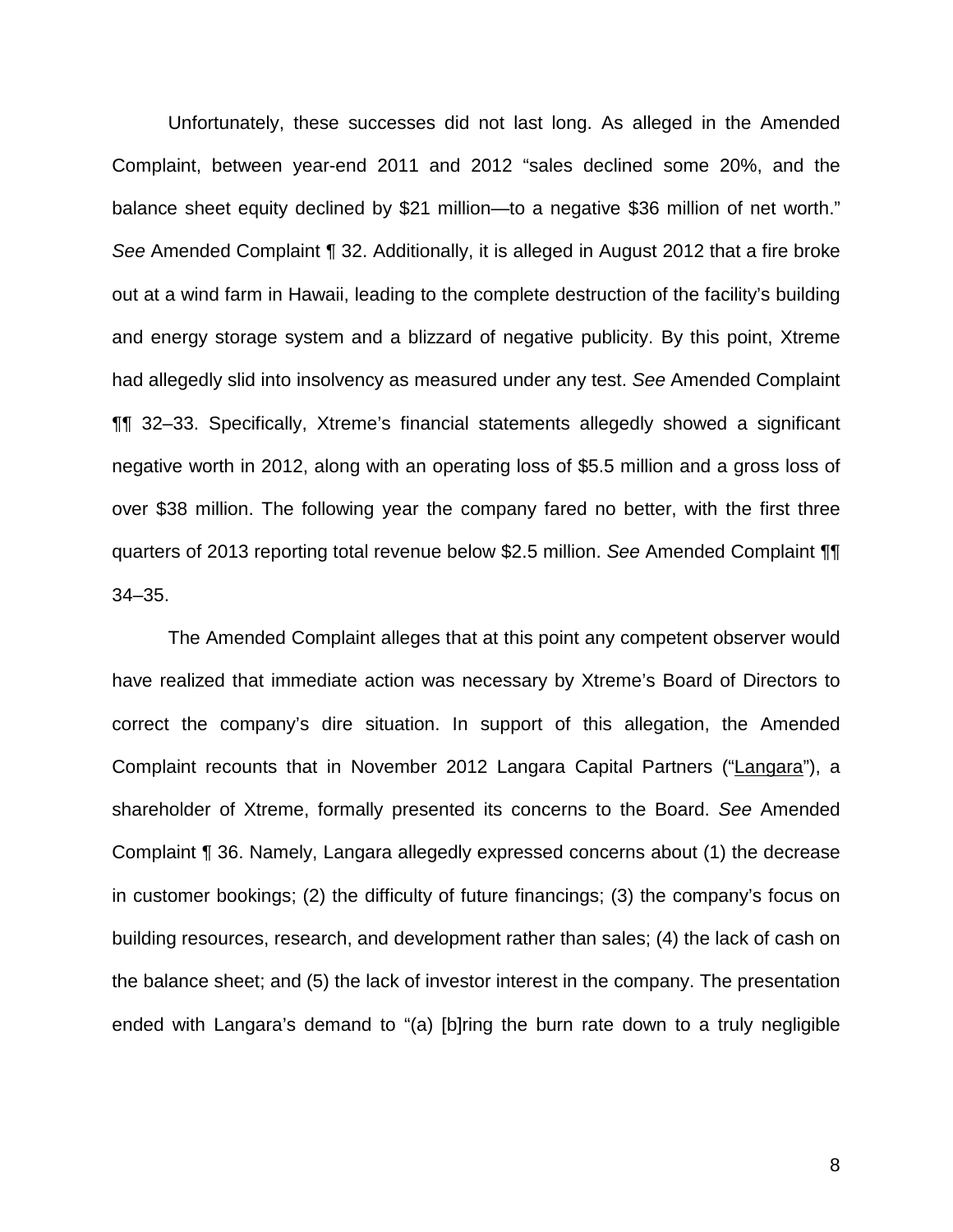amount; and (b) [s]tart the restructuring, 'liquidation process NOW' or have 'little to no liquidation value in bankruptcy.'" *See* Amended Complaint ¶¶ 37–38.

According to the Amended Complaint, the Director Defendants failed to heed Langara's request or to engage in any efforts to slow the avalanche-like slide into fiscal ruin. Rather, the Director Defendants allegedly delayed filing bankruptcy until January 2014, at which point Xtreme had purportedly ran out of cash and decreased in value to only \$14 million. *See* Amended Complaint ¶¶ 2, 39. Although bereft of pled facts relating to direction by or conspiracy with SAIL, the Amended Complaint then states that the Director Defendants purposefully acted in this wasteful manner to protect SAIL's funds from also declining in value. Allegedly, Xtreme made up over 30% of SAIL's investments and a decrease in the value of Xtreme would correspondingly result in a decrease in the net value of the SAIL funds as a whole. *See* Amended Complaint ¶ 43.

Finally, the Amended Complaint states that the Director Defendants placed SAIL's needs ahead of those of Xtreme due to various relationships between individual directors and SAIL. For example, allegedly Director Schindler, who served as the chairman of Xtreme's Board, also acted as a managing partner of SAIL, where he co-managed investments and operations. Director Habicht also allegedly served as a managing partner of both SAIL and a SAIL subsidiary. Director Duncan allegedly managed a smaller SAIL fund that began making investments in 2011 and early 2012, around the same time as Xtreme's decline. Director Tashjian allegedly sat on the SAIL advisory board and acted as the director of an unrelated company also within the SAIL portfolio. Director Gotcher, who also acted as the President of Xtreme, had no direct connection to SAIL. He was, however, alleged to be effectively controlled by SAIL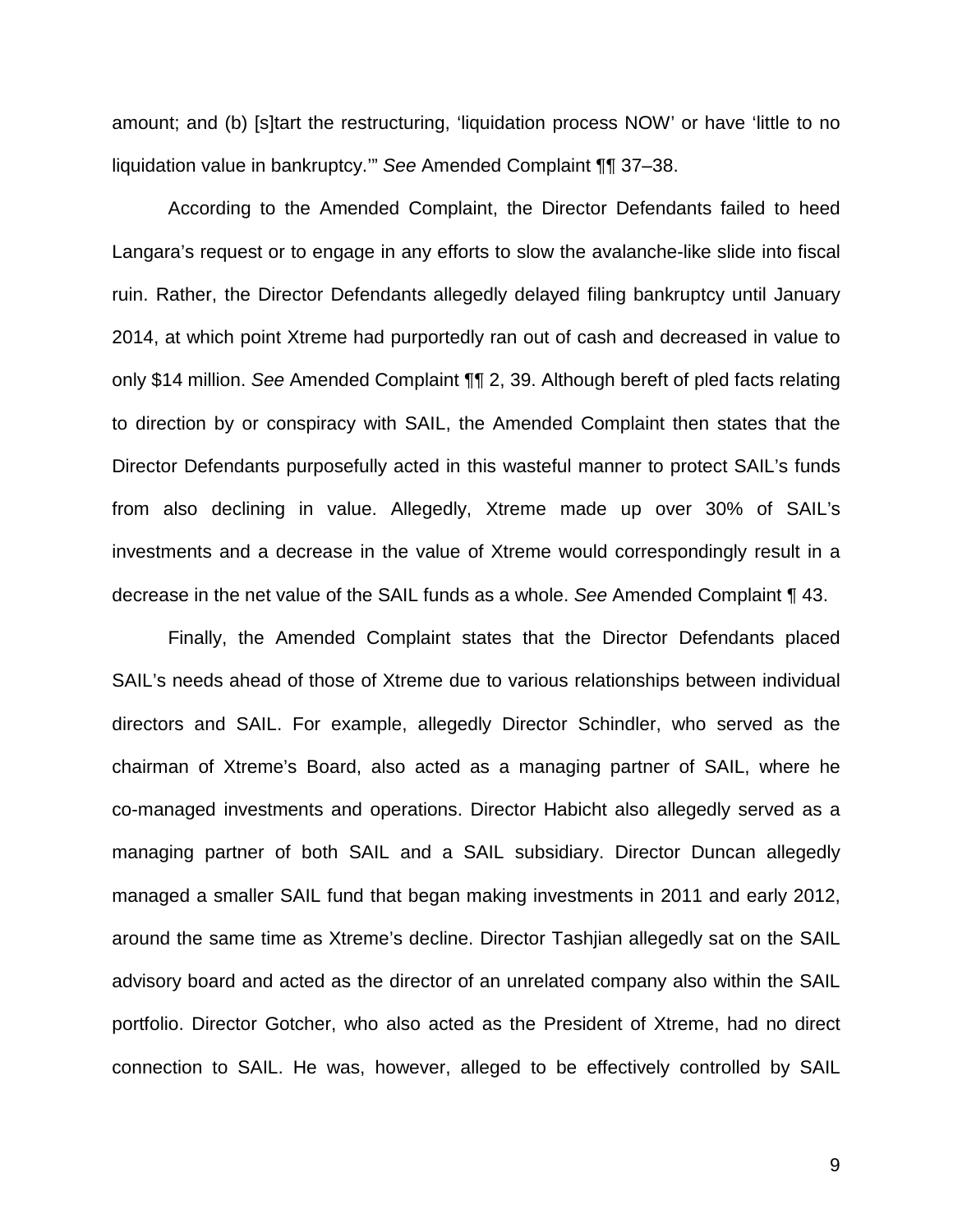through the actions of Directors Schindler and Habicht, two members of a three-person compensation committee that determined the salaries of officer positions. Finally, Directors Padval and Wood acted as independent directors, with no alleged connections to or interests in SAIL. *See* Amended Complaint ¶ 28.

### **B. Causes of Action**

The Plaintiff Trust's Amended Complaint sets forth multiple state law causes of action against the Defendants in just two separate Counts. Additionally, the Amended Complaint raises three miscellaneous legal theories relating to the Plaintiff Trust's entitlement to relief under the Counts.

Count 1 of the Amended Complaint is against all of the Defendants and is based on an alleged breach of fiduciary duty owed to Xtreme by the Defendants (including the duties of loyalty, good faith, and care). This Count additionally alleges that the Defendants acted with gross negligence in carrying out the duties owed to Xtreme. Finally, Count 1 asserts an "inducing and/or aiding and abetting breach of fiduciary duty" claim against SAIL relating to the alleged breaches of fiduciary duty complained of in the same Count. *See* Amended Complaint ¶¶ 50–55.

Count 2 of the Amended Complaint also runs against all of the Defendants. It asserts a claim of civil conspiracy, wherein the Plaintiff alleges that Defendants conspired to cause the alleged breaches of fiduciary duties that form the basis of Count 1. *See* Amended Complaint ¶¶ 56–58.

Under the miscellaneous header, the Amended Complaint also pays lip service to three legal theories. First, the Amended Complaint declares that the entire fairness standard, rather than the more deferential business judgment rule, applies to the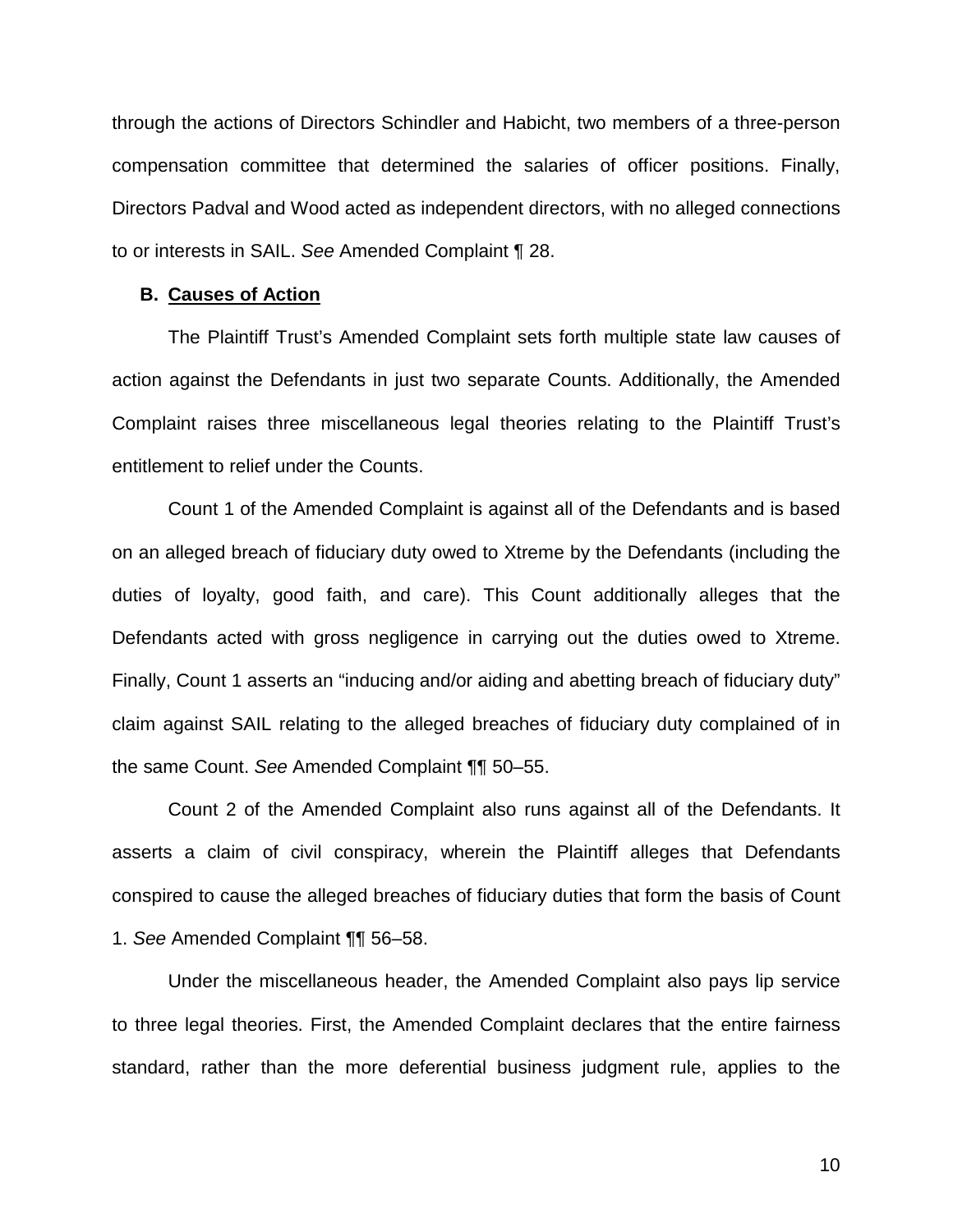transactions at issue. Second, the Amended Complaint states, without more, that SAIL and Directors Schindler, Habicht, Duncan, Tashjian, and Gotcher acted at all material times as alter egos of one another. Finally, the Amended Complaint includes a single paragraph labeled "agency," where it asserts that the act or omission of any defendant entity "was engaged in by its officers, agents or other persons having authority to engage in such conduct" and that such defendant entity will thus be liable for the acts of its agents. *See* Amended Complaint ¶¶ 59–61.

In an effort to support its claims, the Plaintiff Trust set forth a variety of factual assertions in its Amended Complaint. In sum, those assertions are that the Defendants (1) failed to take actions requested by a shareholder, such as starting the liquidation process in bankruptcy at an earlier date; (2) increased the time period that Xtreme remained out of bankruptcy so that SAIL could drive up investments in SAIL's various funds; (3) misrepresented the true nature of Xtreme's financial situation to SAIL's third-party investors; and (4) caused Xtreme to lose nearly all its liquidation value before finally filing for Chapter 11 relief. *See* Amended Complaint ¶¶ 36–44. Regarding application of the business judgment rule, the Plaintiff Trust additionally contends that five of the seven Director Defendants lacked impartiality during all relevant times due to affiliations with or connections to SAIL or a SAIL-related entity. *See* Amended Complaint ¶¶ 28, 59.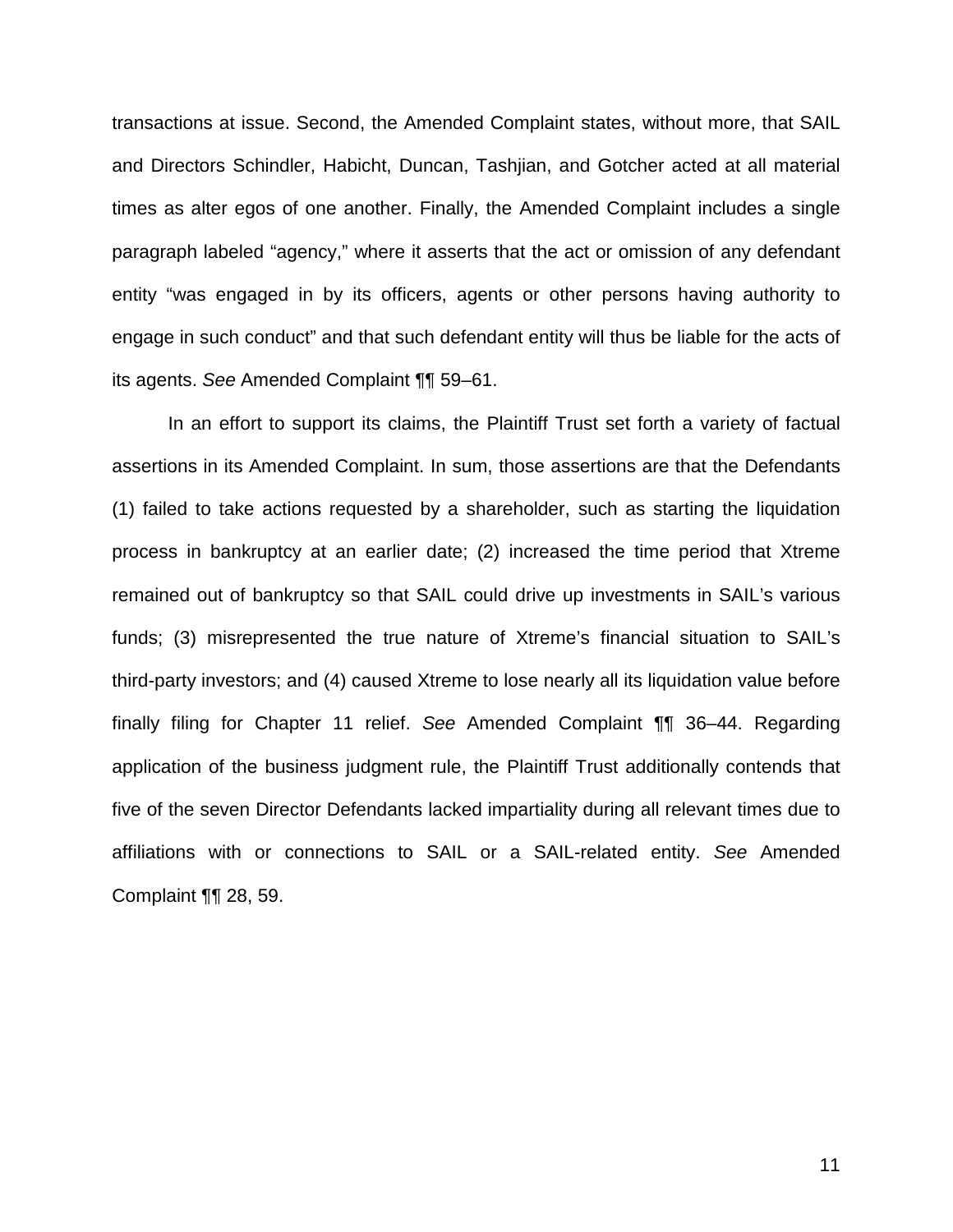## **III. LEGAL STANDARD AND EVIDENCE IN A RULE 12(b)(6) MOTION**

#### **A. Standard for Motion to Dismiss**

 $\overline{\phantom{a}}$ 

All of the Defendants have moved to dismiss the Amended Complaint under Rule 12(b)(6) of the Federal Rules of Civil Procedure ("Rules").<sup>2</sup> Under Rule 12(b)(6), the Court may dismiss a complaint for "failure to state a claim upon which relief can be granted."

In evaluating a complaint under Rule 12(b)(6), a court examines whether the pleading states a claim for relief that is "plausible on its face." *See Ashcroft v. Iqbal*, 556 U.S. 662, 678, 129 S. Ct. 1937, 173 L. Ed. 2d 868 (2009); *Bell Atlantic Corp. v. Twombly*, 550 U.S. 544, 570, 127 S. Ct. 1955, 167 L. Ed. 2d 929 (2007). A plausible claim arises when the complaint pleads sufficient facts to allow a court to draw a "reasonable inference" of the opposing party's liability for the misconduct alleged. *Iqbal*, 556 U.S. at 678. Such inferences are context-specific and require the "reviewing court to draw on its experience and common sense" when making a determination. *Iqbal*, 556 U.S. at 663–64. Although the standard rejects the equation of plausibility with probability, the complaint must contain more than just a "sheer possibility" of unlawful action to survive. *Iqbal*, 556 U.S. at 678.

In determining plausibility, a court accepts all well-pled facts in a complaint as true and views those facts in the "light most favorable to the plaintiff." *See Dorsey v. Portfolio Equities, Inc.*, 540 F.3d 333, 338 (5th Cir. 2008) (citations omitted). Threadbare recitals of the elements of a cause of action or mere conclusory statements, on the other hand, will not save the complaint from a motion to dismiss. *See Iqbal*, 556 U.S. at

 $2$  Rule 12 is incorporated into adversary proceedings by Rule 7012(b) of the Federal Rules of Bankruptcy Procedure.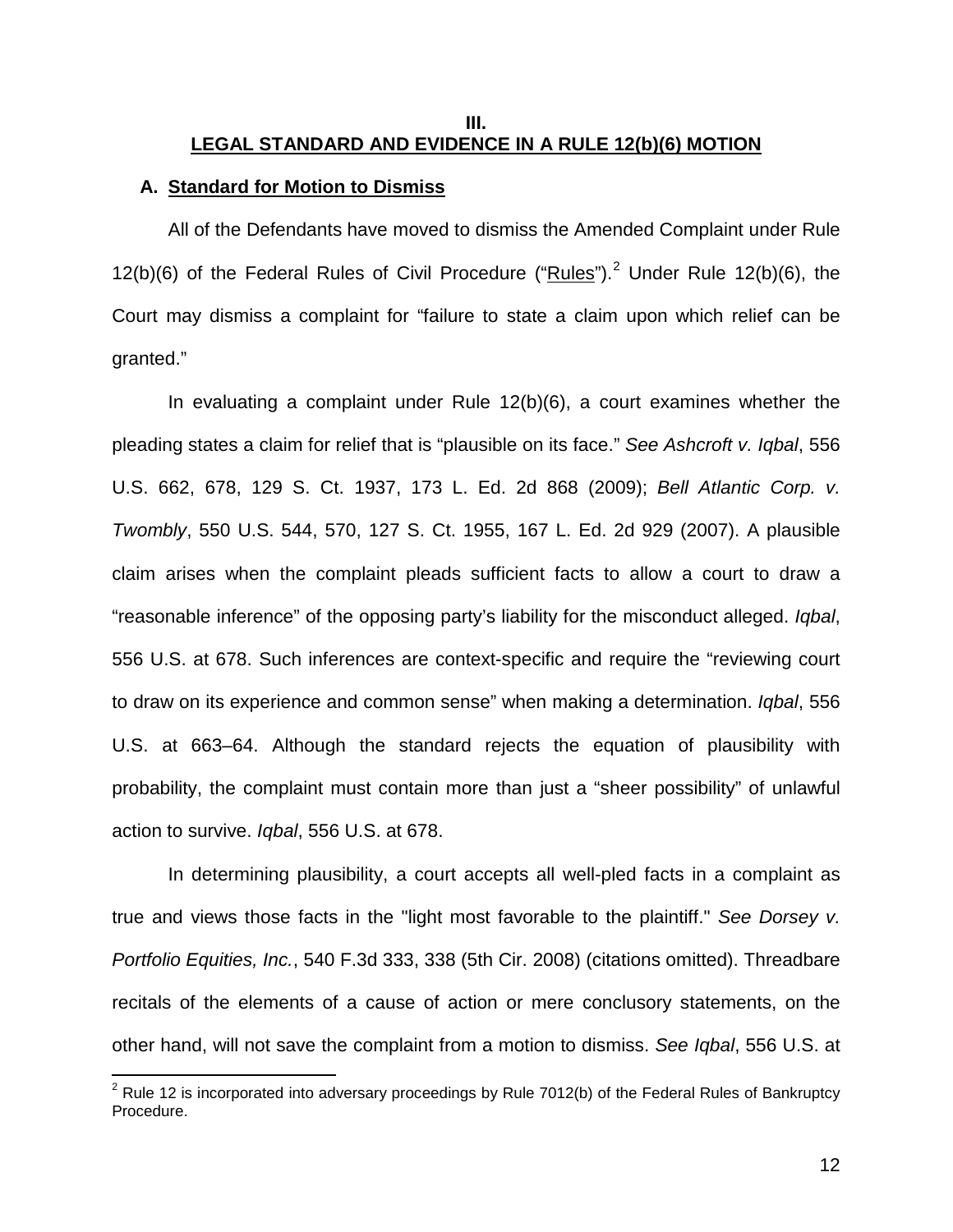678. Similarly, a court should not give legal conclusions couched as factual allegations any weight. *See Iqbal*, 556 U.S. at 678; *Papsan v. Allain*, 478 U.S. 265, 286, 106 S. Ct. 2932, 2944, 92 L. Ed. 2d 209 (1986). Thus, while recognizing that a motion to dismiss is "viewed with disfavor and is rarely granted," a court will only liberally construe those statements constituting actual well-pled facts in favor of the plaintiff. *See Collins v. Morgan Stanley Dean Witter*, 224 F.3d 496, 498 (5th Cir. 2000).

## **B. Four Corners Rule and Extrinsic Evidence**

 $\overline{a}$ 

When ruling on a motion to dismiss under Rule 12(b)(6), a court may generally only consider factual allegations contained within the "four corners" of the complaint. *Morgan v. Swanso*n, 659 F.3d 359, 401 (5th Cir. 2011).<sup>3</sup> Under the Fifth Circuit's exception to this general rule, however, a court may consider extrinsic documentary evidence in the context of a Rule 12(b)(6) motion if: (1) the document is attached to a defendant's motion to dismiss; (2) the document is referred to in the plaintiff's complaint; and (3) the document is "central" to the plaintiff's claims. *Collins*, 224 F.3d at 498–99.

Although the first two elements of the *Collins* exception are easily determinable, the Fifth Circuit has not articulated a test for determining when a document is "central to a plaintiff's claims." *Kaye v. Lone Star Fund V (U.S.), L.P.*, 453 B.R. 645, 662 (N.D. Tex. 2011). Lower courts interpreting this element have defined it to include only those documents "necessary to establish an *element* of one of the plaintiff's claims." *Kaye*, 453 B.R. at 662 (emphasis added); *see also In re Katrina Canal Beaches Lit.*, 495 F.3d 191, 205 (5th Cir. 2007) (noting that a court may consider at the motion to dismiss stage

 $3$  While Rule 12(d) permits a court to consider evidence outside the pleadings, it requires that the motion to dismiss first be treated as and converted to a motion for summary judgment under Rule 56. Here, the instant Motions filed by the Defendants have not been treated as or converted to a motion for summary judgment under Rule 12(d).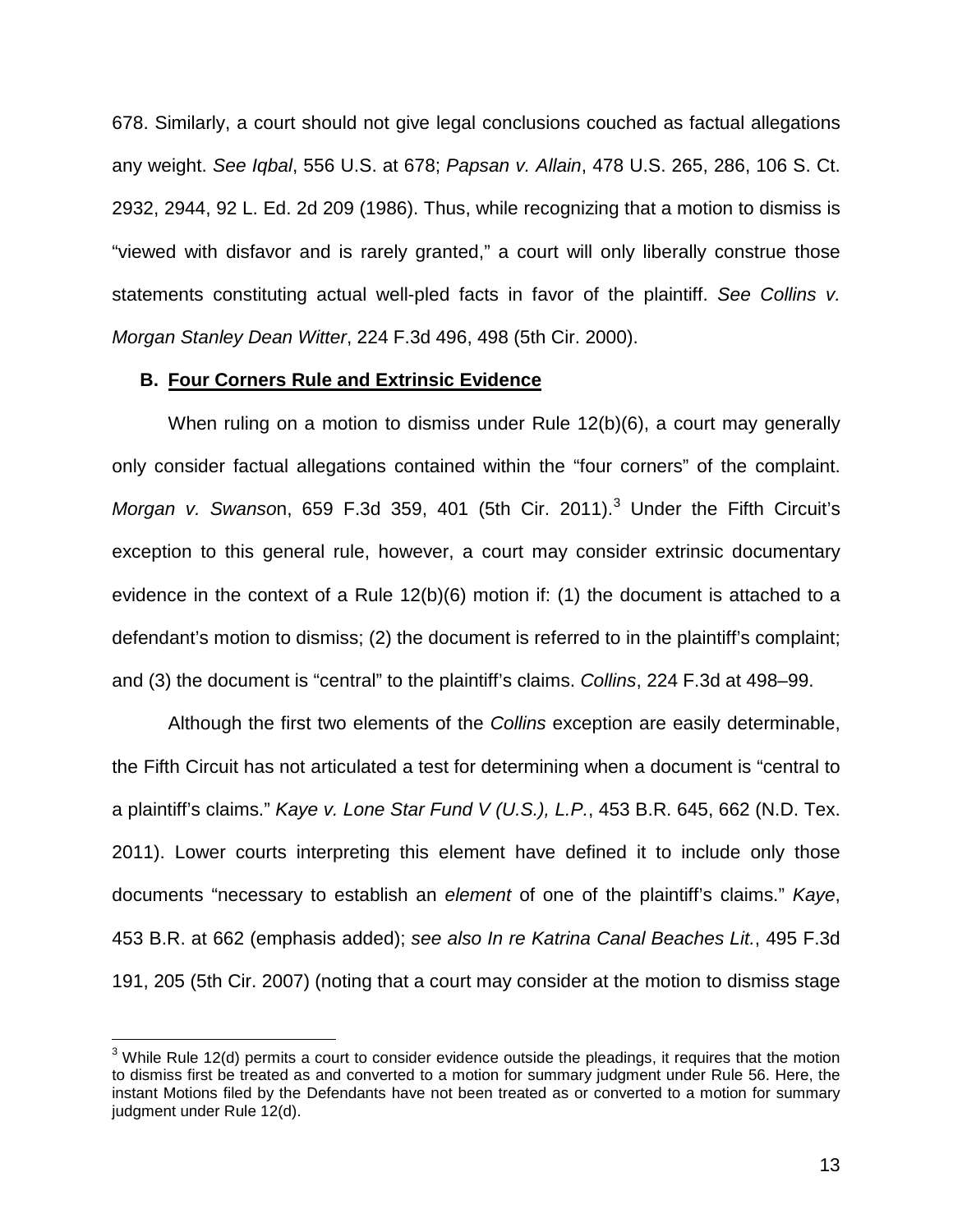those contracts central to the plaintiff's breach of contract suit). Thus, documents used to support a defendant's affirmative defense appear not to fall within the exception.

Here, the SAIL Motion included the following extrinsic documentary evidence for the Court's consideration: (1) Press Release by SAIL Capital from February 12, 2014 ("Press Release"); and (2) City of Austin Police Retirement System Minutes of the Regular Meeting on December 19, 2012 ("APRS Minutes") *See* SAIL Motion, Ex. A–B (dkt# 52-1, 52-2). In doing so, SAIL argued that the Court could consider such documents because they were (1) "partially quoted and referred to in the [Amended] Complaint" and (2) apparently central to the Plaintiff Trust's claims. *See* SAIL Motion, p. 3 n.2. The Plaintiff Trust understandably objected, arguing that both documents arose outside the four corners of the Amended Complaint and that neither was central to the Plaintiff Trust's Amended Complaint. *See* Response to SAIL, p. 5 n.5.

After reviewing both documents, the Court concludes that it can properly consider only the Press Release in the context of Rule 12(b)(6). The Plaintiff Trust explicitly refers to the Press Release in the Amended Complaint through the use of selected quotes from the document. *See* Amended Complaint ¶¶ 5, 44. Further, the quoted selections appear central to the Plaintiff Trust's claims of misrepresentations by SAIL, thus satisfying the third prong of the *Collins* exception. *See Collins*, 224 F.3d at 498–99; *see also In re Sec. Litig. BMC Software, Inc.*, 183 F. Supp. 3d 860, 882 (S.D. Tex. 2001) (stating a court may consider the full text of documents partially quoted in the complaint when ruling on a 12(b)(6) motion); *Amalgamated Bank v. Yahoo! Inc.*, 132 A.3d 752, 797 (Del. Ch. 2016) (noting that even under Rule 12(b)(6) a "plaintiff may not reference certain documents outside the complaint and at the same prevent the court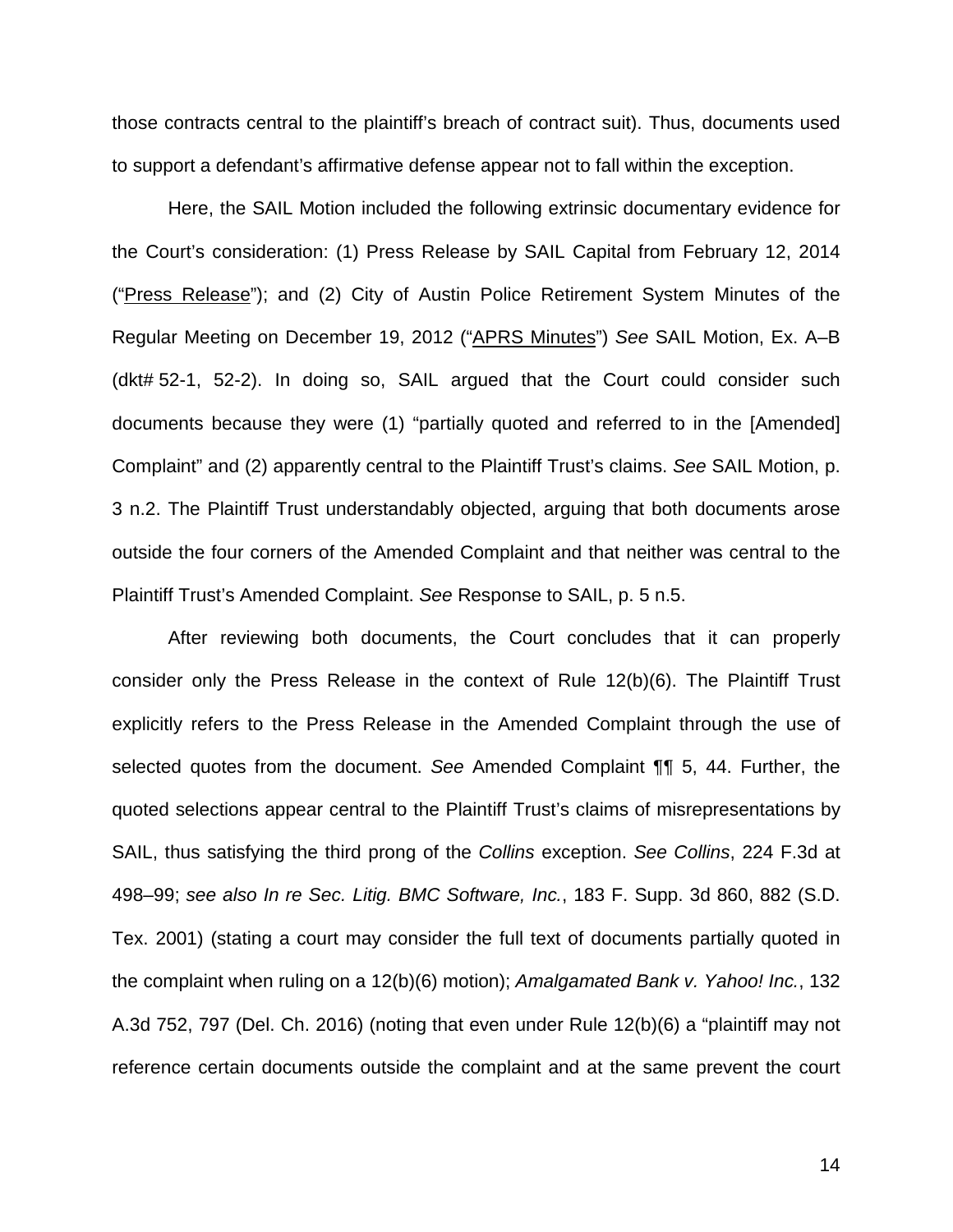from considering those documents' actual terms") (citations omitted). Thus, the Press Release falls within the *Collins* exception to the general rule barring extrinsic evidence in a motion to dismiss.

The APRS Minutes, on the other hand, do not. Although the Amended Complaint alleges facts that can be found in the APRS Minutes, it neither quotes nor explicitly refers to the document in question. *See* Amended Complaint ¶ 44. The Court recognizes that the APRS Minutes, like many other potential documents, may shed some light on the issues at play in the Amended Complaint. At this Rule 12(b)(6) stage of the proceeding, however, it is not appropriate to consider this document. *See Collins*, 224 F.3d at 498–99.

#### **C. Judicial Notice**

 A court may take judicial notice of relevant facts in the context of a Rule 12(b)(6) motion. Under Rule 201(b)(2) of the Federal Rules of Evidence ("FRE"), a court may judicially notice a fact not subject to reasonable dispute when the fact "can be accurately and readily determined from sources whose accuracy cannot reasonably be questioned." Fed. R. Evid. 201(b). For example, a court may take judicial notice of "public disclosure documents required by law to be filed." *Kramer v. Time Warner Inc.*, 937 F.2d 767, 774 (2d Cir. 1991).

Judicial notice may also occur at any stage of a proceeding. Fed. R. Evid. 201(d). In applying FRE 201(d), the Fifth Circuit has permitted lower courts to take judicial notice at the motion to dismiss stage of a proceeding. *See, e.g.*, *Dorsey*, 540 F.3d at 338 (recognizing that a court may rely on "matters of which a court may take judicial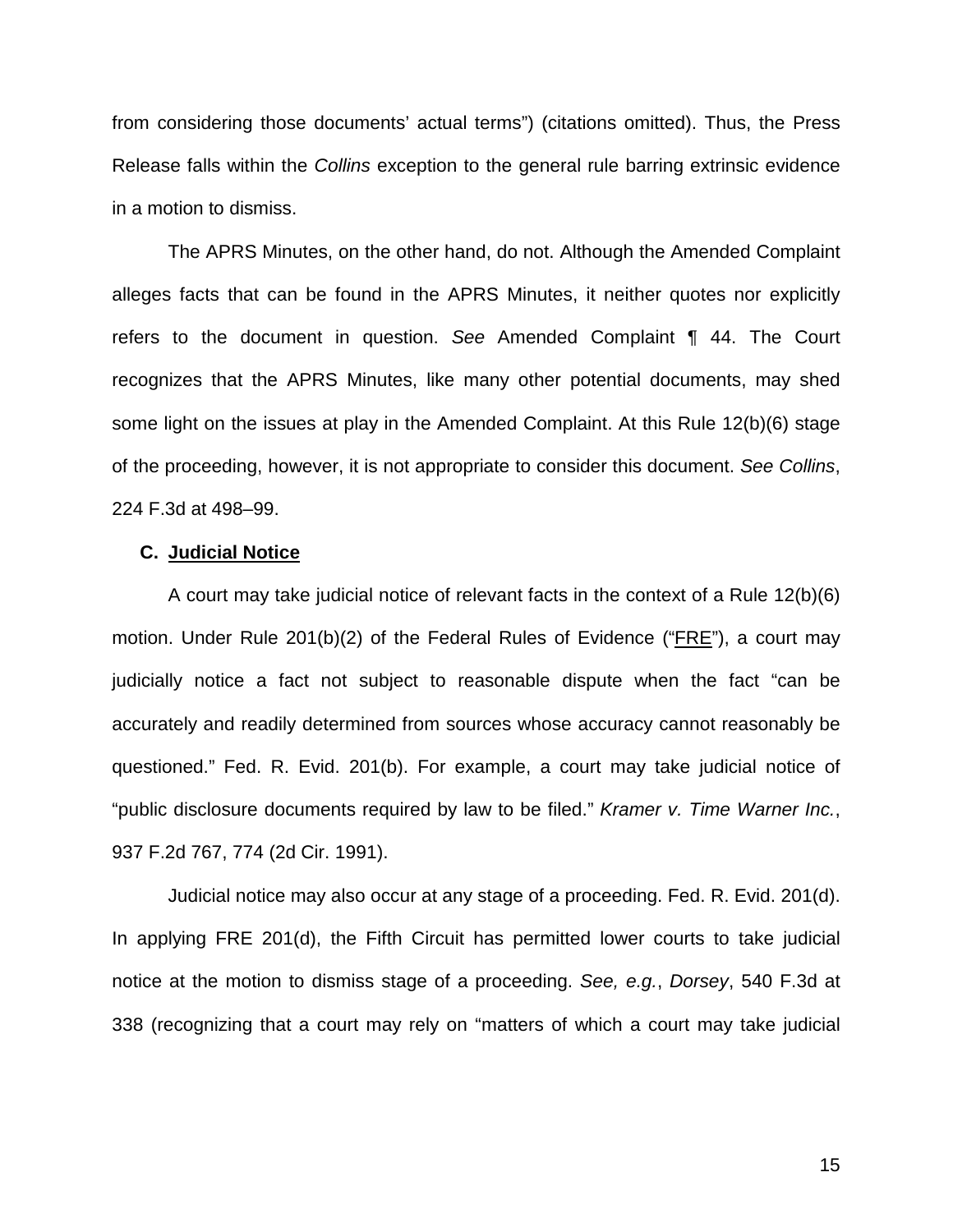notice"); *Think3, Inc. v. Zuccarello (In re Think3, Inc.)*, 529 B.R. 147, 171 (Bankr. W.D. Tex. 2015).

In this case, both parties have asked the Court to take judicial notice of certain facts or documents. *See* SAIL Motion, pp. 15–16; Response to SAIL, p. 6 n.6. Specifically, SAIL has asked the Court to take judicial notice of the Certificate of Incorporation of Xtreme Power Inc., as amended and restated in its several versions ("Xtreme Certificate") *See* SAIL Motion, Ex. C (dkt# 52-3). The Plaintiff Trust, on the other hand, has requested the Court judicially notice ongoing proceedings out of the Superior Court of the State of California, County of Los Angeles captioned *The Veritas Fund v. Sail Venture Partners, LLC* ("Veritas Suit"). *See* Response to Motion, p. 6 n.6.

Turning first to SAIL's request, the Xtreme Certificate is a public document filed with the Delaware Secretary of State. The document bears a government seal or signature, and its accuracy cannot be reasonably questioned. *See In re Methyl Tertiary Butyl Ether (MTBE) Prods. Liability Litig.*, 959 F. Supp. 2d 476, 496 (S.D.N.Y. 2013) (finding that permits bearing a government seal could be judicially noticed in the context of Rule 12(b)(6)). Accordingly, the Court may take judicial notice of the Xtreme Certificate.

As to the Veritas Suit, only some aspects of the suit are appropriate for the Court to consider. A court may properly take judicial notice of the fact that related litigation or filings exist in a different forum. It may not, however, judicially notice the facts alleged in the other court's pleadings. *Taylor v. Charter Med. Corp.*, 162 F.3d 827, 829–30 (5th Cir. 1998); *see also Kaye*, 453 B.R. at 664–65 ("When a court takes judicial notice of . . . documents from another court, it may only take notice of the undisputed facts therein,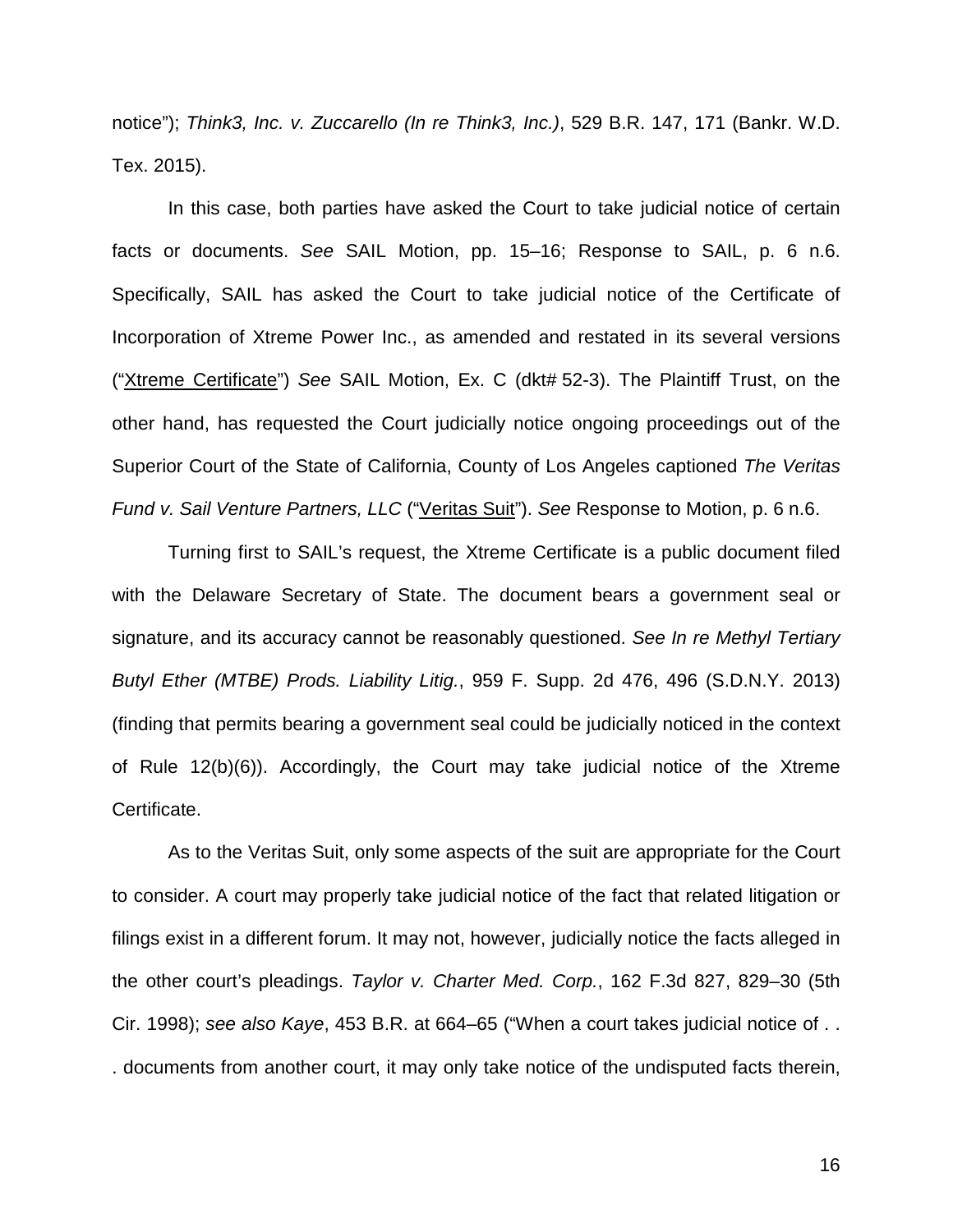which do not include the 'facts' asserted in various affidavits and depositions."). Therefore, although it fails to see the value in this request, the Court will judicially notice the fact that the Veritas Suit exists. The Court will not take judicial notice of any references to the factual allegations or pleadings from that suit.

## **IV. BREACH OF FIDUCIARY DUTIES (COUNT 1)**

Count 1 of the Amended Complaint is based on the alleged "breach of fiduciary duty and gross negligence" owed to Xtreme by all the Defendants, including alleged breaches of the duties of loyalty, good faith, and care. In this Count, the Plaintiff Trust claims self-dealing, bad faith, and gross negligence by the Defendants.

The Defendants seek dismissal of Count 1 of the Amended Complaint under Rule 12(b)(6) for a flurry of reasons, including lack of sufficient and plausible factual allegations to support the claim, the business judgment rule, and an exculpatory provision contained in the Xtreme Certificate.

The Defendants also seek dismissal of the Plaintiff Trust's claims on the basis that the Plaintiff Trust has failed to allege that an actual "transaction" took place. *See*  Directors Motion, pp. 1–2; SAIL Motion, p. 1. Under Delaware law, however, inaction may also serve as the basis of breach of fiduciary duty liability. *Hubbard v. Hollywood Park Realty Enters.*, No. 11779, 1991 WL 3151, at \*257 (Del. Ch. Jan. 14, 1991) (*citing Moran v. Household Int'l, Inc.*, 500 A.2d 1346, 1354 (Del. 1985)) (unpublished opinion); *see also Trenwick Am. Litig. Trust v. Ernst & Young, L.L.P.*, 906 A.2d 168, 204–05 (Del. Ch. 2006) (considering liability of board for a "failure to act" claim). Accordingly, the "transaction" analyzed for the purposes of the breach of fiduciary duty claims relates to the Director Defendants' alleged failure to liquidate Xtreme in a more timely fashion.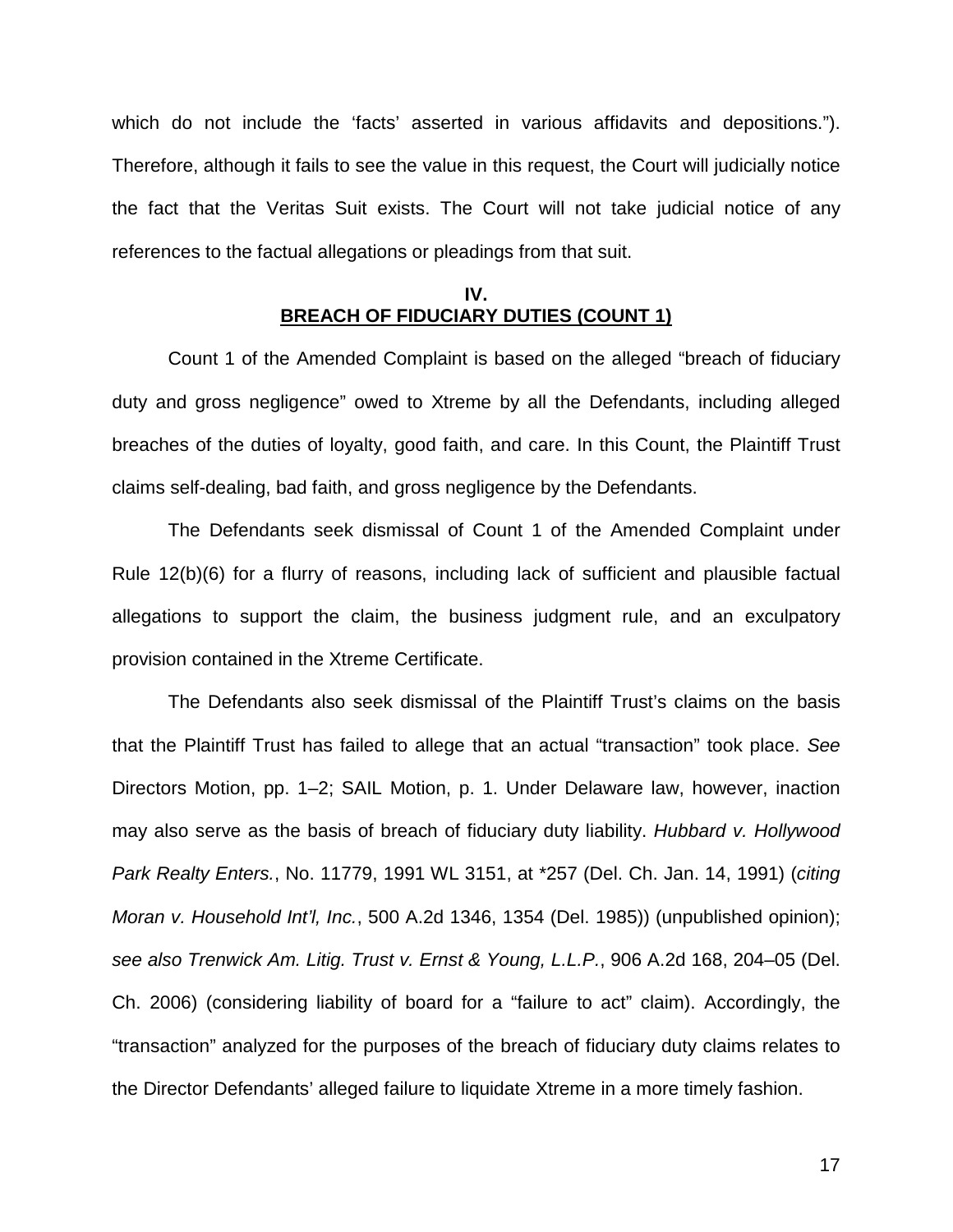As Xtreme is a Delaware corporation, Delaware law governs the duties of the directors. Under Delaware law, directors may be liable for breaching two fiduciary duties to the corporations which they manage—the duty of loyalty and the duty of care. *See Quadrant Structured Prods. Co. v. Vertin*, 115 A.3d 535, 549 (Del. Ch. 2015). The aftermath of *In re Walt Disney Co. Deriv. Litig.*, 906 A.2d 27 (Del. 2006) and *Stone ex rel. AmSouth Bancorp. v. Ritter*, 911 A.2d 362 (Del. 2006) relegated the lesser developed "duty of good faith" as a subset of the duty of loyalty.

#### **A. Breach of Fiduciary Duties by the Director Defendants**

#### **1. Duty of Loyalty**

Count 1 of the Amended Complaint alleges a breach of the duty of loyalty by the Director Defendants. Amended Complaint ¶ 50–53. The duty of loyalty requires directors to place the best interests of a corporation above any self-interest held by a director and not shared by all stockholders generally. *Cede & Co. v. Technicolor, Inc.*, 634 A.2d 345, 361 (Del. 1993). Delaware law presumes that directors always act in a loyal manner. *Cede & Co.*, 634 A.2d at 364; *Orman v. Cullman*, 794 A.2d 5, 22 (Del. Ch. 2002). To rebut this presumption, a plaintiff must allege facts indicating that the individual directors were either interested in the transaction at issue or lacked independence to oppose its consummation. Without proof of interest or lack of independence, courts refrain from finding a breach of the duty of loyalty. *Orman*, 794 A.2d at 22–23.

The Delaware Supreme Court defines "interest" in the context of the duty of loyalty to mean "that directors can neither appear on both sides of the transaction nor expect to derive any personal financial benefit from it in the sense of self-dealing, as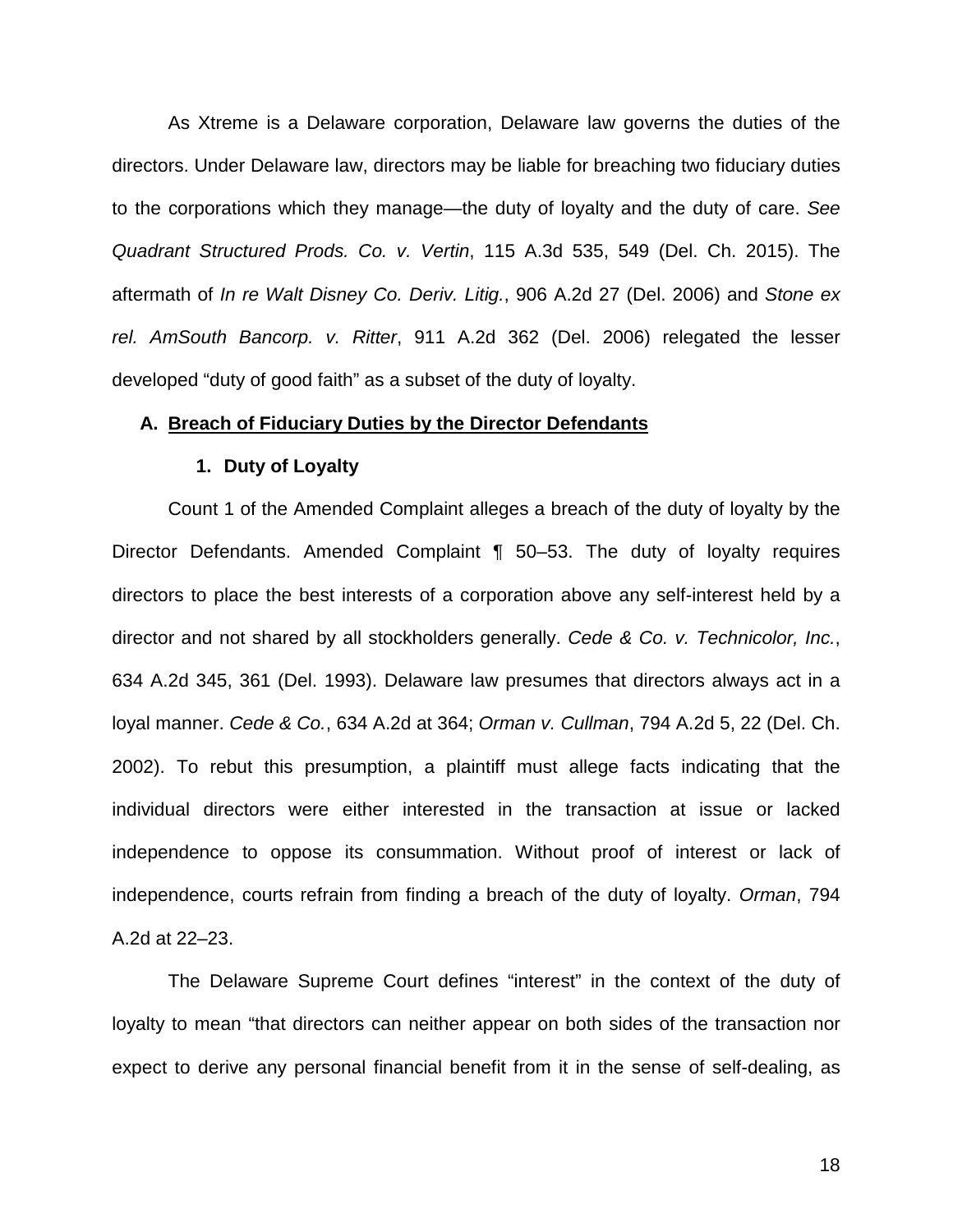opposed to a benefit which devolves upon the corporation or all stockholders generally." *Orman*, 794 A.2d at 23 (*quoting Aronson v. Lewis*, 473 A.2d 805, 812 (Del. 1984), *overruled on other grounds by Brehm v. Eisner*, 746 A.2d 244, 253–54 (Del. 2000)). Absent self-dealing, evidence of a personal benefit accruing to a director will not establish disloyalty unless the director has a "material" self-interest in the transaction. Materiality exists when the alleged benefit is significant enough to make it improbable that the director can perform its duties without being influenced by an overriding personal interest. *Orman*, 794 A.2d at 23 (*citing Cede & Co.*, 634 A.2d at 363). The inquiry takes a subjective approach, evaluating materiality in the context of a director's individual economic circumstances. *Orman*, 794 A.2d at 23; *see Reed v. Linehan (In re Soporex, Inc.)*, 463 B.R. 344, 393 (Bankr. N.D. Tex. 2011) (applying Delaware law) ("In other words, to be disqualifying, the nature of the director interest must be substantial, not merely incidental.").

"Independence," on the other hand, requires that a director consider only the corporate merits of the transaction, ignoring any personal or extraneous considerations or influences. *Cede & Co.*, 634 A.2d at 362. This inquiry asks not whether the director has derived some benefit from the transaction, but rather whether the director's decision resulted from the director being controlled by another. *Orman*, 794 A.2d at 24. Control arises in two contexts. First, control exists where another entity or individual dominates the director, either through a close personal or familial relationship or by force of will. Past business relationships alone will not suffice. *Orman*, 794 A.2d at 27. Second, control occurs when circumstances show that the director is beholden to the other entity or individual. A director is beholden to another when the allegedly controlling individual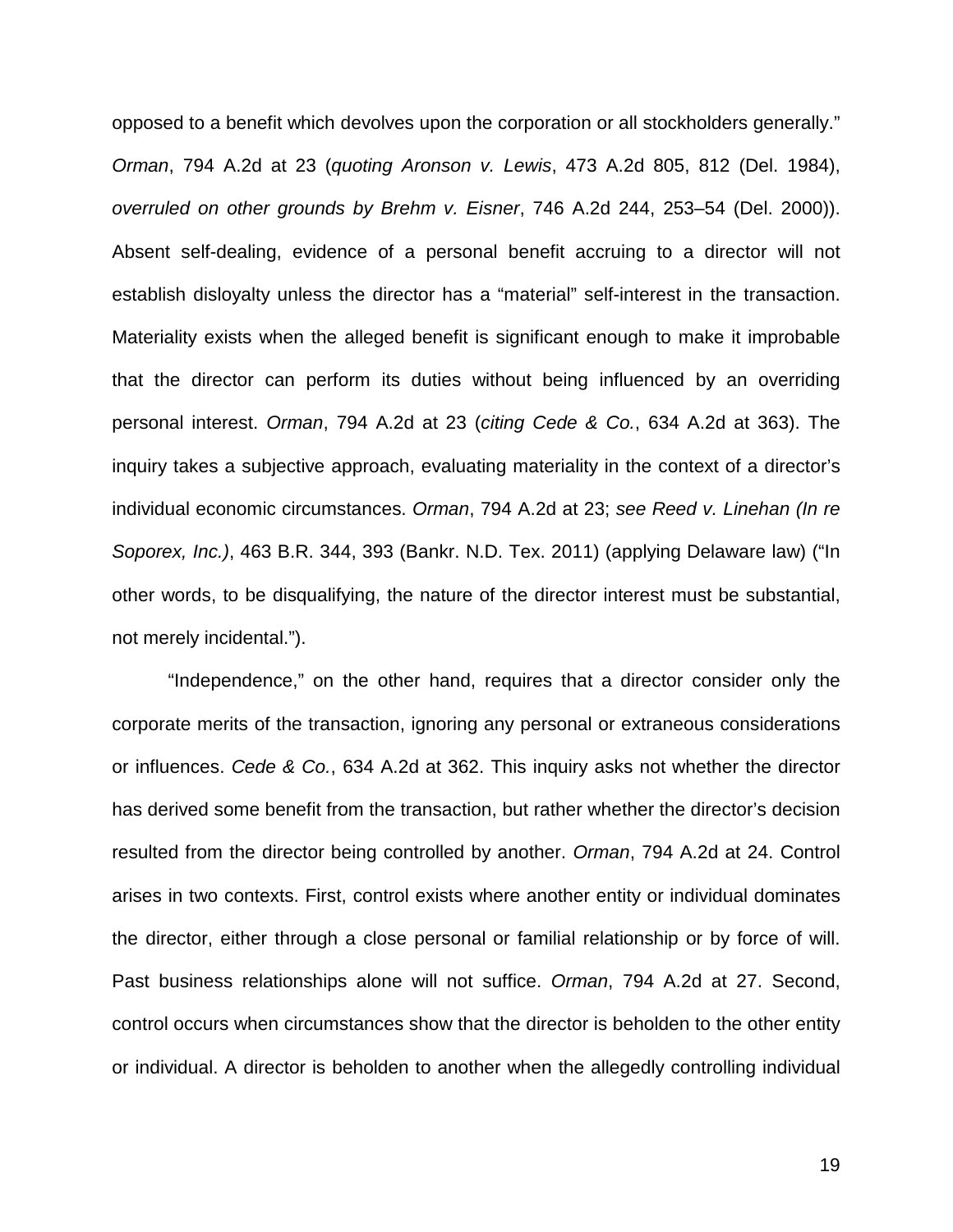or entity has "the unilateral power (whether direct or indirect through control over other decision makers) to decide whether the challenged director continues to receive a benefit" of such subjective material importance that the threatened loss of such a benefit creates doubt as to whether the director can approach the corporate merits of the transaction objectively. *Orman*, 794 A.2d at 24 n.50; *see Rales v. Blasband*, 634 A.2d 927, 936 (Del. 1993) (stating a transaction lacks independence when directors are so beholden to another that "under their influence [the director's] discretion would be sterilized").

 No one set of facts will denote disloyalty. Rather, courts decide questions of interest and independence "only after considering all the facts alleged on a case-bycase basis." *Orman*, 794 A.2d at 23; *see Cede & Co.*, 634 A.2d at 364. For example, in *In re KKR Financial Holdings LLC Shareholder Litigation*, the Delaware Court of Chancery considered the independence of a board of directors facing liability for breach of the fiduciary duty of loyalty following a merger. 101 A.3d 980 (Del. Ch. 2014). There, the *KKR* court concluded that in the context of a 12(b)(6) motion, the plaintiff's allegations that a director (Hazen) served as a senior advisor to the acquiring corporation as well as a chairman of an affiliate of the acquiring corporation, were sufficient to allow the court to reasonably infer that the director lacked independence. 101 A.3d at 995–96.

What was not enough to suggest a lack of independence, however, was the naked allegation of a past business relationship of a different director with Hazen. In reaching this conclusion, the *KKR* court rejected plaintiff's transitive theory that a director allegedly beholden to an interested or non-independent director is automatically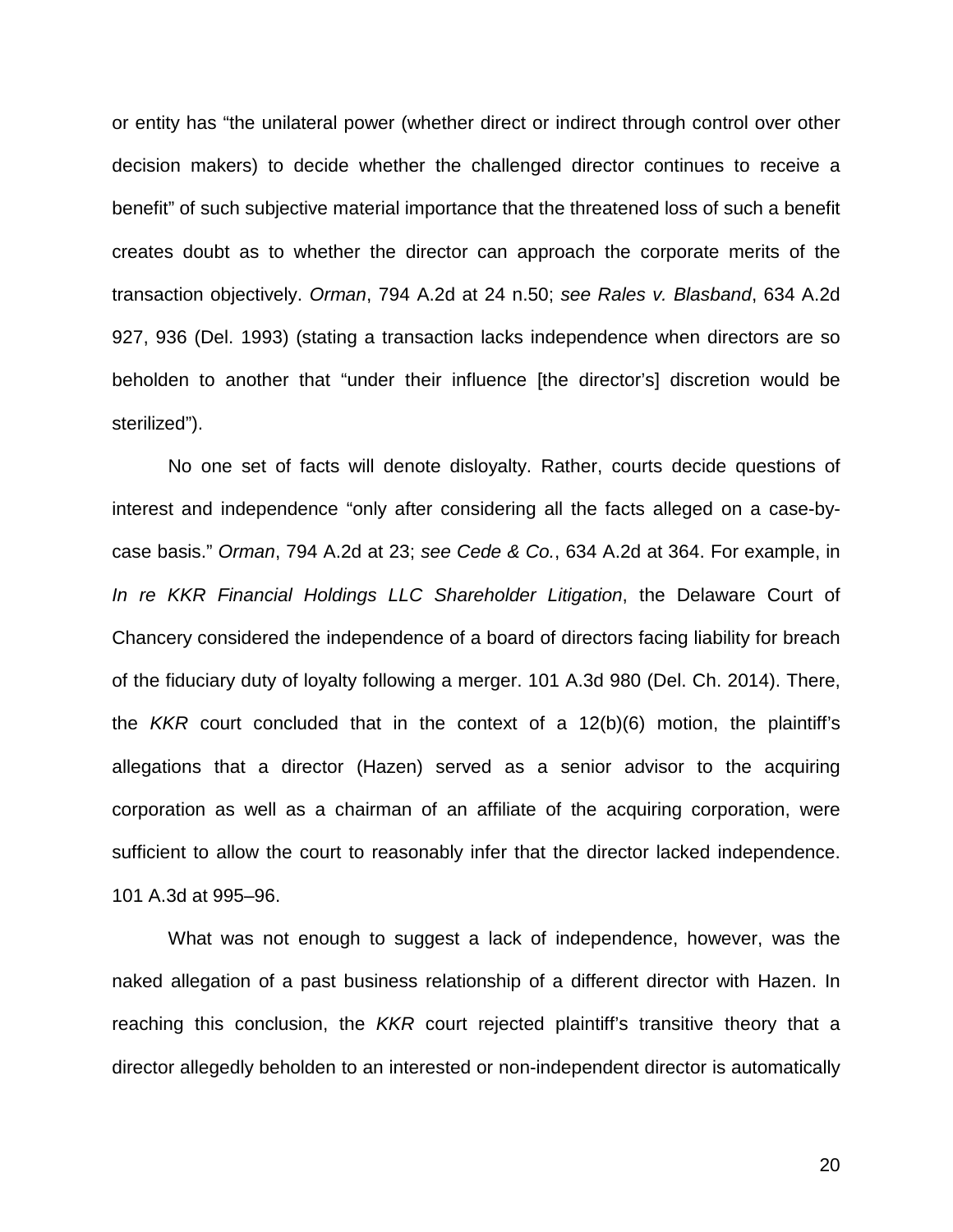interested or non-independent as well. *In re KKR Fin. Holdings*, 101 A.3d at 997–98; *see also In re MFW S'holders Litig.*, 67 A.3d 496, 509 (Del. Ch. 2013) ("Our law is clear that mere allegations that directors are friendly with, travel in the same social circles, or have past business relationships with the proponent of the transaction or the person they are investigating, are not enough to rebut the presumption of independence."), *aff'd sub nom.*, *Kahn v. M&F Worldwide Corp.*, 88 A.3d 635 (Del. 2014).

Similarly, in an unpublished opinion, the Delaware Court of Chancery also determined that claims of service on the advisory board of a controlling shareholder, standing alone, would not lead to a reasonable inference of breach of the duty of loyalty. *See Shandler v. DLJ Merch. Banking, Inc.*, No. 4797-VCS, 2010 WL 2929654, at \*12 (Del. Ch. July 26, 2010) (unpublished opinion). The *Shandler* court noted that without additional allegations that the director received compensation for his service on the advisory board or that the director viewed his service on the advisory board as a material benefit, the court could not infer a lack of directorial independence. Rather, the pled fact of his service alone failed to create a reasonable inference that the director had breached his duty of loyalty by acting in bad faith to injure the corporation. *See Shandler*, 2010 WL 2929654, at \*12.

The frequent issue of compensation and its role in director independence produces less consistent judicial results. As noted in *Orman*, a director who considers his role as a corporate officer to be material may be beholden to an individual who has the power to threaten that employment position. *See* 794 A.2d at 25 n.50. Typically, officers consider the compensation from one's employment as material. *See In re Trados Inc. S'holder Litig.*, 73 A.3d 17, 46 (Del. Ch. 2013); *In re Primedia Inc. Derivative*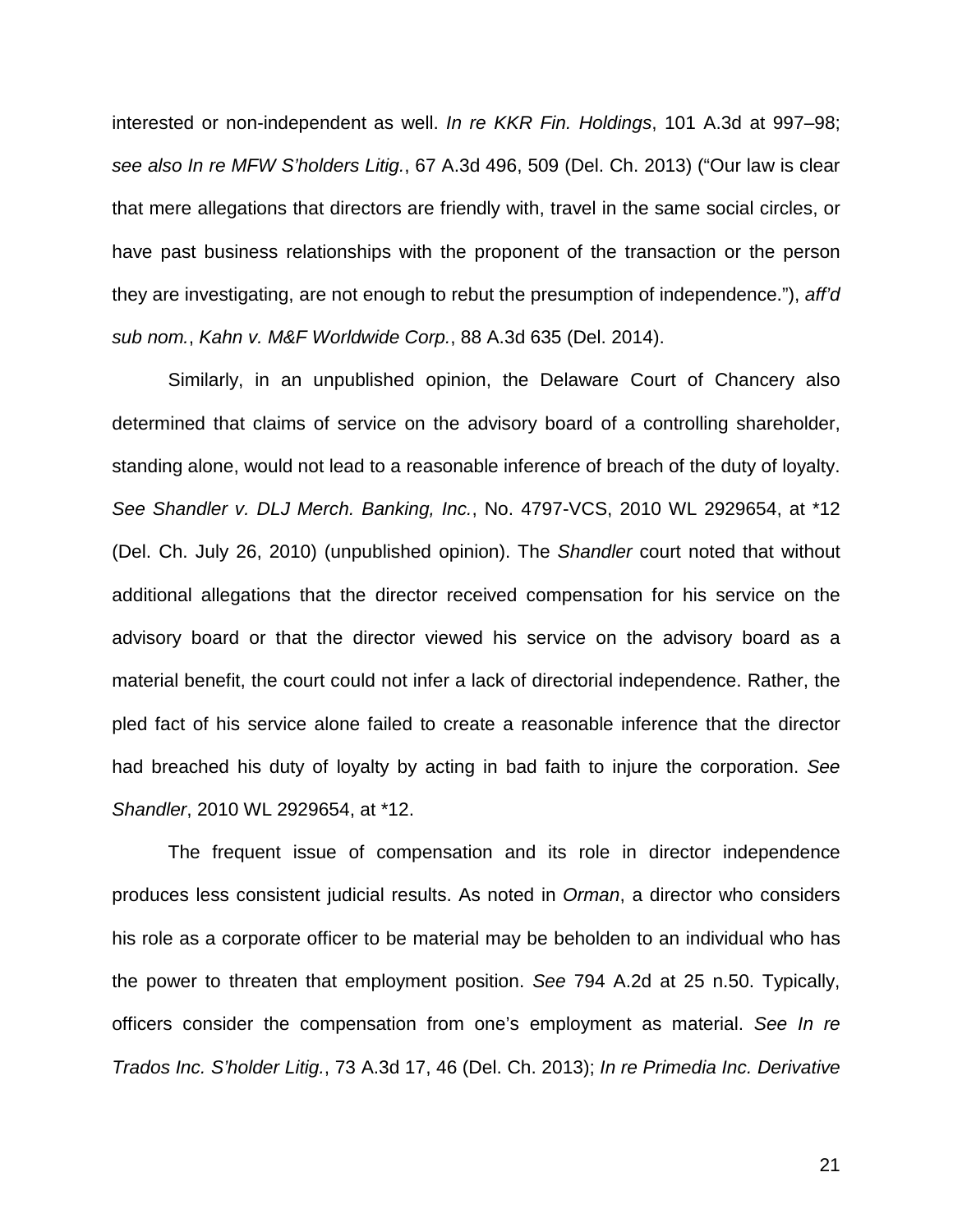*Litig.*, 910 A.2d 248, 261 n.45 (Del. Ch. 2006). Accordingly, several Delaware courts have recognized that "directors who are corporate employees lack independence because of their substantial interest in retaining their employment." *In re NutriSystem, Inc. Derivative Litig.*, 666 F. Supp. 2d 501, 515 (E.D. Penn. 2009) (analyzing Delaware case law). Nonetheless, some courts will not find a lack of independence in a director unless a plaintiff also alleges facts showing threats of adverse action or other indicators of undue influence by a controlling director. *See In re NutriSystem, Inc.*, 666 F. Supp. 2d at 515–16 (approaching question of independence under the more particularized pleadings standard of Federal Rule of Civil Procedure 23.1).

Here, the Plaintiff Trust has alleged that the Director Defendants acted in a self-interested manner by not immediately seeking the liquidation of Xtreme in the fall of 2012 after receiving a demand by Langara to do so. *See* Amended Complaint ¶ 41; Response to Directors, p. 11. Thus, to rebut the presumption of director loyalty, the Plaintiff Trust needed to allege sufficient well-pled facts to establish a plausible claim that the individual directors were either interested in the delayed filing of bankruptcy or lacked the independence necessary to oppose the delay.

#### **a. Directors Schindler and Habicht**

The Plaintiff Trust alleges that Directors Schindler and Habicht breached their duties of loyalty by engaging in a concerted plan of non-action aimed at delaying the liquidation of Xtreme. *See* Amended Complaint ¶ 41; Response to Directors, p. 11. According to the Amended Complaint, as managing partners of SAIL, Directors Schindler and Habicht had material self-interests in delaying the liquidation of Xtreme to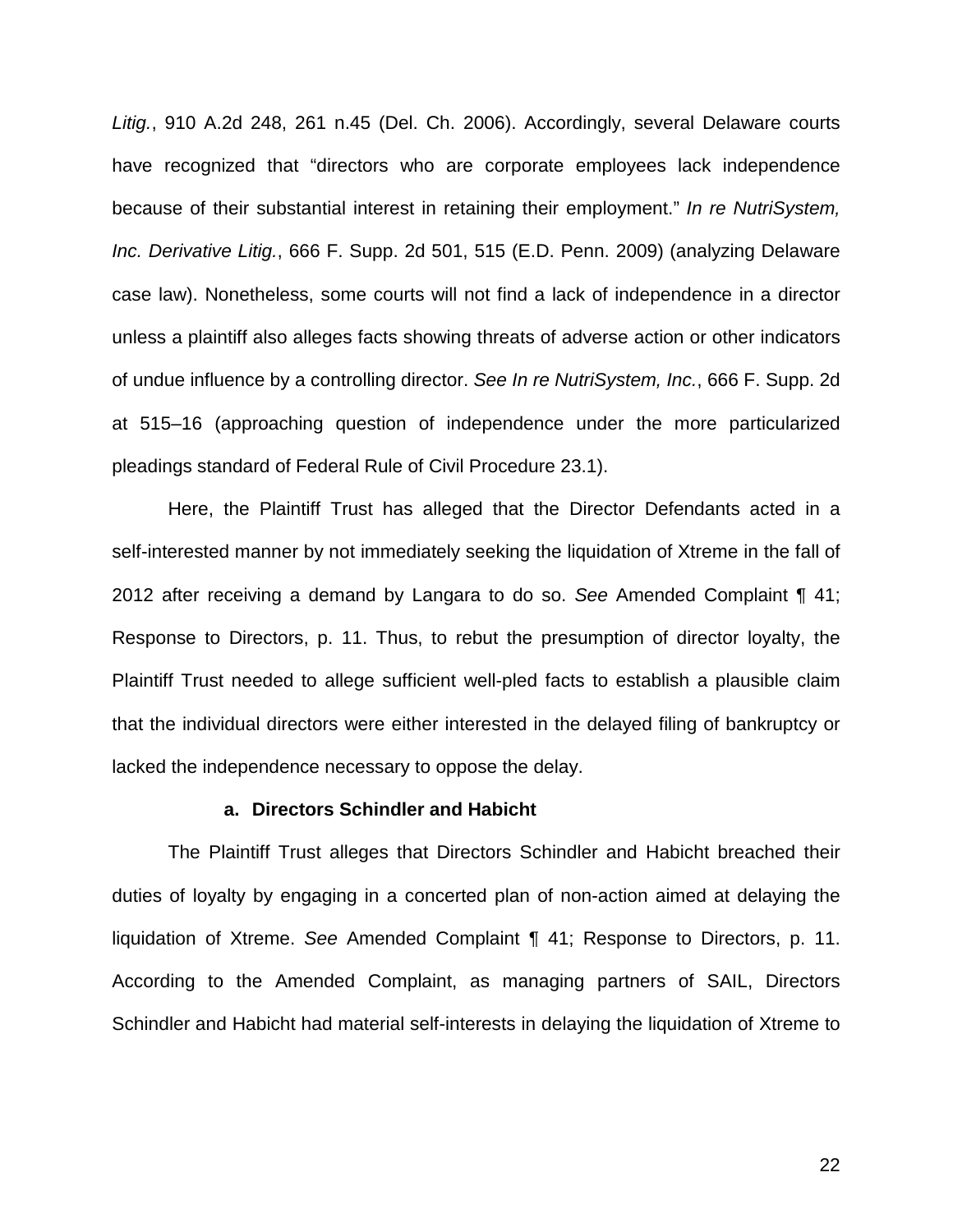avoid, for as long as possible, the corresponding "material reduction in the net asset value of the SAIL funds as a whole." *See* Amended Complaint ¶ 28, 43.

Taking all of the Plaintiff Trust's factual allegations as true and providing all reasonable inferences in favor of the Plaintiff Trust, the Court concludes that a plausible claim exists under Count 1 that Directors Schindler and Habicht breached their duty of loyalty. The delay in liquidating Xtreme was alleged to be a self-interested transaction that provided a material benefit to the two directors, thus rebutting the presumption of director loyalty for the purposes of Rule 12(b)(6).

Significant in this context, the Plaintiff Trust alleges that Director Schindler was the majority owner of SAIL. In this position he acted as a managing partner, co-managing all aspects of SAIL operations and investments. Similarly, Director Habicht served as a managing partner of both SAIL and a SAIL subsidiary. *See* Amended Complaint ¶ 28. From these facts, one could reasonably infer that both Directors Schindler and Habicht had a significant personal interest in the continued well-being of SAIL finances and investments. *Cf. In re KKR Fin. Holdings*, 101 A.3d at 995–96 (finding sufficient facts alleged to raise a plausible claim that a director that also played a significant role in the acquiring corporation was not disinterested or independent).

As SAIL's investment in Xtreme allegedly represented a hefty 30% of the entire SAIL fund's investments, declines in the value of Xtreme would plausibly lead to similar declines in the value of SAIL. *See* Amended Complaint ¶ 43. Correspondingly, declines in the value of SAIL could reasonably lead to a reduction of income to Directors Schindler and Habicht. As such, a plausible inference follows that Directors Schindler and Habicht could have had a material interest in the decision not to liquidate or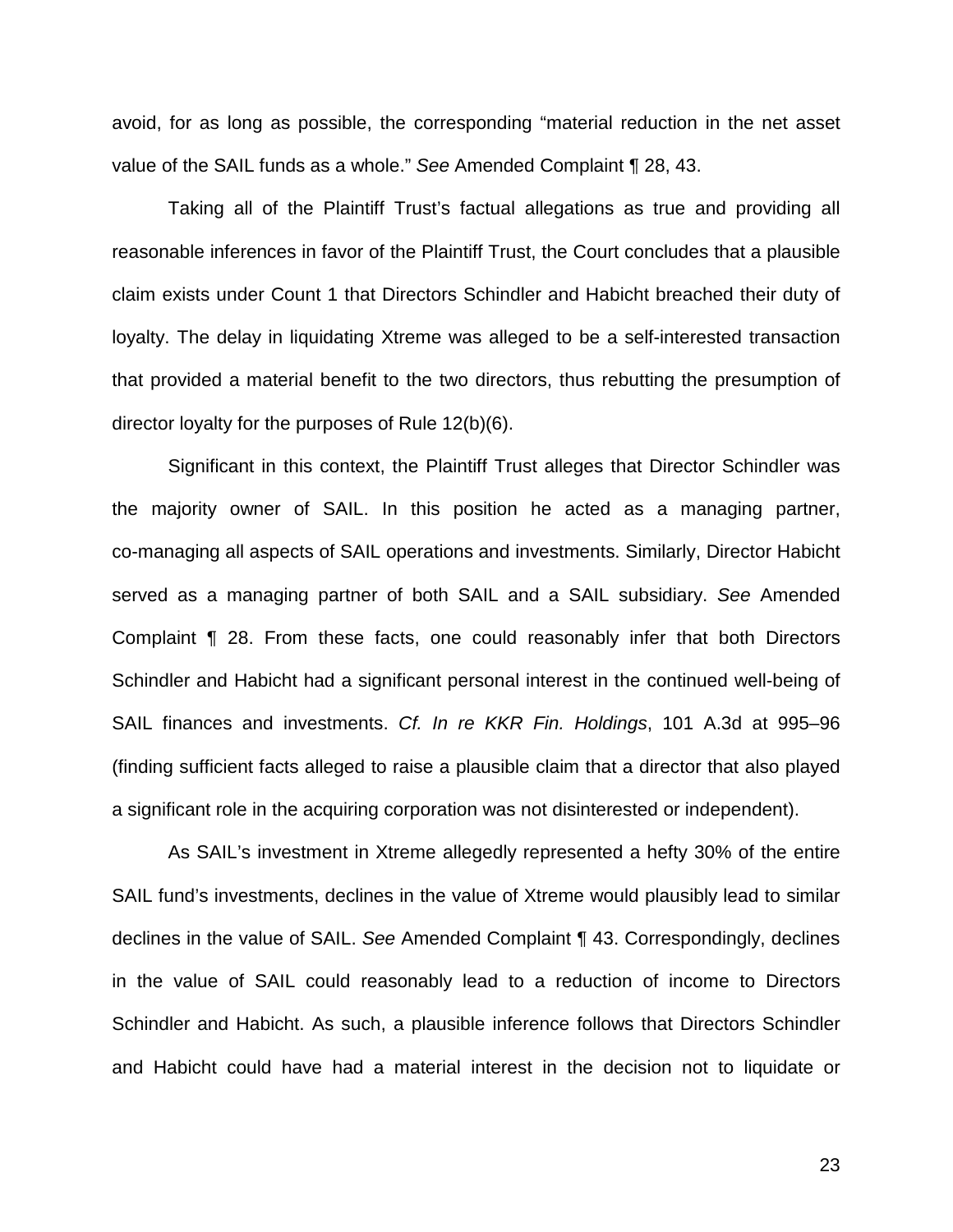restructure Xtreme in a more timely fashion. *See* Amended Complaint ¶ 5. *But cf. Shandler*, 2010 WL 2929654, at \*14 (noting the lack of rationality in the assumption that a shareholder, who would also lose from a diminishment of a company's value, would purposefully engage in action or non-action it knew would diminish said value)

While such a scenario seems somewhat unlikely, under Rule 12(b)(6) a plaintiff needs only to plead a plausible, not probable, cause of action. For these reasons, the Court will deny the request for dismissal of Count 1 based on breach of the duty of loyalty by Directors Schindler and Habicht.

## **b. Director Duncan**

Along the same lines, the Amended Complaint alleges that Director Duncan breached his duty of loyalty to Xtreme. As with Directors Schindler and Habicht, the Amended Complaint alleges that Director Duncan's role as managing partner of a SAIL-fund affiliate led to a disabling self-interest that caused him to place the needs of SAIL above those of Xtreme. *See* Amended Complaint ¶ 28, 43.

The Court concludes that a plausible claim exists under Count 1 as to Director Duncan's breach of the fiduciary duty of loyalty. Based on the pled fact that Director Duncan held a significant position in a SAIL affiliate, a reasonable inference follows that the position would likely cause him to feel concern for the overall financial health of the SAIL fund. Accordingly, he too could plausibly have had such a material financial interest in SAIL's economic success as to render him disinterested in any Xtreme action, or non-action, affecting SAIL. *See* Amended Complaint ¶ 5, 28.

Although this chain of inferences stretches at the bounds of what is "reasonable," the standard of Rule 12(b)(6) requires a Court to only determine whether a claim is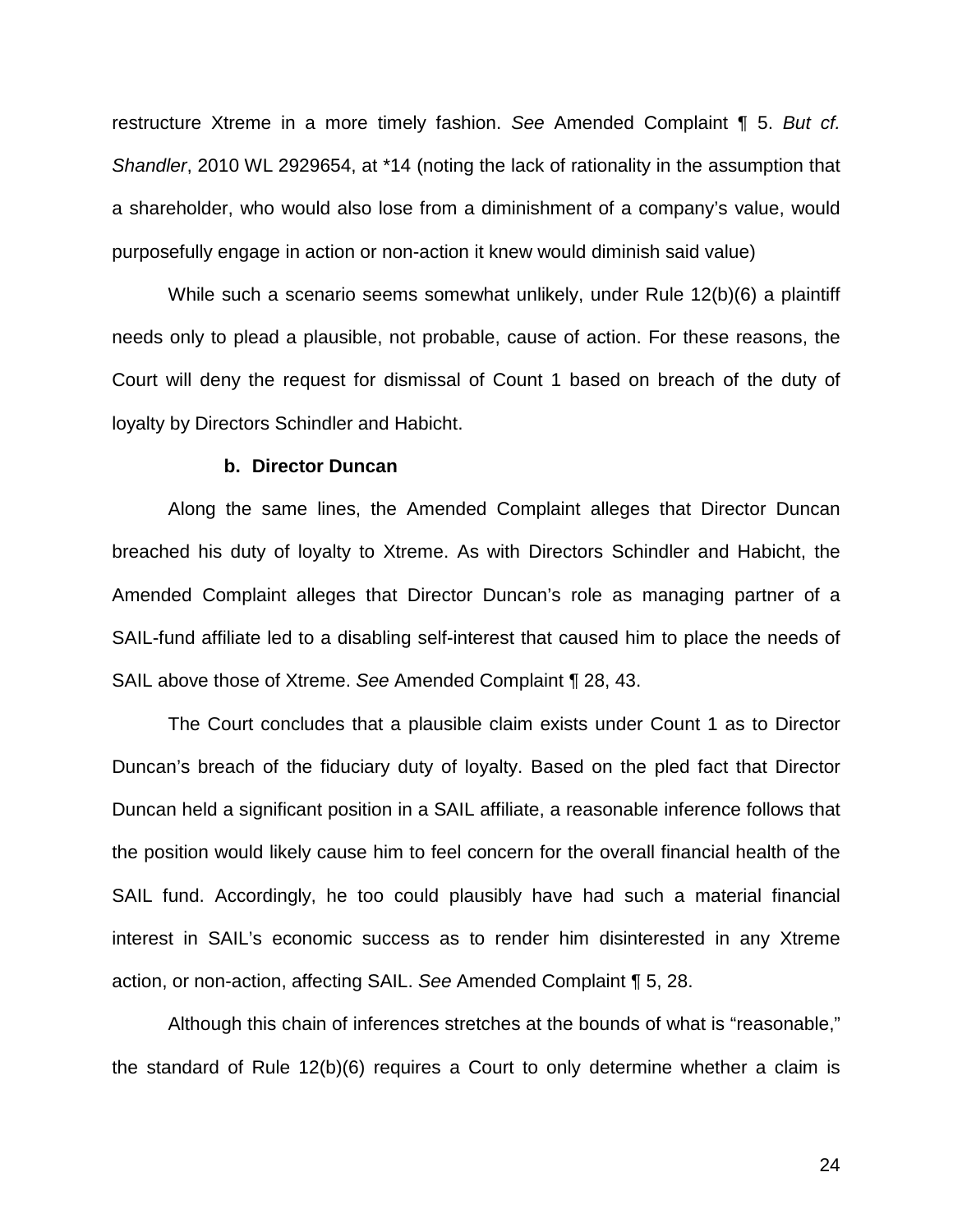plausible, not whether a plaintiff will ultimately prevail. Under such a liberal standard, this Court concludes that, taking the facts pled in the light most favorable to the Plaintiff Trust, it is plausible that Director Duncan had a material self-interest in the transaction at issue that caused him to breach his duty of loyalty to Xtreme. For these reasons, the Court will deny the request for dismissal of Count 1 based on the breach of the duty of loyalty by Director Duncan.

## **c. Director Gotcher**

Turning next to Director Gotcher, the Plaintiff Trust alleges in the Amended Complaint that Director Gotcher's lack of independence from SAIL resulted in the breach of his duty of loyalty to Xtreme. Unlike the previous directors, the Amended Complaint alleges no direct connection between Director Gotcher and SAIL. Rather, the Amended Complaint asks the Court to infer that SAIL effectively controlled Director Gotcher through Directors Schindler and Habicht's role on Xtreme's compensation committee. *See* Amended Complaint ¶ 28.

Based on the facts alleged, the Court concludes that a plausible claim exists under Count 1 as to Director Gotcher's breach of the fiduciary duty of loyalty. To rebut the presumption of loyalty on the basis of a lack of independence of Director Gotcher, the Plaintiff Trust needed to allege three things: (1) that Director Gotcher considered his role as Xtreme's president material; (2) that Directors Schindler and Habicht, through their roles on the compensation committee, had the ability to threaten Director Gotcher's corporate role; and (3) that Directors Schindler and Habicht (who were managing partners of SAIL), would actually act in such a manner.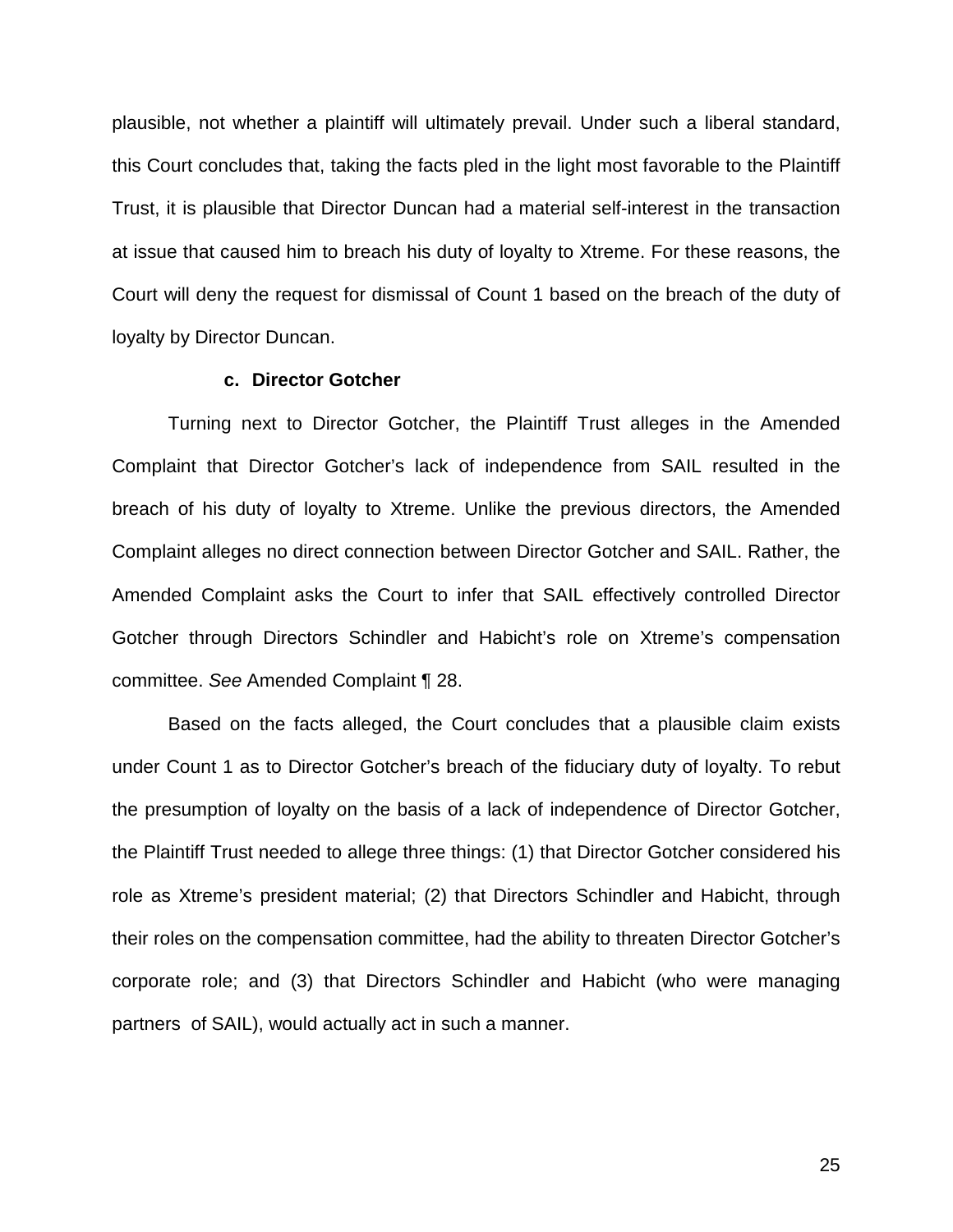Accepting all facts as true and construing the allegations in the light most favorable to the Plaintiff Trust, the Amended Complaint plausibly alleges these three points. First, the Amended Complaint alleges that Director Gotcher served as the President of Xtreme. Additionally, it states that Xtreme had a compensation committee and that Directors Schindler and Habicht held two of the three membership spots on this committee. Finally, it alleges that Directors Schindler and Habicht both act as managing partners for SAIL, in addition to their roles at Xtreme. *See* Amended Complaint ¶ 28. Based on these three factual allegations, the Amended Complaint asks the Court to infer that, while acting on behalf of SAIL, Directors Schindler and Habicht used their roles on the compensation committee to effectively control Director Gotcher. *Cf. In re Trados Inc. S'holder Litig.*, 73 A.3d at 46 (noting that corporate officers typically view their compensation from employment as material).

Once again the sheer scarcity of facts pled in the Amended Complaint makes these inferences tug at the bounds of "reasonable." Presumably, the Plaintiff Trust reviewed the books and records of Xtreme prior to filing the Amended Complaint. *See* Second Amended Plan § 6.07 (case no. 14-10096, dkt# 897). Yet, the Amended Complaint is devoid of facts relating to the materialness of Director Gotcher's pay as president of Xtreme. *See Orman*, 794 A.2d at 23 (taking a subjective approach to questions of materialness in the context of the duty of loyalty). Nor does the Amended Complaint indicate that the compensation committee had the unilateral power to decide either Director Gotcher's compensation package or his terms of continued employment with Xtreme. *See Orman*, 794 A.2d at 24 n.50. Finally, the Amended Complaint lacks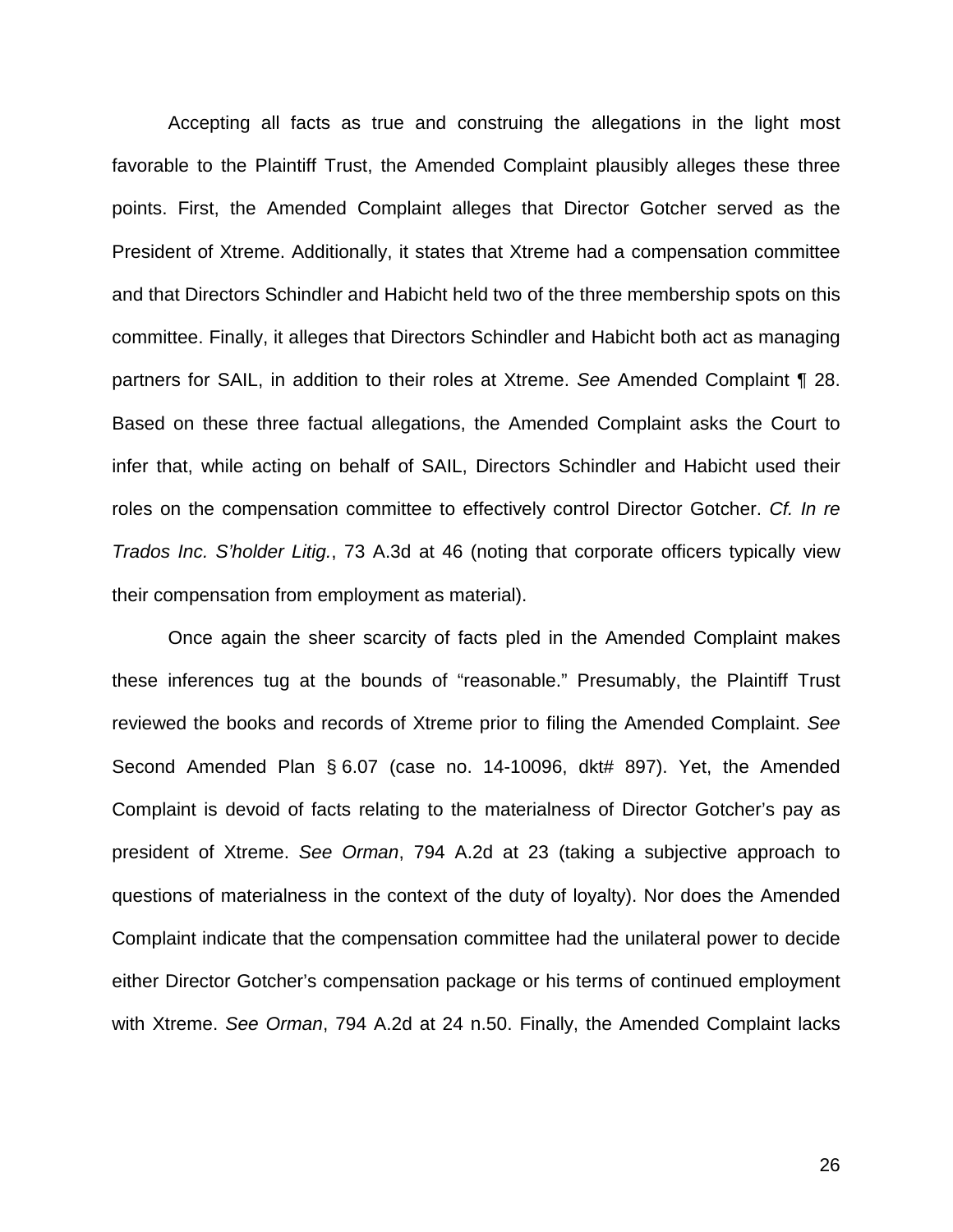any facts to illustrate the allegation that Directors Schinder and Habicht used their role on the compensation committee to act on behalf of SAIL.

Given the dearth of facts, the Court can do little but wonder whether inferences and allegations are all the Plaintiff Trust has against Director Gotcher. But at this stage of the proceeding and in light of the standard for a Rule 12(b)(6) motion, the Court has little choice but to conclude that the Plaintiff Trust has alleged sufficient plausible facts to allow the Court to draw a reasonable inference of possible director liability. Accordingly, at this time the Court will deny the request for dismissal of Count 1 based on breach of the duty of loyalty by Director Gotcher.

#### **d. Director Tashjian**

Moving to Director Tashjian, the Plaintiff Trust alleges through the Amended Complaint that this director lacked independence from SAIL such that he could not fulfill his duty of loyalty to Xtreme. Specifically, the Amended Complaint maintains that due to Director Tashjian's alleged position on a SAIL Capital Advisory Board, along with his role as a managing partner of a second, unrelated company SAIL invested in, he lost his independence from SAIL and could no longer act with loyalty to Xtreme. *See*  Amended Complaint ¶ 28.

Here, the Court concludes that the Plaintiff Trust has failed to plead sufficient facts in the Amended Complaint to support a plausible claim under Count 1 for breach of the duty of loyalty against Director Tashjian. Even giving all reasonable inferences to the Plaintiff Trust, the two facts pled do not support an inference of lack of independence on the part of Director Tashjian.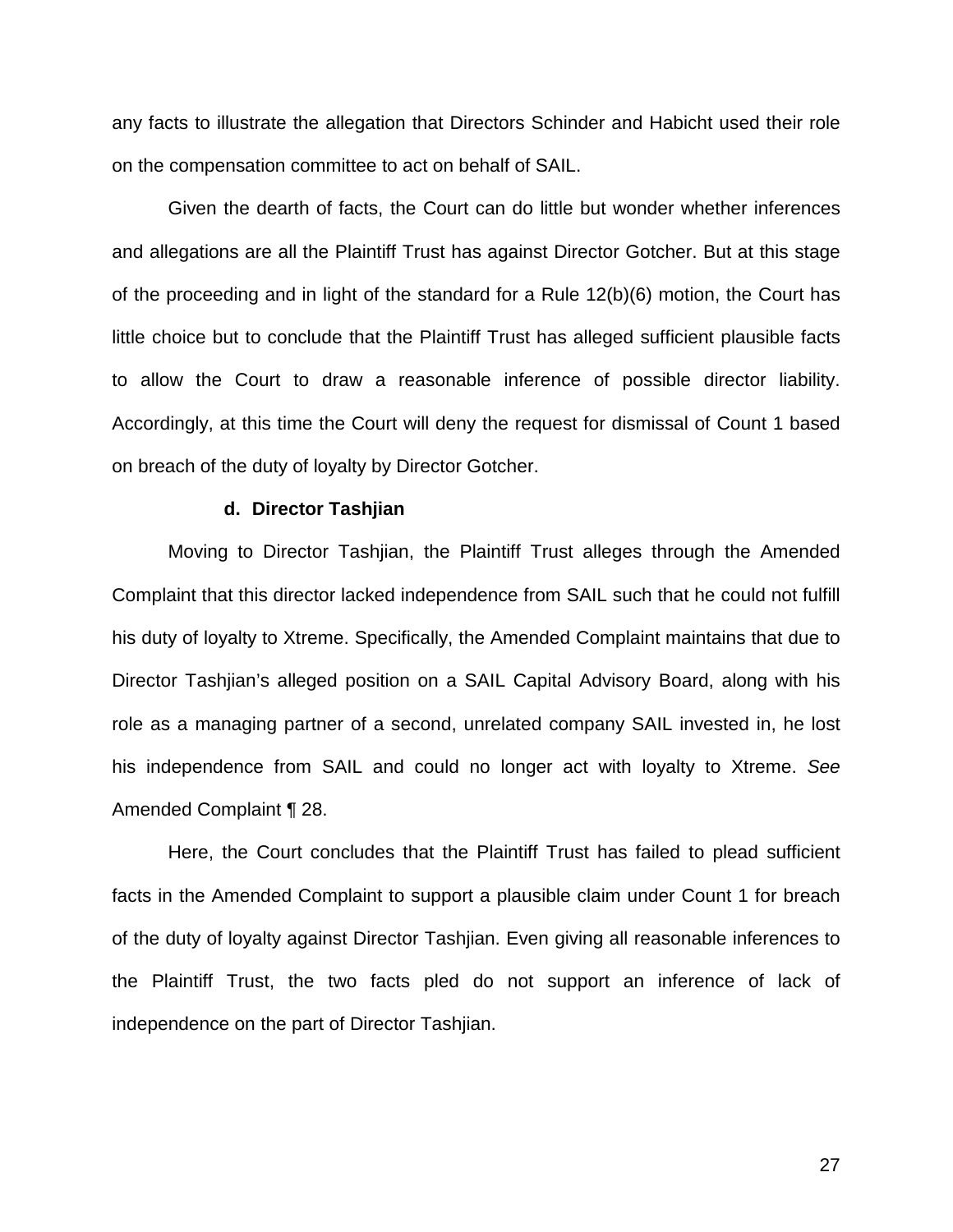As a matter of law, incidental or past business relationships among parties do not give rise to an inference of control. *See Rales*, 634 A.2d at 936. Director Tashjian had no relationship with SAIL outside of business. Moreover, his business relationship with SAIL was limited to service on an advisory board and to SAIL's status as a shareholder of an unrelated company that Director Tashjian happened to manage. *See* Amended Complaint ¶ 28. As seen by the decision in *Shandler*, Director Tashjian's service on the advisory board of SAIL, standing alone, could not establish such a lack of independence from SAIL so as to constitute disloyalty. 2010 WL 2929654, at \*12. Along the same lines, his role in the unrelated company that SAIL happened to hold stock fails to give rise to an inference of dominance or control. *See Orman*, 794 A.2d at 24, 27. Finally, unlike Director Duncan, Director Tashjian held no significant position in any SAIL affiliate fund.

Thus, contrary to the conclusory statements made by the Plaintiff Trust, the Court finds that Director Tashjian's tangential business relationships with SAIL did not make him beholden to the fund or freeze his own discretion as an Xtreme director. *Cf. Rales*, 634 A.2d at 936. For these reasons, the Court will grant Director Tashjian's request for dismissal of that portion of Count 1 relating to his alleged breach of the duty of loyalty. Count 1 of the Amended Complaint (to the extent it asserts a breach of the duty of loyalty by Director Tashjian) will be dismissed.

#### **e. Directors Padval and Wood**

Turning finally to Directors Padval and Wood, the Plaintiff Trust alleges in the Amended Complaint that Directors Padval and Wood were at all times independent directors. *See* Amended Complaint ¶ 28. Additionally, the Plaintiff Trust concedes that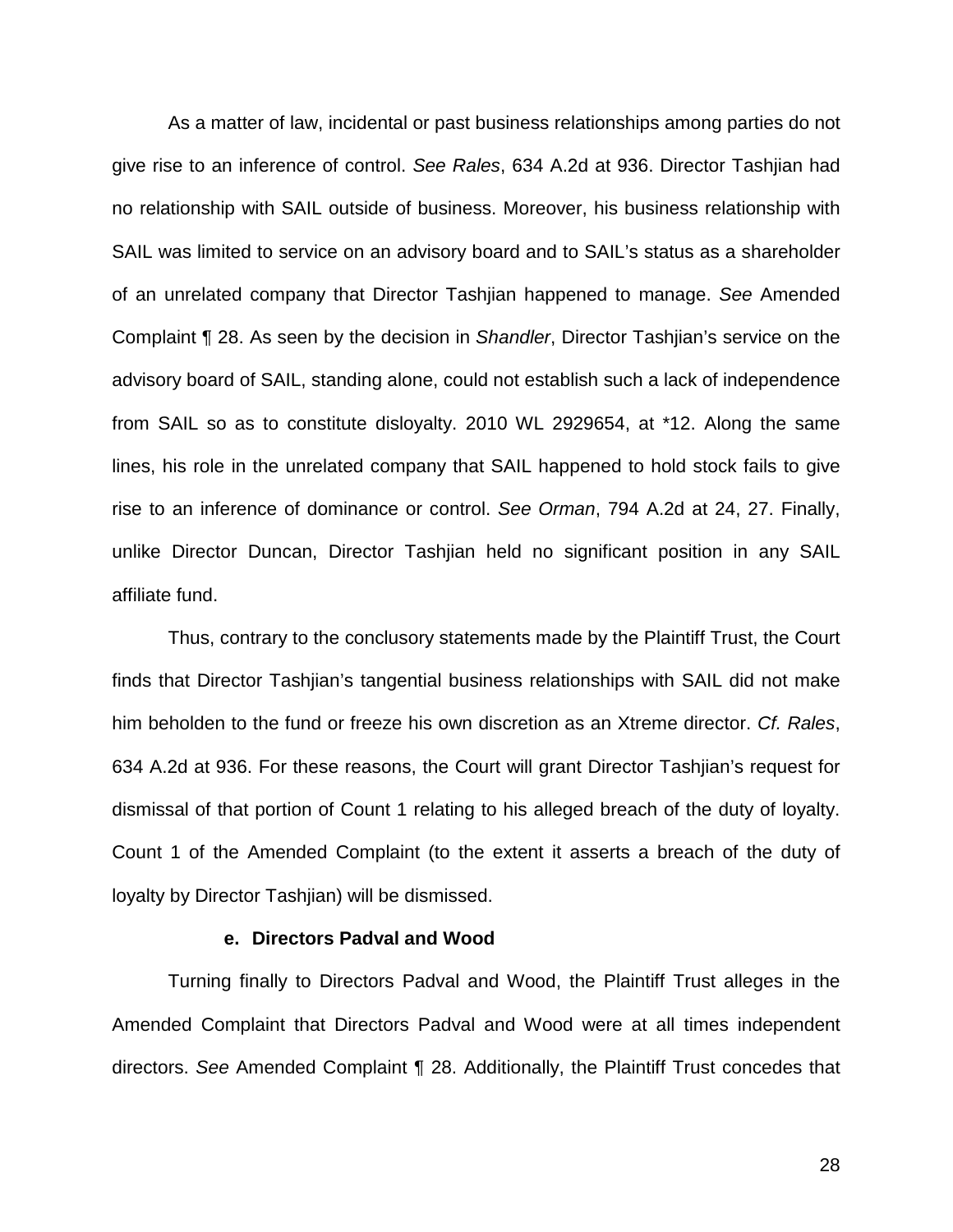neither of these two directors took the action, or lack thereof, that forms the basis of its breach of the duty of loyalty claim. *See* Amended Complaint ¶ 41 (charging "SAIL Defendants" with acting in a self-interested manner); Amended Complaint Preamble (defining "SAIL Defendants" to include only Directors Schindler, Habicht, Duncan, Tashjian, and Gotcher).

Accordingly, the Plaintiff Trust has pled no facts from which the Court can infer an interest or lack of independence that would rebut the presumption of loyalty as to these two independent directors. Furthermore, the Plaintiff Trust has pled no breaches of the duty of loyalty by these two directors. Therefore, the Court will grant Directors Padval and Wood's request for dismissal of that portion of Count 1 relating to their breach of the duty of loyalty. Count 1 of the Amended Complaint (to the extent it asserts a breach of the duty of loyalty by Directors Padval and Wood) will be dismissed.

#### **2. Duty of Good Faith/***Caremark* **Claims**

Count 1 of the Amended Complaint also alleges a breach of the duty of good faith by the Director Defendants. *See* Amended Complaint ¶¶ 51–55. The duty of good faith exists as a subset of the larger duty of loyalty. *Stone*, 911 A.2d at 369. It operates to hold directors liable for actions taken in bad faith or in intentional dereliction of one's duties. As such, it goes beyond the duties of care and loyalty, which primarily analyze a director's conduct, and instead focuses on a director's state of mind. *See In re Think3, Inc.*, 529 B.R. at 178; *In re Lear Corp. S'holder Litig.*, 967 A.2d 640, 653 (Del. Ch. 2008). Because of the element of scienter involved, establishing a breach of this duty is more difficult for a plaintiff than rebutting the presumptions of the business judgment rule. *In re Think3, Inc.*, 529 B.R. at 178 (applying Delaware law); *see also Stanziale ex*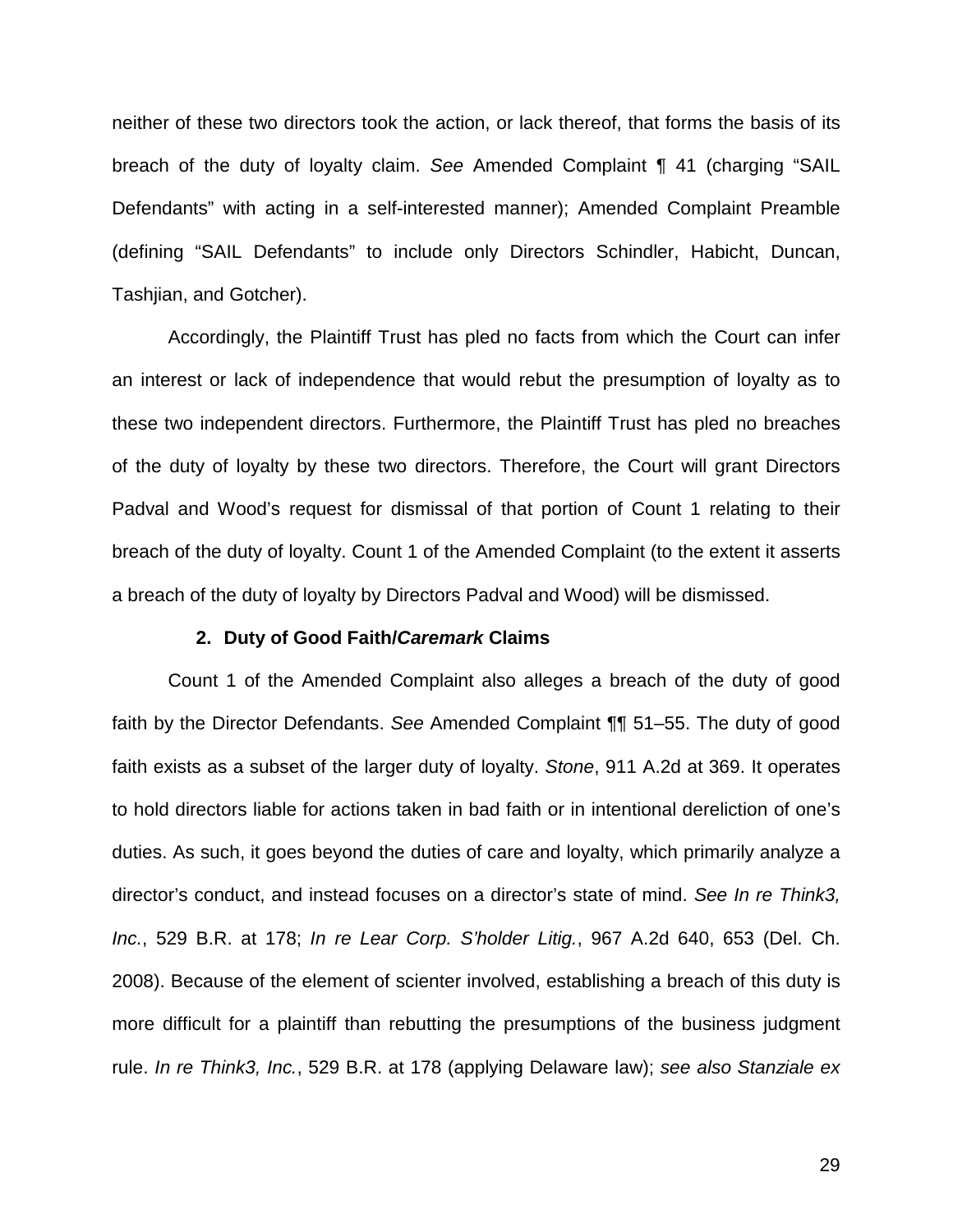*rel. Tower Air, Inc. v. Nachtomi (In re Tower Air, Inc.)*, 416 F.3d 229, 238 (3d Cir. 2005) ("Overcoming the presumptions of the business judgment rule on the merits is a near-Herculean task").

While the Delaware Supreme Court has declined to create a "definitive and categorical definition of the universe of acts that would constitute bad faith," it has set forth two scenarios that indicate a failure to act in good faith. *In re Think3, Inc.*, 529 B.R. at 178; *Disney*, 906 A.2d at 67. The first scenario encompasses instances of subjective bad faith, defined as "conduct motivated by an actual intent to do harm." The second involves a director "intentionally fail[ing] to act in the face of a known duty to act." *Disney*, 906 A.2d at 67. Delaware case law commonly refers to this second scenario as a "*Caremark* claim." *See In re Think3, Inc.*, 529 B.R. at 179 (citing Delaware law).

Although *Caremark* claims initially included only oversight liability issues arising from a board's failure to monitor employees for illegal conduct, the Delaware Supreme Court has since refined the topic. Today, as a predicate for recovery based on a *Caremark* claim, a plaintiff must show:

(a) The directors utterly failed to implement any reporting or information system or controls; or (b) having implemented such a system or controls, consciously failed to monitor or oversee its operations thus disabling themselves from being informed of the risks or problems requiring their attention.

*Stone*, 911 A.2d at 370. In both instances, imposition of liability requires a plaintiff to prove that the directors knew of their failures to fulfill their fiduciary obligations. After all, a vast difference exists "between an inadequate or flawed effort to carry out fiduciary duties and a conscious disregard for those duties." *Lyondell Chem. Co. v. Ryan*, 970 A.2d 235, 243 (Del. 2009). Delaware courts do, however, permit plaintiffs to show knowledge by identifying "red flags" that should have alerted directors to potential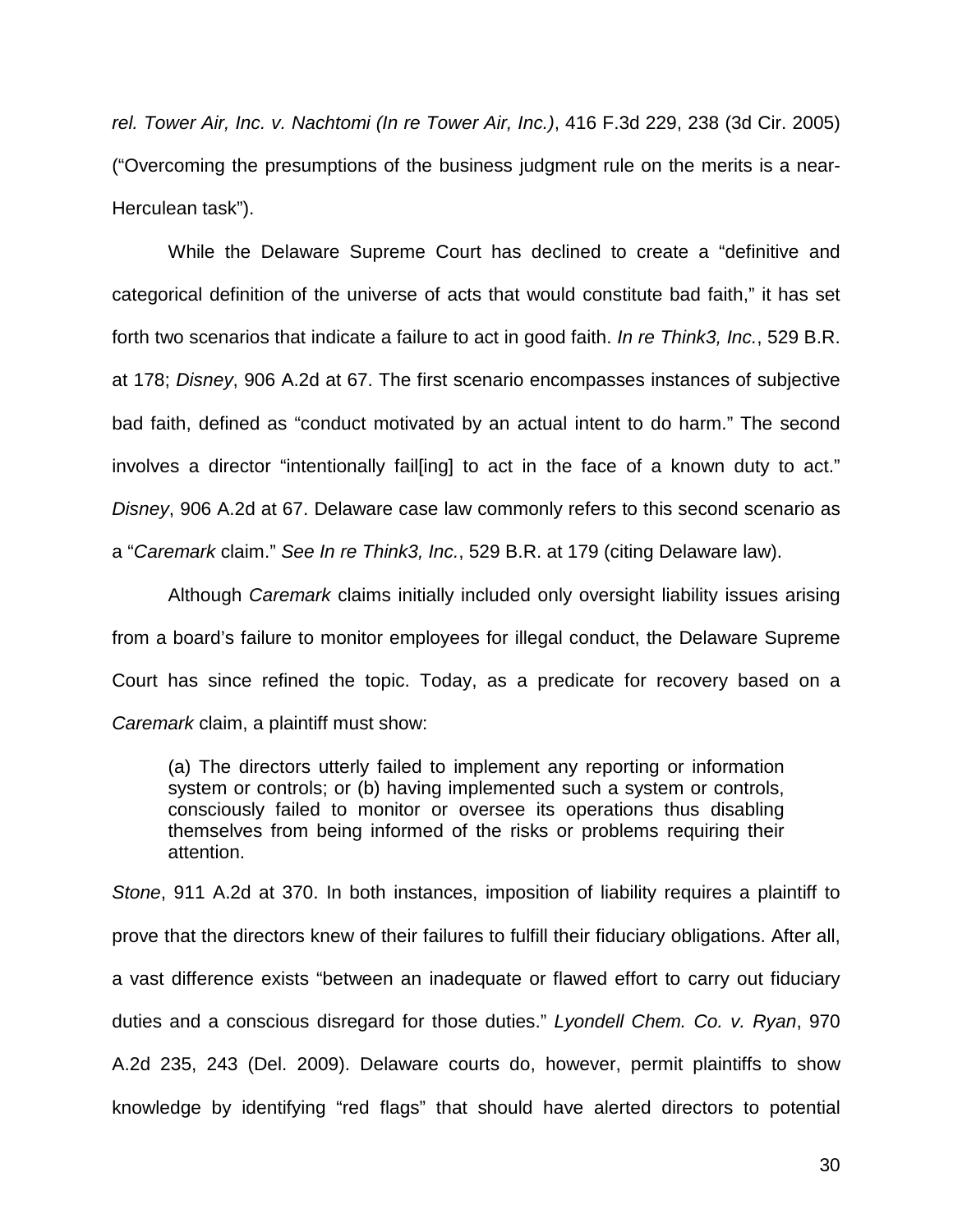problems within the company. *See, e.g.*, *In re Citigroup Inc. S'holder Derivative Litig.*, 964 A.2d 106, 135 (Del. Ch. 2009).

Newer cases indicate that in recent years plaintiffs have made concerted efforts to expand the scope of a *Caremark* claim to also include claims arising from a duty to monitor "business risk." *See, e.g.*, *In re Citigroup Inc.*, 964 A.2d at 124. For example, in *In re Citigroup, Inc.*, the plaintiffs sought the imposition of liability on the basis of the director defendants' failure to act on certain red flags apparent in the subprime mortgage market. The Delaware court rejected these efforts, remarking instead that the alleged warning signs evidenced not bad faith, but rather that the directors may have made some bad business decisions. *In re Citigroup Inc.*, 964 A.2d at 127–28. Despite this ruling, one Delaware chancery court has recognized as a theoretical possibility that a claim may exist, in the right case, for failure to monitor business risk. *See In re Goldman Sachs Grp., Inc. S'holder Litig.*, No. 5215-VCG, 2011 WL 4826104, at \*22 (Del. Ch. Oct. 12, 2011) (unpublished opinion). Such a claim, however, would be extremely difficult to prove. *See In re Think3, Inc.*, 529 B.R. at 180.

Significantly, Delaware courts regularly reject plaintiffs' attempt to equate a known duty or obligation to act with a requirement that a director avoid the "deepening insolvency" of a corporation. Such decisions remain uniform in their rejection of the deepening insolvency claim, regardless of whether the plaintiffs phrase it as a breach of the duty of good faith, of the duty of care, or as its own independent duty. *See, e.g.*, *RSH Liquidating Trust v. Magnacca*, 553 B.R. 298, 313–14 (Bankr. N.D. Tex. 2016) (interpreting Delaware law); *Trenwick*, 906 A.2d at 204–07.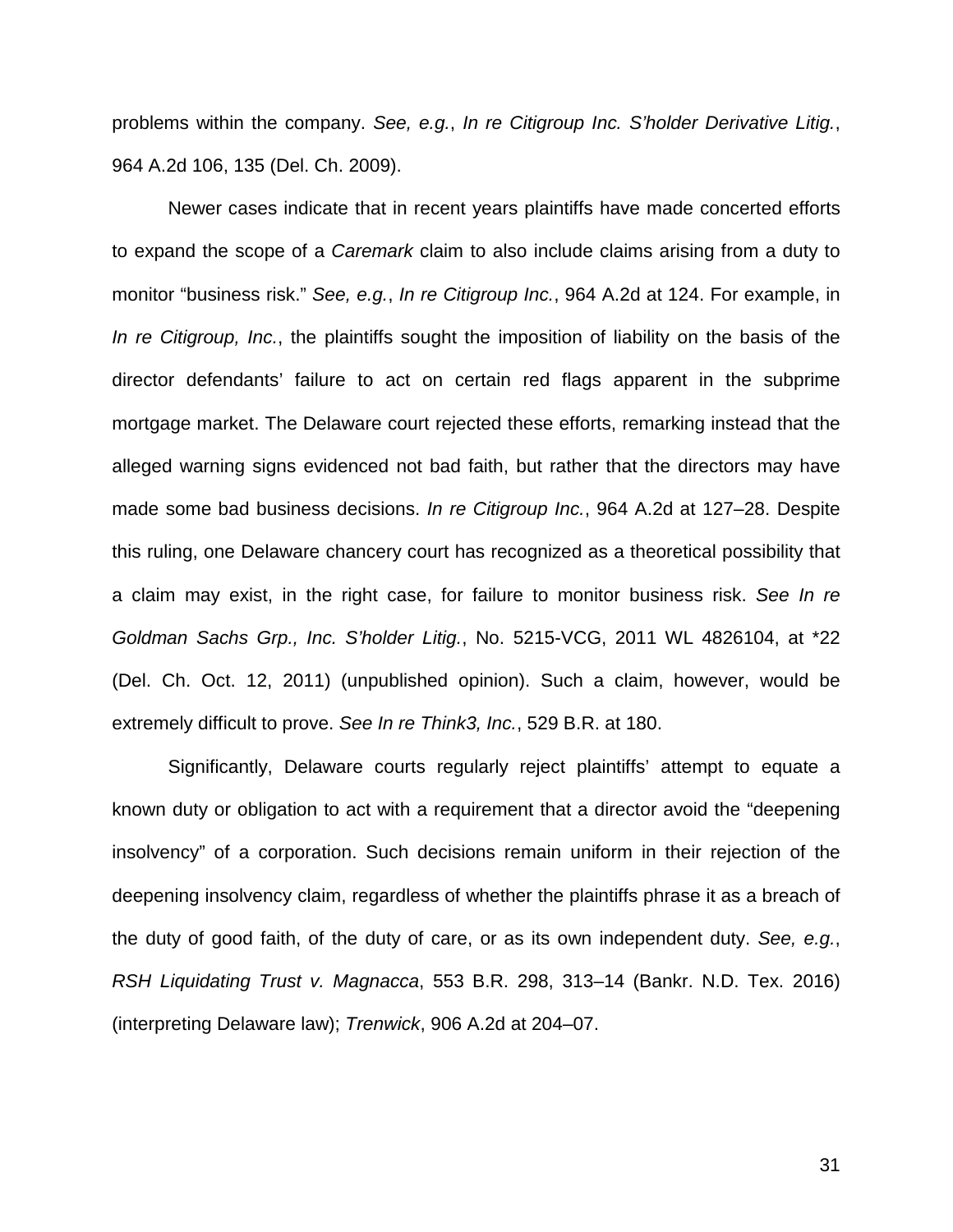Along the same lines, Delaware courts routinely reject arguments that attempt to impose upon directors a duty to liquidate a company on the request of one or more shareholders. Rather, the courts agree that "[d]irectors are not thermometers, existing to register the ever-changing sentiments of stockholders." *In re Lear Corp.*, 967 A.2d at 655. Instead, Delaware corporate law expects these directors to use their own business judgment to advance the interests of both the corporation and its stockholders. *See, e.g.*, *In re Lear Corp.*, 967 A.2d at 655–56; *Gagliardi v. Trifoods Int'l, Inc.*, 683 A.2d 1049, 1053–54 (Del. Ch. 1996).

Here, the Plaintiff Trust bases its claim for breach of the duty of good faith on the contention that the Director Defendants failed to liquidate Xtreme even after a known duty to act arose. *See* Amended Complaint ¶ 42. In sum, the Plaintiff Trust alleges that the Director Defendants knowingly recognized the business risks facing Xtreme and consciously decided not to act in the company's best interests. In support of this conclusory statement, the Plaintiff Trust points to the formal presentation made by a shareholder (Langara) to the Board in November 2012. *See* Amended Complaint ¶¶ 36–39, 42.

In its demand on the Board, Langara allegedly made several observations about the negative financial situation facing Xtreme. *See* Amended Complaint ¶ 37. For example, Langara noted that the August fire at the company's Hawaii facility had left the corporation "in a very financially vulnerable position." Langara also stated that a decline in bookings and the consistent "vanishing" of promised projects left the company with little in the way of going concern value. As a result of these observations, Langara predicted that "raising financing will prove to be very difficult, if not impossible" going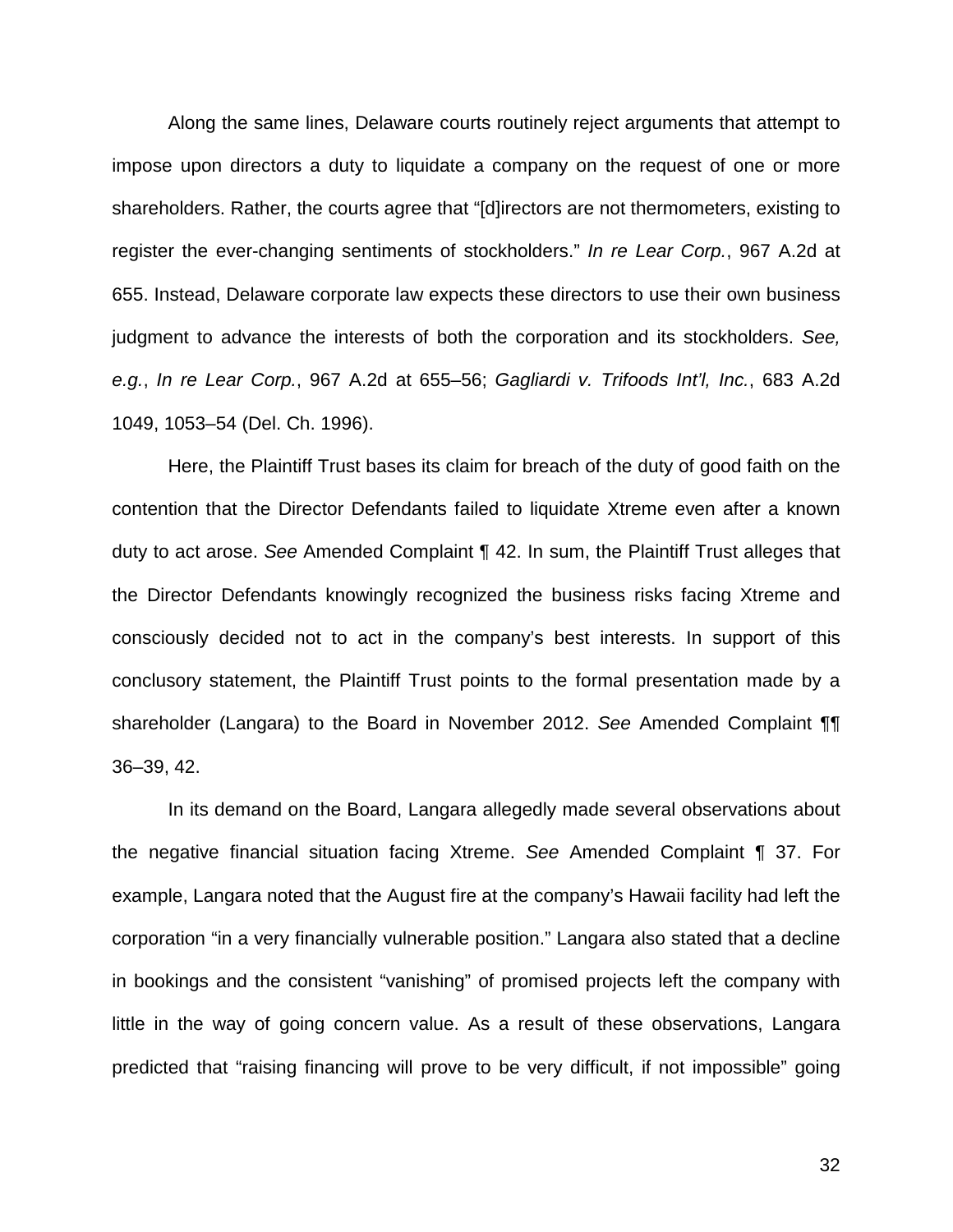forward and suggested that it failed to see any indications of serious strategic investor interest on the horizon. *See* Amended Complaint ¶ 37. Accordingly, Langara demanded Xtreme's Board start the company's liquidation "NOW" or risk having "little or no liquidation value in bankruptcy." *See* Amended Complaint ¶ 38.

Even accepting all of these facts as true, the Plaintiff Trust has failed to plead a plausible claim for breach of the duty of good faith by the Director Defendants. The facts pled fail to show that the Director Defendants intentionally or knowingly disregarded a duty to act, and they also fail to establish any sort of obligation on the Director Defendants to act at all. As stated by the courts time and time again, directors have no automatic duty to place an insolvent corporation in bankruptcy to preserve its "immediate value." *Cf. RSH Liquidating Trust*, 553 B.R. at 313–14. This type of deepening insolvency theory presupposes the argument that liquidation is the only option for an insolvent corporation. Yet, Delaware law recognizes that even insolvent companies may, in good faith, pursue other strategies to maximize the value of the business. *Trenwick*, 906 A.2d at 204.

The Amended Complaint also fails to allege any facts to support the theory that the Director Defendants improperly monitored business risk or declined to act on apparent red flags. The pleadings contain no allegations that Xtreme's Board refused to meet; no allegations that the Director Defendants stopped searching for financing options or buyers; and no allegations that efforts to restructure would be futile. The only fact pled—that the Director Defendants did not act in the manner requested by Langara—cannot, as a matter of law, be the basis of a breach of a fiduciary duty. *Cf. In re Lear Corp.*, 967 A.2d at 655 (noting that directors need not cater to the whims of a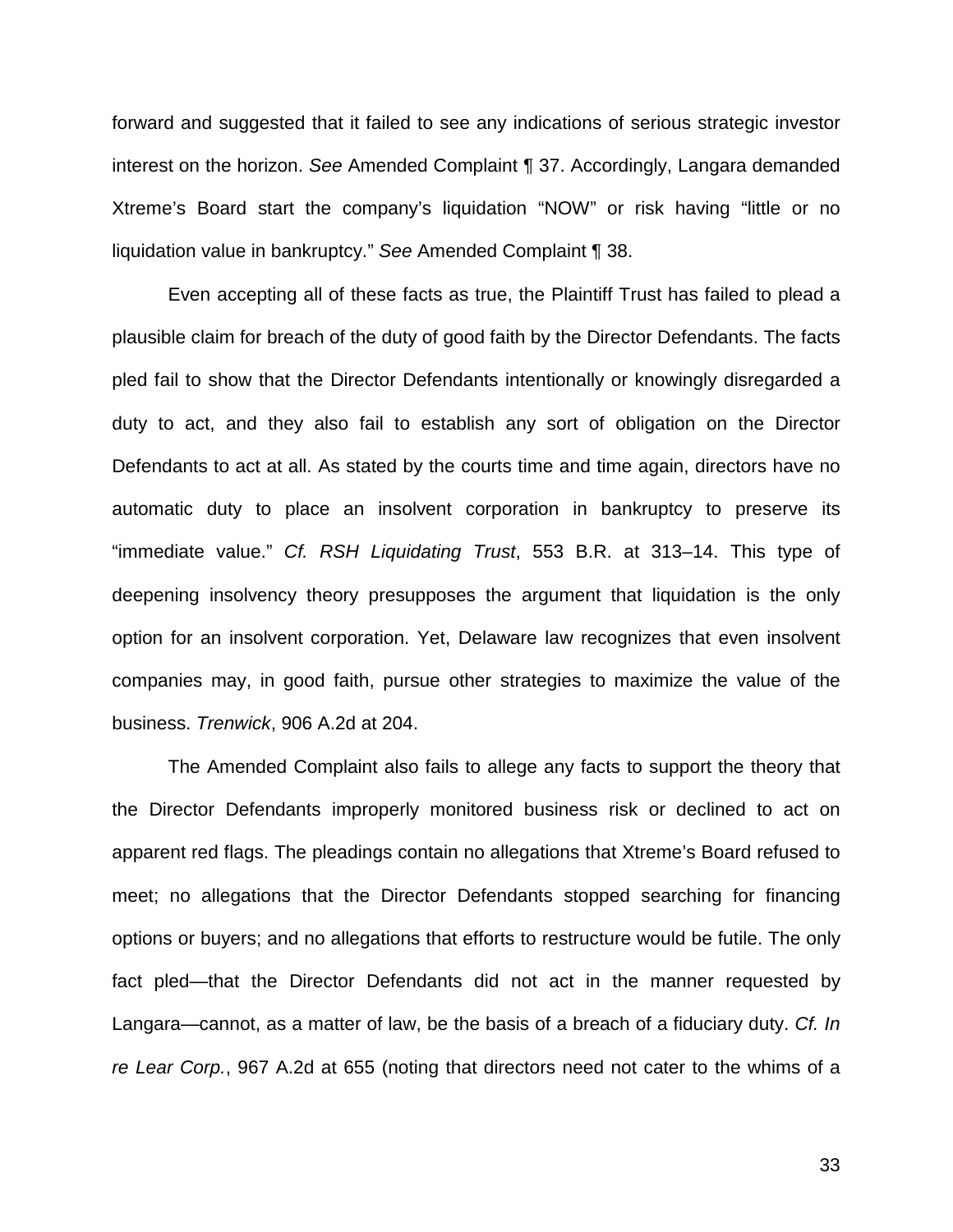single shareholder). While this Court recognizes that discovery has not yet occurred, a complaint cannot rest on bare-bone allegations or conclusory statements unsupported by fact.

For these reasons, the Court will grant the Director Defendants request for dismissal of that portion of Count 1 relating to their breach of the duty of good faith. Count 1 of the Amended Complaint (to the extent it is based on breach of the duty of good faith against the Director Defendants) will be dismissed.

#### **3. Duty of Care/Gross Negligence**

Adding to the flurry, Count 1 of the Amended Complaint also alleges a breach of the duty of care by the Director Defendants. Delaware law stands on the bedrock principle that the business and affairs of a corporation shall be managed by the directors of the corporation. *In re Trados Inc. S'holder Litig.*, 73 A.3d at 36. As such, in determining whether a director has violated its duty of care, courts should only examine the "rationality of the process employed" by a board. Even if a board decisions results in significant losses, a court should not examine the contents of that decision. *In re Think3, Inc.*, 529 B.R. at 172 (citing *In re Citigroup Inc.*, 964 A.2d at 122, 130). As the Delaware chancery court stated in *In re Citigroup Inc.*, "the mere fact that a company takes on business risk and suffers losses—even catastrophic losses—does not evidence misconduct, and without more, is not a basis for personal director liability." 964 A.2d at 130.

Instead, the duty of care requires directors to make an "informed business judgment" when acting in the interests of the company. *Smith v. Van Gorkom*, 488 A.2d 858, 872–73 (Del. 1985), *overruled on other grounds by Gantler v. Stephens*, 965 A.2d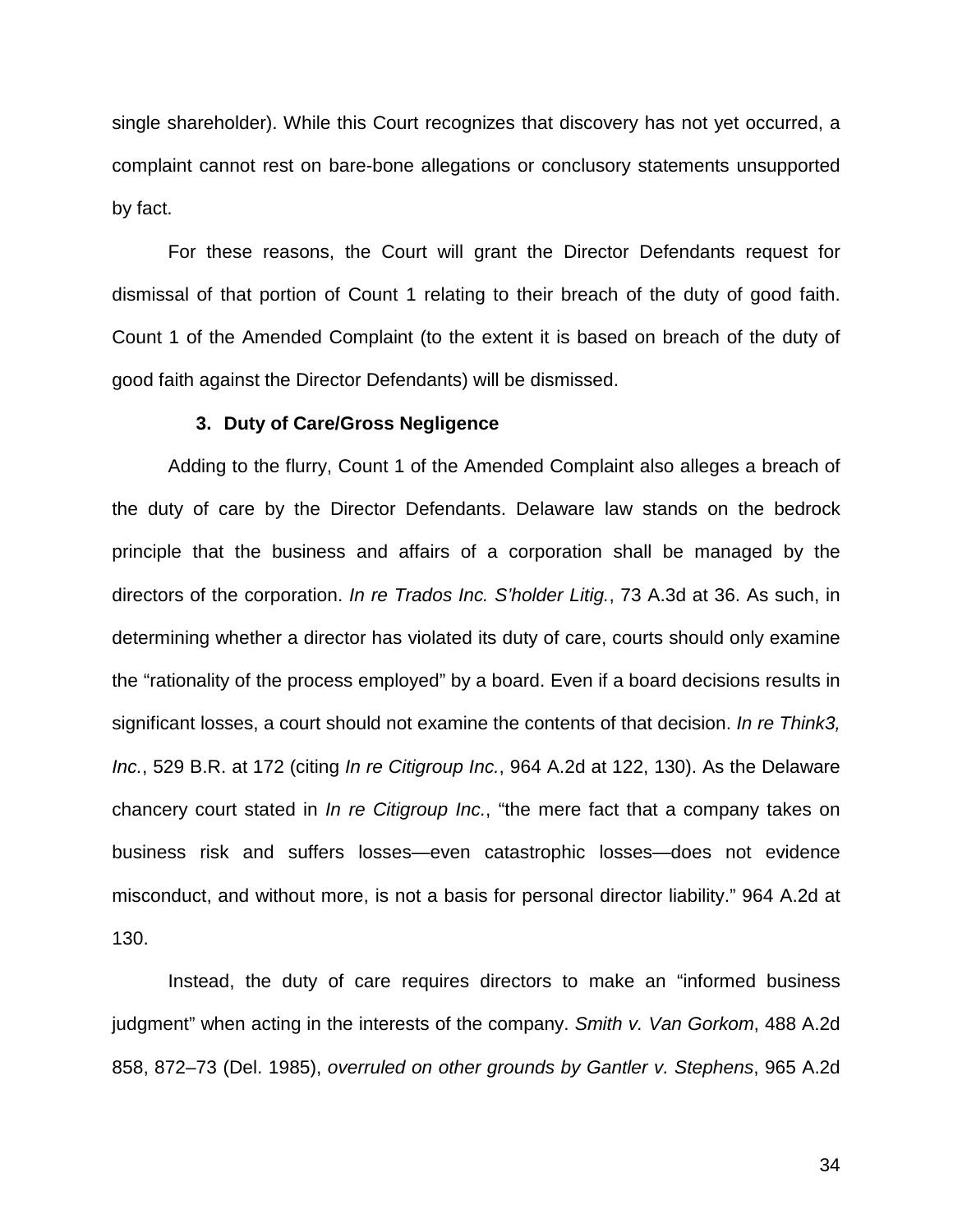695, 713 n.54 (Del. 2009). This requires that a director consider "all material information reasonably available" when reaching a decision. *In re Soporex, Inc.*, 463 B.R. at 371. Liability only results when the director's actions go beyond the bounds of reason, constituting an act of gross negligence. <sup>4</sup> For this reason, Delaware courts have been "extremely stringent" in finding directors liable for breaching their duty of care. *In re Lear Corp.*, 967 A.2d at 652. This reluctance to find liability applies equally to both solvent and insolvent corporations. *In re Trados Inc. S'holder Litig.*, 73 A.3d at 41 n.15.

 Although some cases mention an element of "bad faith" in a duty of care claim, the Delaware Supreme Court has unequivocally stated that grossly negligent actions will not constitute bad faith, and a breach of the duty of good faith will not constitute a grossly negligent action. *See Disney*, 906 A.2d at 64–67. As the Delaware Supreme Court points out, holding otherwise improperly conflates the two individual duties. *Disney*, 906 A.2d at 63. Accordingly, an allegation of an intentional dereliction of fiduciary responsibility in violation of the duty of good faith will not also stand as the basis for a breach of the duty of care claim.

In this case, the Plaintiff Trust bases its breach of the duty of care claim on two theories: (1) the Director Defendants failed to make an informed business judgment because they did not consider the information presented by Langara; and (2) the Director Defendants' failure to liquidate Xtreme in a timely fashion constituted gross negligence. *See* Amended Complaint ¶¶ 4, 40, 53. Addressing each point in turn, the

 $\overline{\phantom{a}}$ 

 $4$  The Amended Complaint lists as a cause of action "Breach of Fiduciary Duty and Gross Negligence." *See* Amended Complaint Count 1. As this Court noted in *Think3*, however, these two theories are indistinguishable under Delaware law, with courts using gross negligence as the standard for a breach of the duty of care. 529 B.R. at 172. Therefore, this Opinion treats the gross negligence claim the same as the breach of the duty of care claim.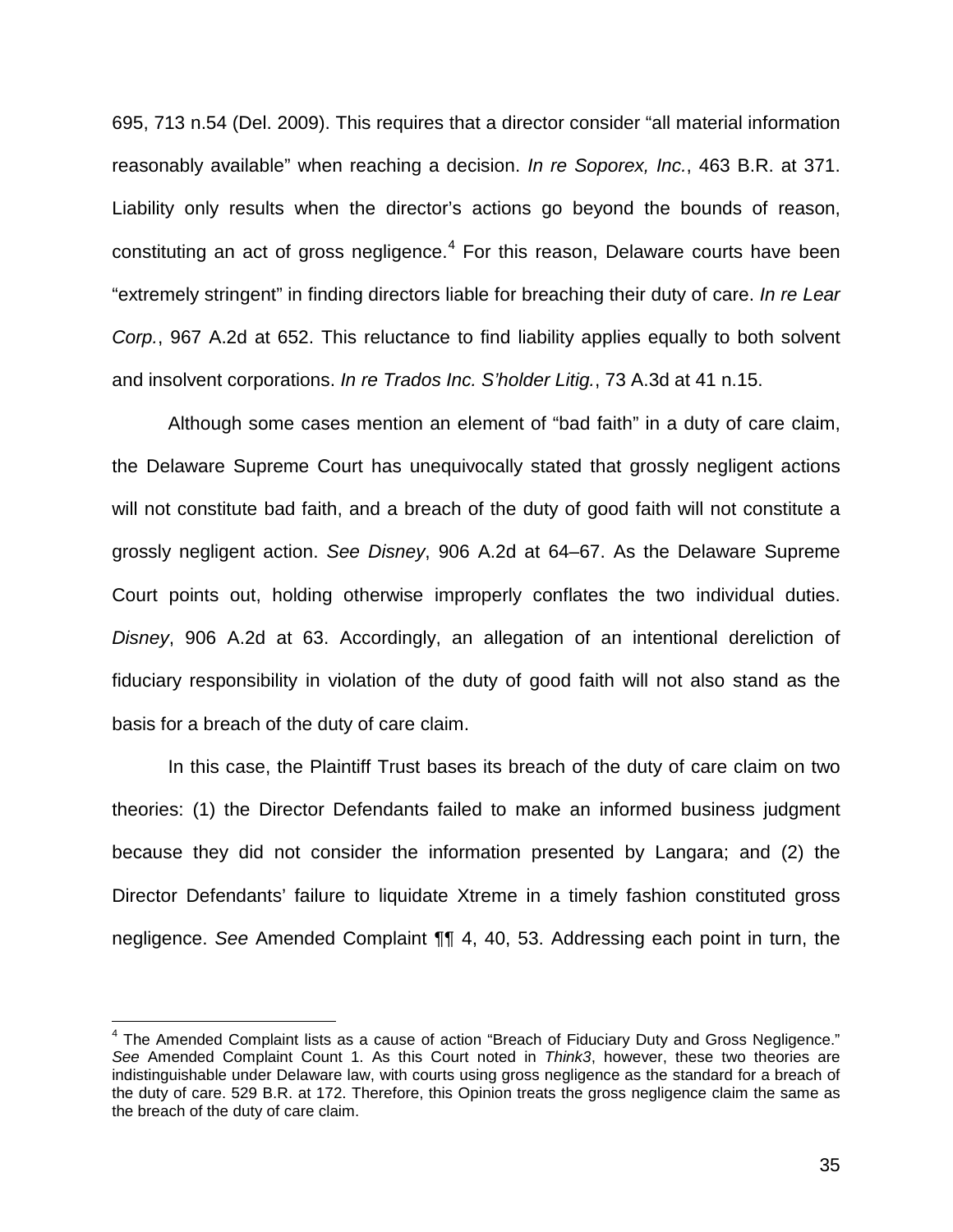Court concludes that the Plaintiff Trust failed to plead sufficient facts to support a plausible claim.

As to the point one, the Plaintiff Trust's argument makes no logical sense. The Amended Complaint first alleges that Langara "formally presented" its concerns to Xtreme's Board in November 2012. *See* Amended Complaint ¶¶ 36–37. The Amended Complaint then immediately backtracks to allege that, notwithstanding this formal presentation to the Board, the Director Defendants failed to consider the information presented. *See* Amended Complaint ¶ 40.

Nothing in Rule 12(b)(6) requires the Court to accept such logically inconsistent and conclusory statements as true. *See Iqbal*, 556 U.S. at 678 (instructing a court to deny conclusory statements presented as factual allegations the presumption of truth). The Plaintiff Trust pled no actual facts indicating that the Director Defendants acted to avoid seeing or hearing Langara's concerns. Similarly, the Plaintiff Trust pled no actual facts indicating the occurrence, or non-occurrence, of a board meeting to discuss the Langara demand. Facts such as these examine the "rationality of the process employed" by a board. Here, the Plaintiff Trust pled no facts regarding the process, focusing instead on the contents of the Director Defendants' decision—to not immediately pursue liquidation of Xtreme. *See* Amended Complaint ¶ 40; *see also In re Lear Corp.*, 967 A.2d at 655 (concluding that the failure of a board to capitulate to the whims of a shareholder does not constitute a breach of fiduciary duty).

The Plaintiff Trust attempts to justify their improper focus by stating that Delaware law recognizes a failure by a board to take action as requested is a "process" subject to scrutiny. *See* Response to Directors, p. 17 (*citing McPadden v. Sidhu*, 964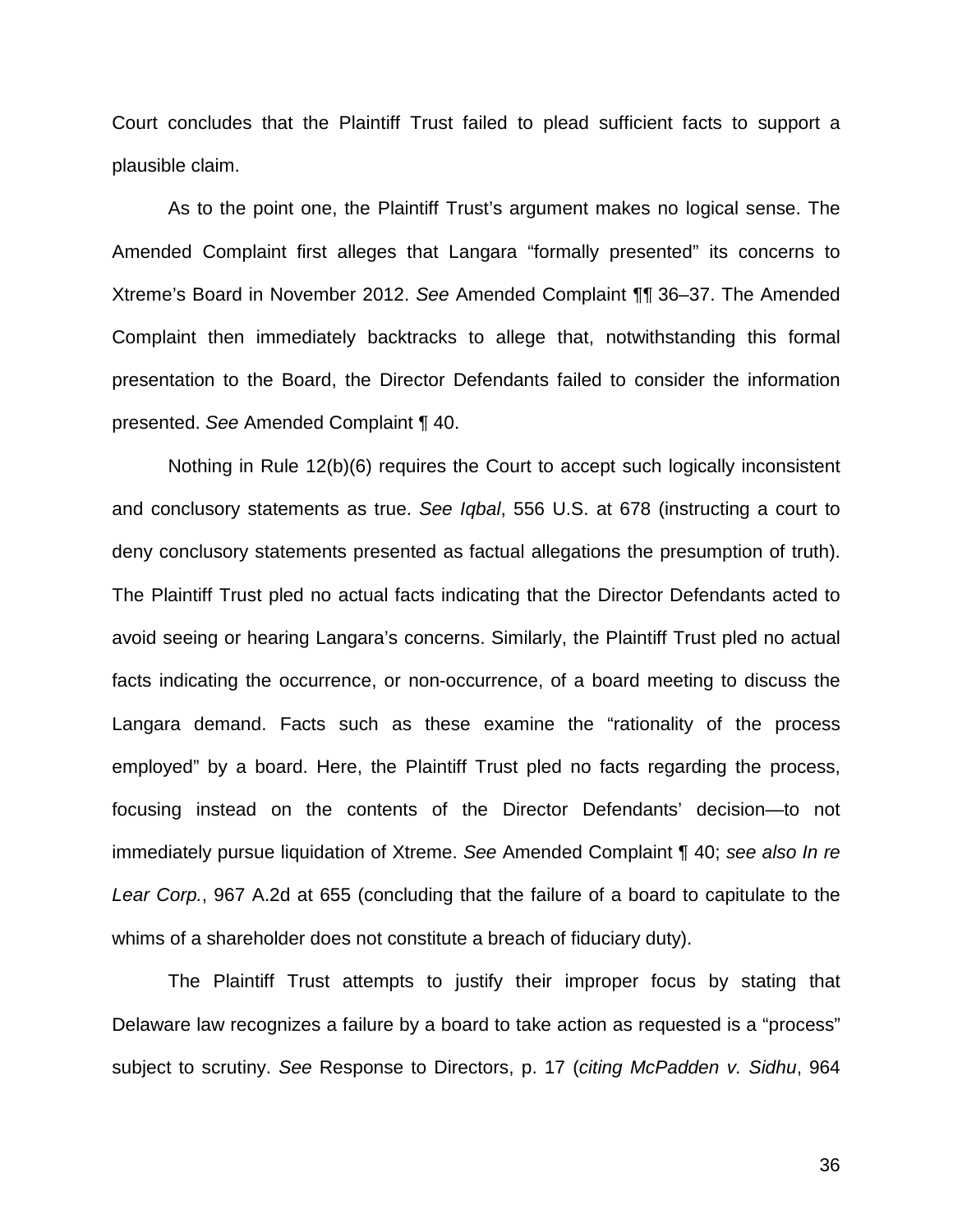A.2d 1262 (Del. Ch. 2008)). This Court disagrees. By the Court's reading of *McPadden*, the decision stands for the basic and noncontroversial proposition that a plaintiff must plead facts that, if proven, would show the board acted in a grossly negligent manner by not acknowledging available material information. 964 A.2d at 1270–71. For example, in *McPadden*, the plaintiff referenced specific examples of the board willfully ignoring sources of readily available information. *See* 964 A.2d at 1266–68 (recounting the board's consideration of obviously skewed reports and the board's failure to contact those with other available material information). By comparison, here the Plaintiff Trust references no examples of the Director Defendants turning away from information presented. Rather, the Amended Complaint concedes that some formal presentation of information to the Board occurred. *See* Amended Complaint ¶ 36. Thus, *McPadden* lends no weight to the Plaintiff Trust's claims.

As to point two, the Plaintiff Trust's arguments again must fail. On this point, the Amended Complaint again seeks to hold the Director Defendants liable for the same "intentional dereliction of duty" that forms the basis of its breach of the duty of good faith claim. But, as stated in *Disney*, this type of factual double-dipping is inappropriate and should be ignored. *See* 906 A.2d at 63 (clarifying that the duty of care and the duty of good faith are separate issues that courts should not conflate). Moreover, as the Director Defendants had no duty to immediately liquidate Xtreme to prevent deeper insolvency, they could not have intentionally disregarded a known duty to act. *See RSH Liquidating Trust*, 553 B.R. at 313–14.

For these reasons, the Court will grant the Director Defendants request for dismissal of that portion of Count 1 based on breach of the duty of care and gross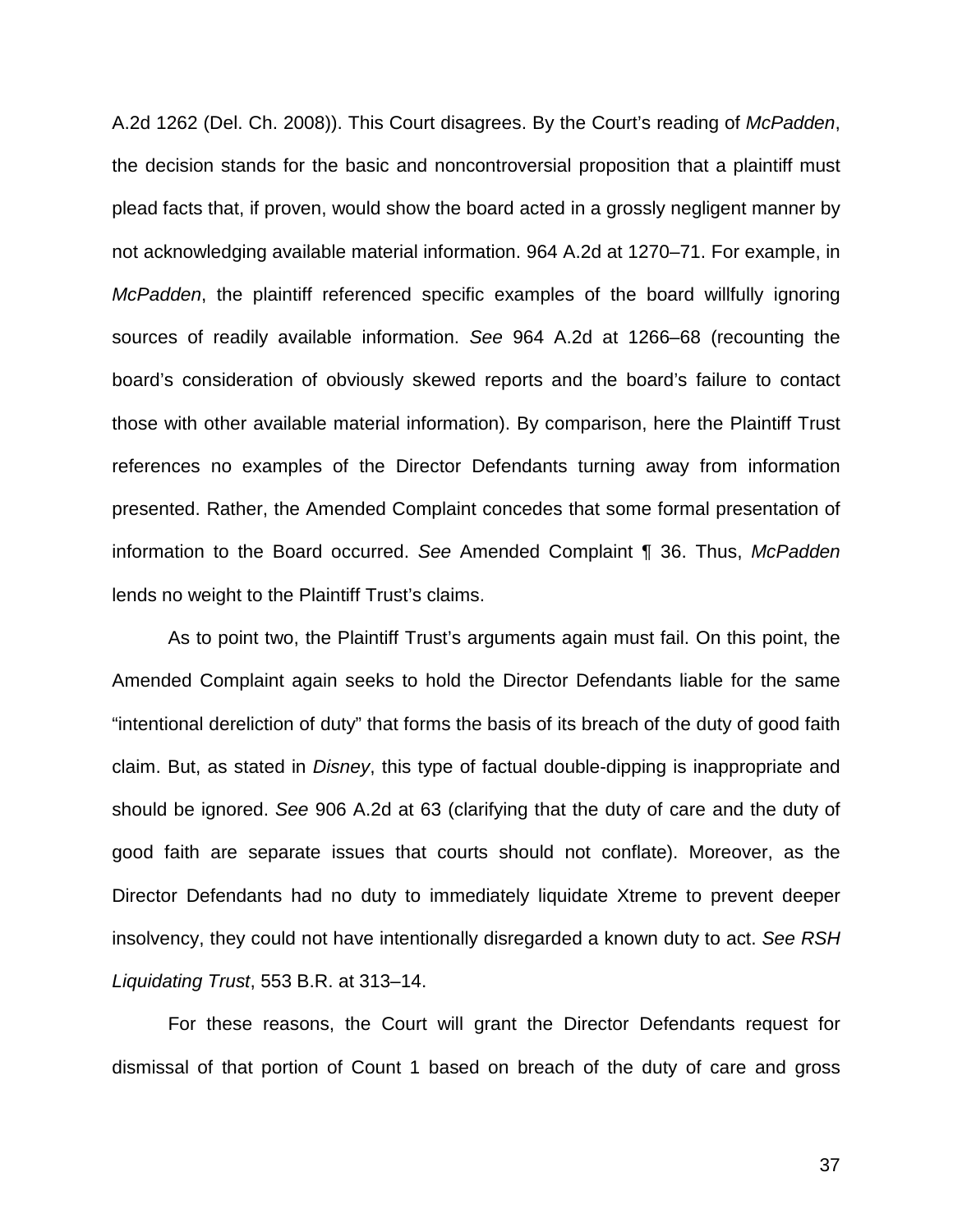negligence. Count 1 of the Amended Complaint (to the extent it is based on a breach of the duty of care and/or gross negligence by the Director Defendants) will be dismissed.<sup>5</sup>

#### **4. Business Judgment Rule**

As a final point, the Director Defendants moved to dismiss the breach of fiduciary duty claims on the basis of the business judgment rule. The Plaintiff Trust countered by claiming that the Court should review the Director Defendants' actions under the "entire fairness" standard rather than the more deferential business judgment review. *See*  Amended Complaint ¶ 59. At this Rule 12(b)(6) stage, the Court finds that the Plaintiff Trust has sufficiently pled around the presumptions of the business judgment rule.

The business judgment rule provides directors with a set of presumptions that act as both procedural protections and substantive rules of law. *Cinerama, Inc. v. Technicolor, Inc.*, 663 A.2d 1156, 1162 (Del. 1995). Procedurally speaking, the rule places on plaintiffs the burden of pleading facts sufficient to rebut the presumption that a director acted in the best interests of a corporation. On a motion to dismiss, this means that the alleged facts must raise a reasonable inference that the board of directors breached either its duty of loyalty or duty of care with regard to the transaction at issue. If a plaintiff fails to satisfy this burden, a court should decline to substitute its judgment for the decision of the board, provided the board's decision can be attributed to any rational business purpose. *Gantler*, 965 A.2d at 706; *see also Quadrant Structured Prods.*, 115 A.3d at 554 (noting that the business judgment rule applies equally to both solvent and insolvent corporations).

 $\overline{a}$ 

<sup>&</sup>lt;sup>5</sup> Because the Court is dismissing that portion of Count 1 relating to the Director Defendants' breach of the duty of care, the Court need not revisit the applicability of the exculpatory charter provision in the context of Rule 12(b)(6). *See* Del. Code Ann. tit. 8, § 102(b)(7) (2015) (exculpating only breaches of the duty of care).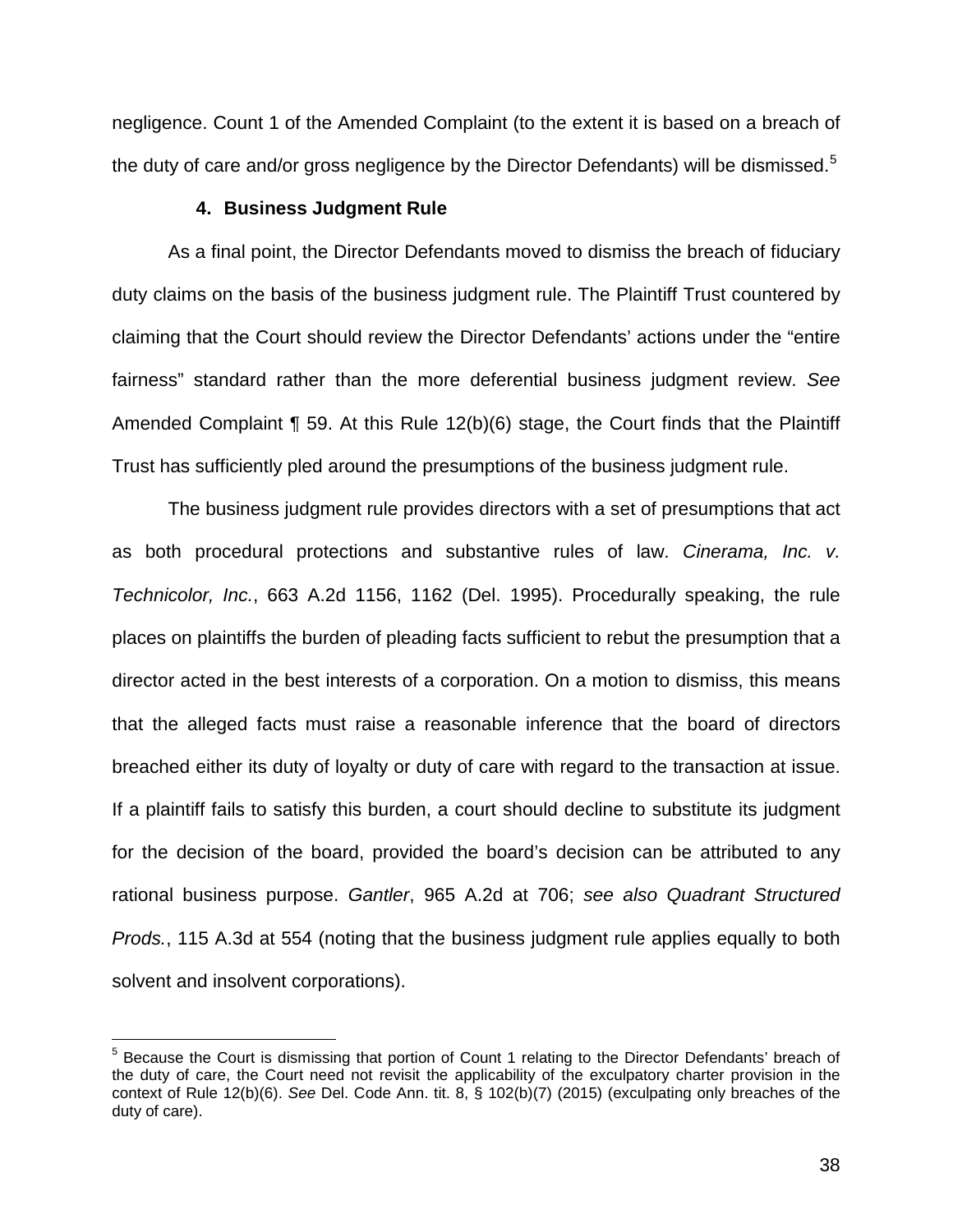If, on the other hand, a plaintiff pleads facts sufficient to raise a reasonable inference that the defendants breached either their duty of loyalty or duty of care, then the evidentiary burden shifts back to the director defendants to show the entire fairness of the transaction at issue. *Cinerama, Inc.*, 663 A.2d at 1163. Notably, a plaintiff's rebuttal of the presumptions of the business judgment rule will not magically establish substantive liability under the entire fairness standard. *Cinerama, Inc.*, 663 A.2d at 1163. More importantly, a plaintiff's rebuttal of the presumptions of the business judgment rule in a Rule 12(b)(6) context (where all facts pled are accepted as true and all reasonable inferences given to a plaintiff), will also not rebut the business judgment presumption in a later decision on the merits. Instead, it will only preclude defendants from relying on the rule to dismiss the claims under Rule 12(b)(6).

Because the Plaintiff Trust has pled sufficient facts to state a plausible claim for breach of the duty of loyalty as to certain Director Defendants, the Court concludes that the business judgment rule has been rebutted for the purposes of Rule 12(b)(6) only. The Court would emphasize that the Plaintiff Trust has not rebutted the business judgment rule for a decision on the merits. Thus, going forward the entire fairness standard will not automatically apply. Rather, this finding is limited to simply precluding the Director Defendants from relying on the business judgment rule to dismiss the Plaintiff Trust's claims for breach of duty of loyalty.

#### **B. Breach of Fiduciary Duties by SAIL**

As to SAIL, Count 1 of the Amended Complaint alleges a breach of the fiduciary duties owed by a "controlling shareholder." Delaware law provides that only controlling shareholders owe fiduciary duties to the corporations they have invested in. To qualify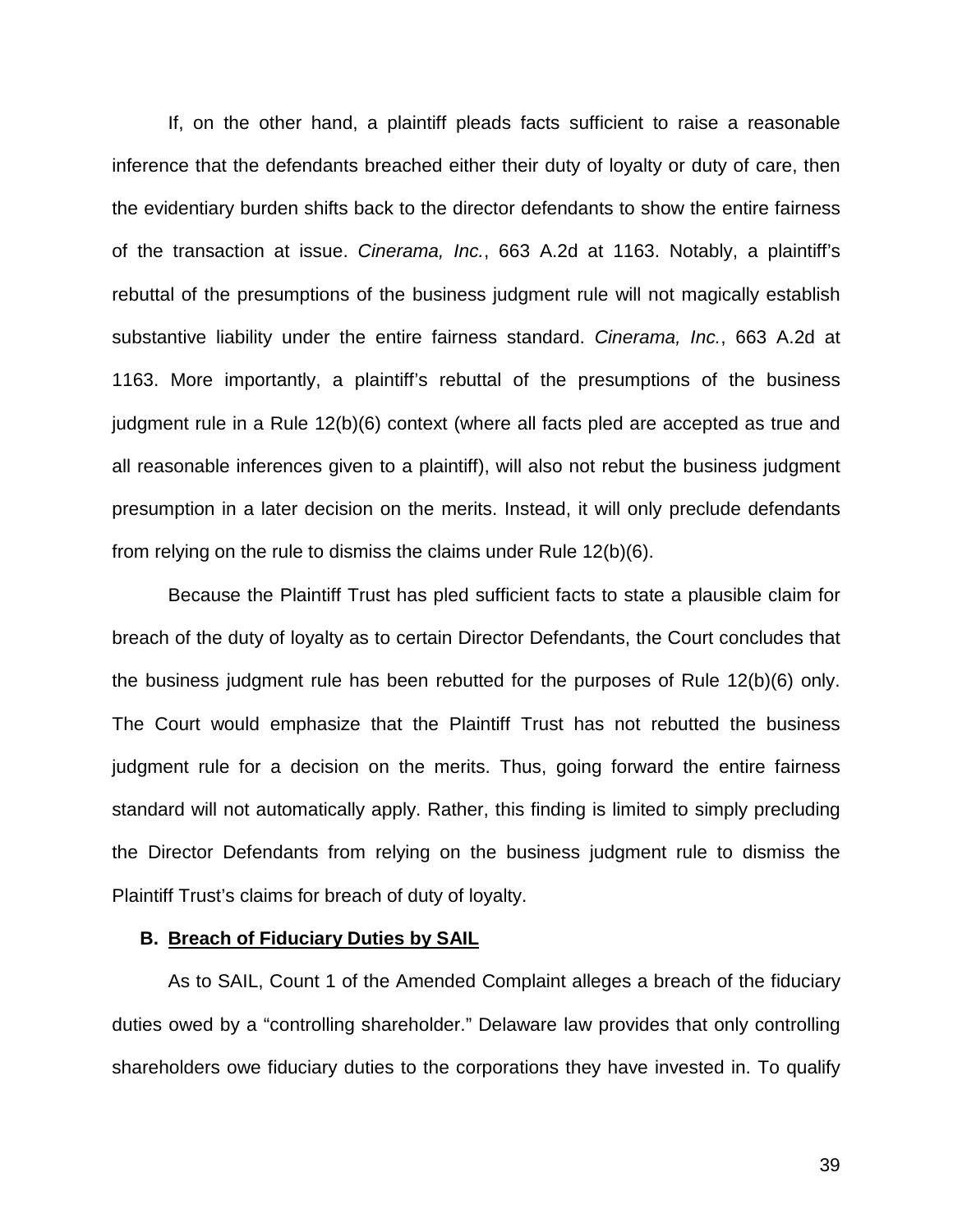as a controlling shareholder, an entity must either (1) own more than 50% of the voting power of the corporation; or (2) exercise actual control over the business affairs of the corporation. *Kahn v. Lynch Commc'n Sys., Inc.*, 638 A.2d 1110, 1113–14 (Del. 1994).

When the shareholder owns less than 50% of the voting power, actual control *must* be pled. Mere allegations of the potential to exercise control will not suffice. *See, e.g.*, *In re KKR Fin. Holdings*, 101 A.3d at 991; *In re Primedia Inc.*, 910 A.2d at 257. Rather, for a complaint to survive a motion to dismiss, a plaintiff must plead specific facts to support the allegation that the minority shareholder's power is "so potent that independent directors . . . cannot freely exercise their judgment" without fear of retribution. *In re Morton's Rest. Grp. S'holders Litig.*, 74 A.3d 656, 665 (Del. Ch. 2013). Accordingly, a minority shareholder will only owe fiduciary duties, and thus face potential liability for a breach, upon a plaintiff's establishment of actual control. *See Kahn*, 638 A.2d at 1113–14.

Here, the Plaintiff Trust has conceded that SAIL owned less than 50% of the voting stock of Xtreme. *See* Amended Complaint ¶ 27. Thus, to plausibly state a claim for breach of the fiduciary duties owed by a controlling shareholder, the Amended Complaint needed to allege sufficient facts to indicate that SAIL exercised actual dominion and control over the business affairs of Xtreme. It did not succeed.

Remarkably, the Amended Complaint apparently pleads no facts regarding SAIL's exercise of actual control over the Director Defendants. Instead, the Plaintiff Trust attempts to make its case in the same manner it alleges the Director Defendants' breach of fiduciary duties—through tenuous business connections and situations where control could potentially occur. *See* Amended Complaint ¶ 28. For example, the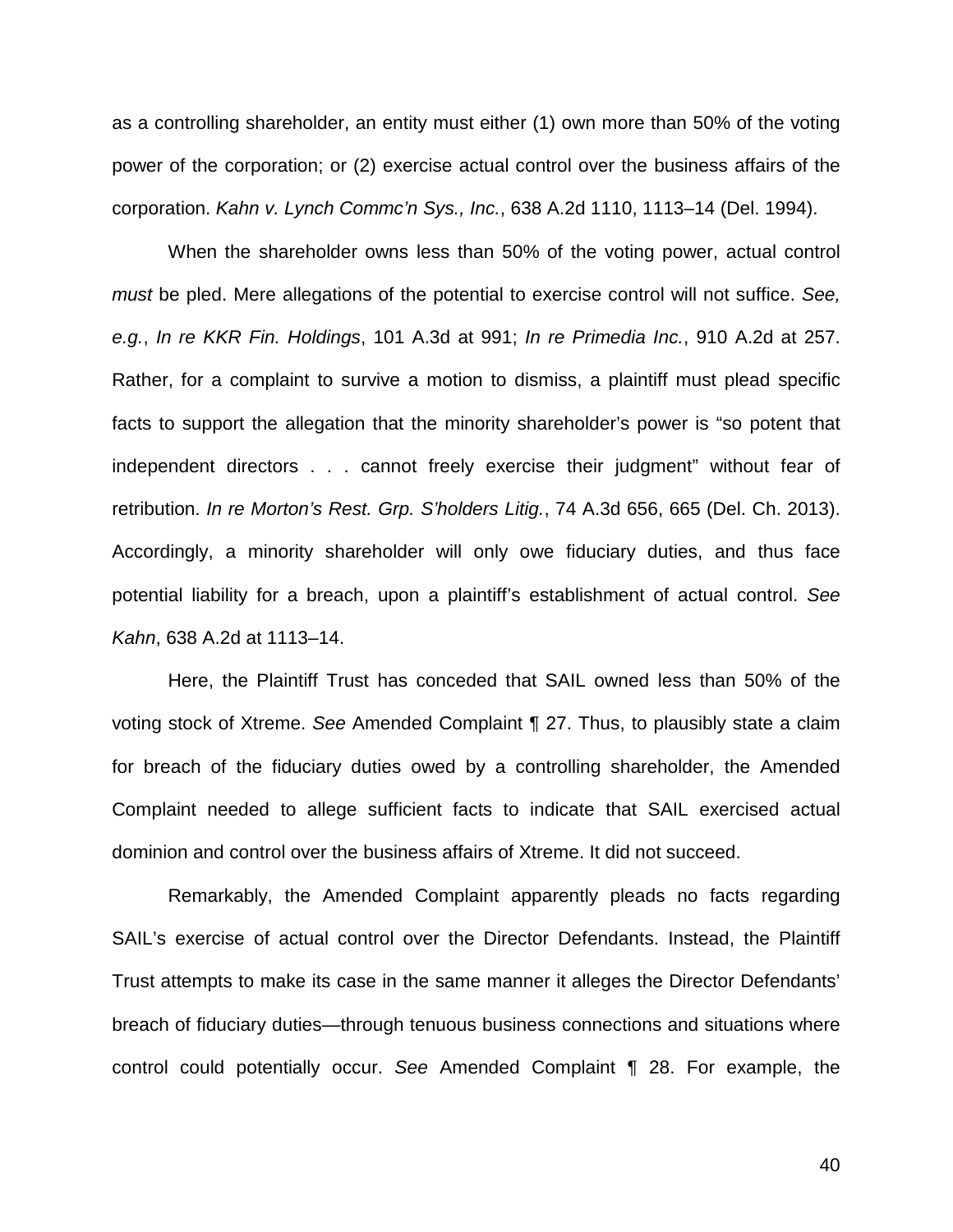Amended Complaint alleges that Directors Schindler and Habicht were managing partners of SAIL. It also alleges that at all times these two acted as SAIL's agents. *See*  Amended Complaint ¶¶ 28, 61. Notwithstanding the fact that the Amended Complaint fails to even set forth the elements of an agency relationship, much less set forth facts to prove them, these two bare-boned allegations do not establish a pattern of actual control. *See In re Primedia, Inc.*, 910 A.2d at 257.

Similarly, the Amended Complaint indirectly alleges that SAIL controlled Directors Duncan and Gotcher through the force of ongoing business relationships. *See*  Amended Complaint ¶ 28. Again, while this potential for control might be enough to plausibly rebut the presumption of director loyalty, it will not suffice to establish the controlling shareholder status of an entity. *See In re KKR Fin. Holdings*, 101 A.3d at 991 (determining that *actual control* is required). Thus, even after accepting all well-pled facts as true in the Amended Complaint and reading them in the light most favorable to the Plaintiff Trust, the Court concludes that the Amended Complaint fails to plausibly allege that SAIL acted as a controlling shareholder of Xtreme. As such, the Court finds that SAIL did not owe a fiduciary duty to Xtreme as a controlling shareholder and therefore cannot be liable for breach.

Setting aside the controlling shareholder issue, the Amended Complaint fails to state a plausible claim for breach of fiduciary duty by SAIL in any event. The only allegations against SAIL contained in the Amended Complaint relate to a series of alleged misrepresentations made. *See* Amended Complaint ¶¶ 43–44. Although the alleged misrepresentations could theoretically serve as a component of a breach of fiduciary duty claim, the statements complained of in this case are not actionable by the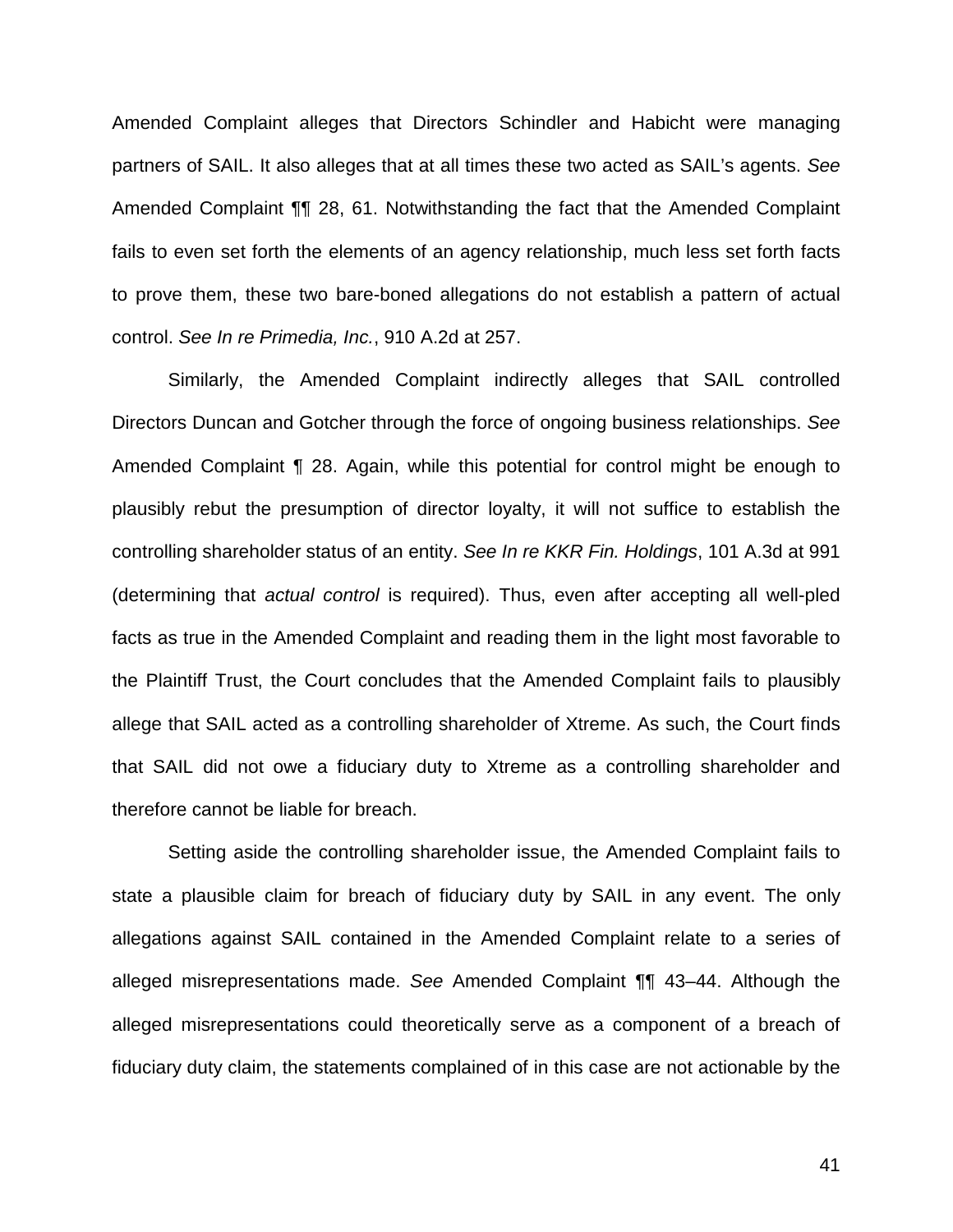Plaintiff Trust. *See Trenwick*, 906 A.2d at 187 (considering allegations of fraud and

misstatements as a component of a fiduciary duty breach).

To establish an actionable claim on the basis of a series of misstatements, a plaintiff must prove that:

- (1) the defendant misrepresented or falsely reported facts it had a duty to disclose;
- (2) the defendant knew or should have known the falsity of the statement;
- (3) the defendant made the statement with the intent of inducing the plaintiff to act or refrain from acting;
- (4) the plaintiff acted (or refrained from acting) in justifiable reliance on the statement; and
- (5) this action (or non-action) injured the plaintiff.

*Trenwick*, 906 A.2d at 207.

Under Rule 9(b), these types of allegations must be pled with particularity. Fed. R. Civ. P. 9. Specifically, a successful complaint must allege the factual circumstances relating to the "time, place, and contents of the false representations; the facts misrepresented; the identity of the person(s) making the misrepresentations; and what the person(s) gained from making the misrepresentations." *Trenwick*, 906 A.3d at 207– 08. Additionally, the complaint must identify a legal wrong suffered by the person bringing the suit. Thus, even if a claim satisfied both the elements and particularized pleading standard, it would still be non-actionable if brought by the wrong party. *See Gagliardi*, 683 A.2d at 1051 (holding that while a series of alleged misrepresentations may have been actionable by the persons who suffered a loss as a result of advancing funds in reliance on the statements, it was not actionable when complained of by the company or its shareholders).

In this case, the Amended Complaint fails to state a plausible, actionable claim for misrepresentation against SAIL. As a preliminary matter, the Plaintiff Trust lacks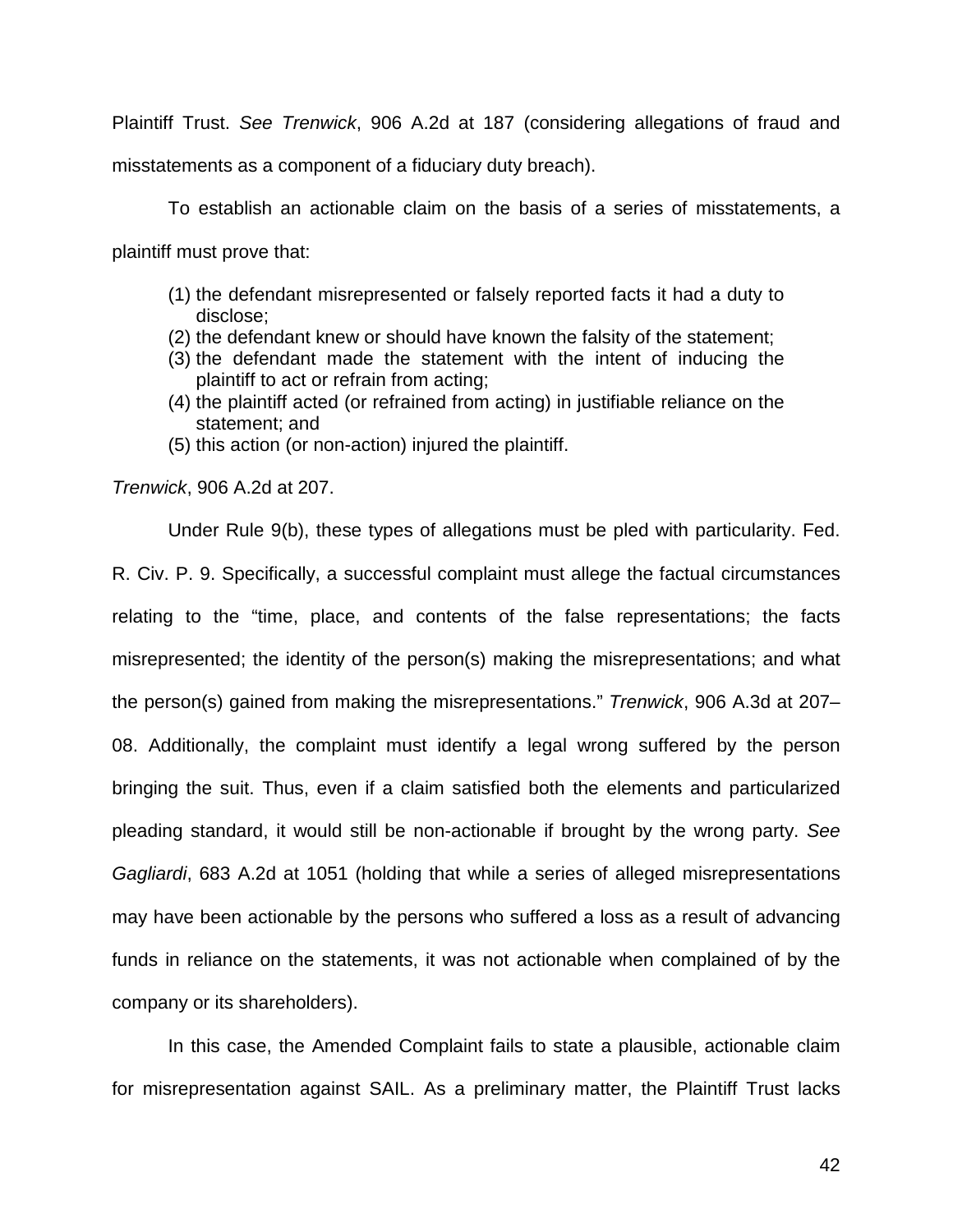standing to assert this type of misrepresentation claim against SAIL. *Cf. Gagliardi*, 683 A.2d at 1051. This is because SAIL allegedly made misrepresentations *to third parties* in an effort to induce them to invest in the SAIL funds. The Plaintiff Trust does not allege that SAIL made any misrepresentations to Xtreme. Rather, the stated misrepresentations were made to potential third-party investors about the financial condition of Xtreme. *See* Amended Complaint ¶¶ 43–44. Also lacking from the Amended Complaint are any allegations going to an action (or non-action) taken by Xtreme in justifiable reliance on the misrepresentations or to any injury to Xtreme directly caused by the misrepresentations. Thus, based on the allegations in the Amended Complaint, the Plaintiff Trust has no plausible claim against SAIL for the misrepresentations alleged.

Furthermore, the Plaintiff Trust failed to plead its misrepresentation claim with particularity, as is required by Rule 9(b). Although the Amended Complaint alleges the time, place, and content of the allegedly false statements, it fails to plead with particularity any facts indicating what SAIL gained through its actions. Indeed common sense would seem to indicate that SAIL lost both money and reputational value through its actions. *See* SAIL Reply, p. 1 n.1 (noting that, like all other shareholders, SAIL stood to lose a considerable sum by Xtreme's drop in value). Thus, the Plaintiff Trust failed to satisfy the pleading standard required to assert a misrepresentation claim.

For these two independent reasons, the Court will grant SAIL's request for dismissal of Count 1 based on a breach of fiduciary duty by SAIL. First, the Amended Complaint does not plead facts demonstrating that SAIL was a "controlling shareholder." Second, the Amended Complaint does not plausibly allege misrepresentations made by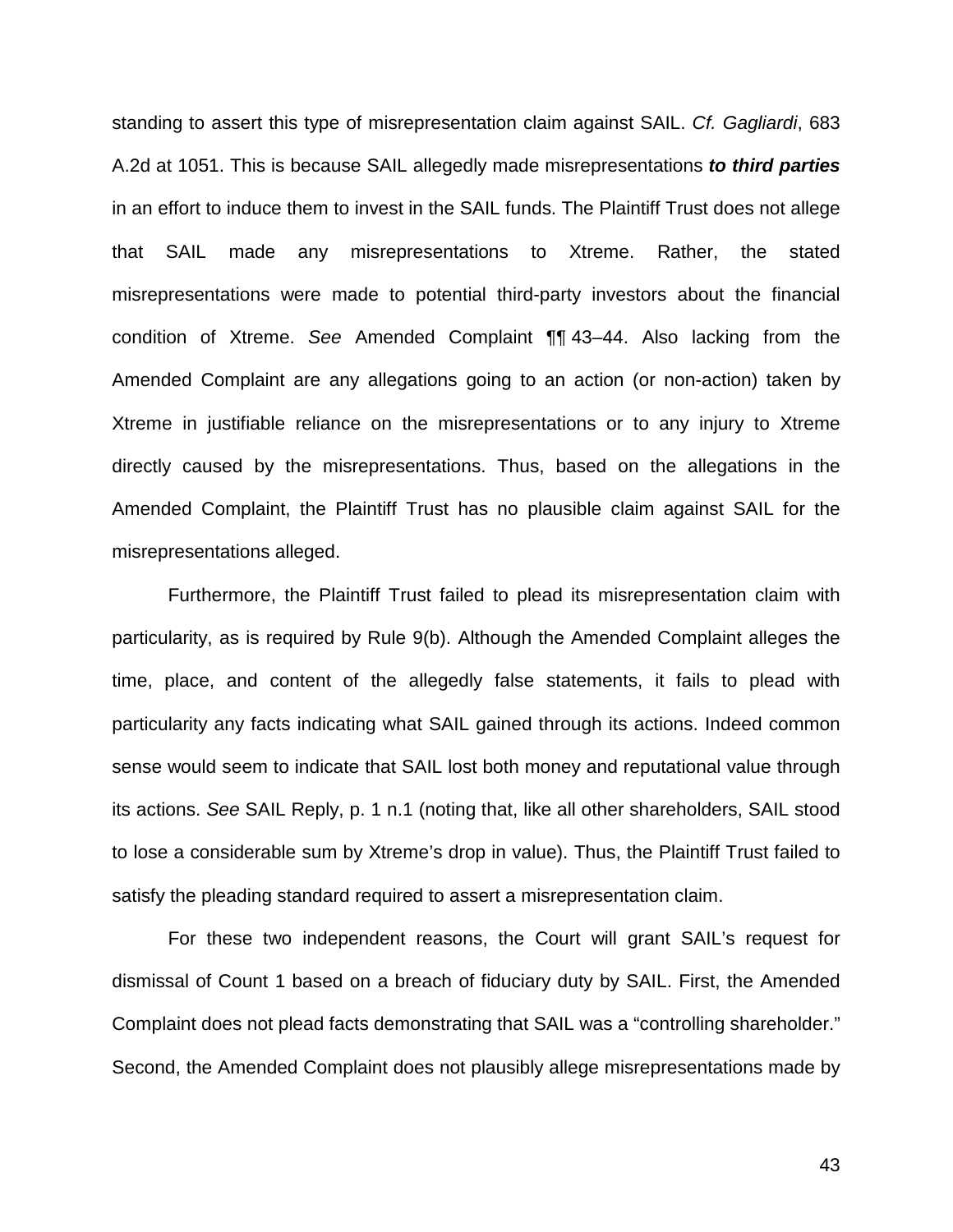SAIL that would be actionable by the Plaintiff Trust. As a result, Count 1 of the Amended Complaint (to the extent it asserts a breach of fiduciary duty by SAIL) will be dismissed.

#### **C. Inducing and/or Aiding and Abetting Breach of Fiduciary Duty**

 The Plaintiff Trust throws a final snowball at SAIL in Count 1 in the form of an inducing and/or aiding and abetting breach of fiduciary duty claim. *See* Amended Complaint ¶ 54. Under Delaware law, a third party may be liable for aiding and abetting a breach of a corporate fiduciary's duty if the plaintiff establishes (1) the existence of a fiduciary relationship; (2) proof that the fiduciary breached its duty; (3) proof that a nonfiduciary defendant knowingly participated in the breach; and (4) damages proximately caused by the breach. *See, e.g.*, *Malpiede v. Townson*, 780 A.2d 1075, 1096 (Del. 2001); *USA Detergents, Inc. v. Greystone Bus. Credit (In re USA Detergents, Inc.)*, 418 B.R. 533, 546 (Bankr. D. Del. 2009) (applying Delaware law).

To show knowing participation in a board's breach of fiduciary duty, a plaintiff must prove that the non-fiduciary third party acted "with the knowledge that the conduct advocated or assisted constitutes a breach." *RBC Capital Markets, LLC v. Jervis*, 129 A.3d 816, 862 (Del. 2015) (*quoting Malpiede*, 780 A.2d at 1097). This standard requires a plaintiff to prove that an aider or abettor had "actual or constructive knowledge that their conduct was legally improper." *Wood v. Baum*, 953 A.2d 136, 141 (Del. 2008).

For example, well-pled facts indicating a non-fiduciary third party participated in a board's decision to breach or otherwise caused the board to make the decisions at issue may show knowing participation. *Malpiede*, 780 A.2d at 1098. Similarly, Delaware courts have found the element of scienter met if "the third party knows that the board is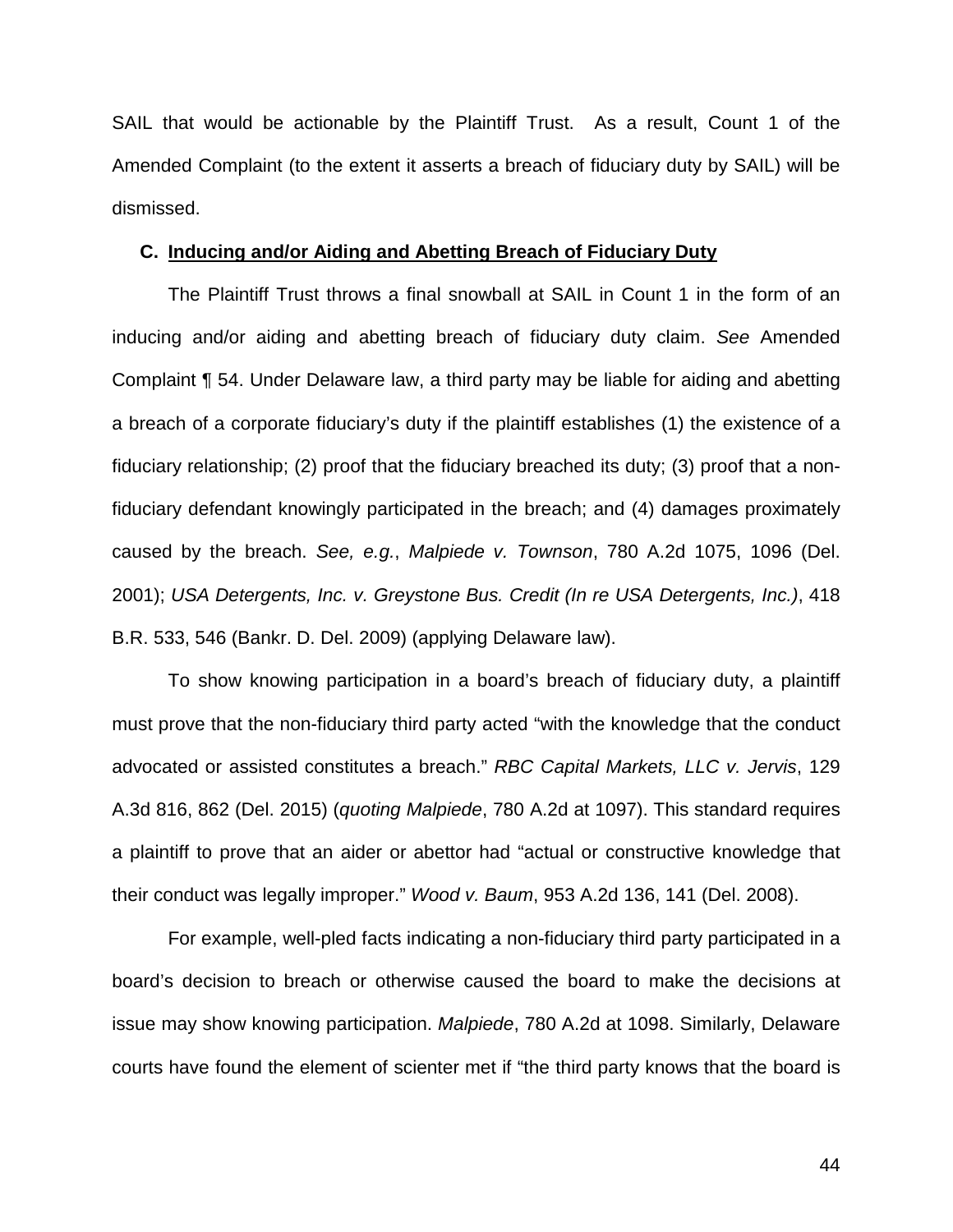breaching its duty of care and participates in the breach by misleading the board or creating [an] informational vacuum." *RBC Capital Markets*, 129 A.3d at 862 (*citing In re Rural Metro Corp.*, 88 A.3d 54, 97–98 (Del. Ch. 2014). What will not be enough, however, are allegations that a third party's reckless actions ended up assisting in the complained-of breach. Thus, without factual allegations of advocacy or assistance, a claim for aiding and abetting must fail.

Here, the Amended Complaint fails to even lay out the elements of an aiding and abetting claim, much less plead facts in support. Notably, the Amended Complaint pleads no facts showing that SAIL assisted in or advocated for any of the Director Defendants' alleged breaches. Similarly, the Amended Complaint pleads no facts indicating legally improper conduct taken by the shareholder entity SAIL. Rather, the only facts pled that could even remotely support the aiding and abetting claim consist of the business relationships between certain Director Defendants and SAIL. *See* Amended Complaint ¶ 28. While these relationships may be enough to (barely) rebut the presumption of loyalty, they fail to show any sort of knowledge or action taken by SAIL to support an aiding and abetting claim. Even granting the Plaintiff Trust all reasonable inferences, this Court fails to see any allegation of knowing participation by SAIL in any of the Director Defendants' breaches.

Thus, contrary to the conclusory allegations made by the Plaintiff Trust, the Court finds that the Amended Complaint fails to state a claim against SAIL for inducing, aiding, or abetting any breach of fiduciary duty by any of the Director Defendants. For all of these reasons, the Court will grant SAIL's request for dismissal of that portion of Count 1 based on inducing and/or aiding and abetting a breach of fiduciary duty claim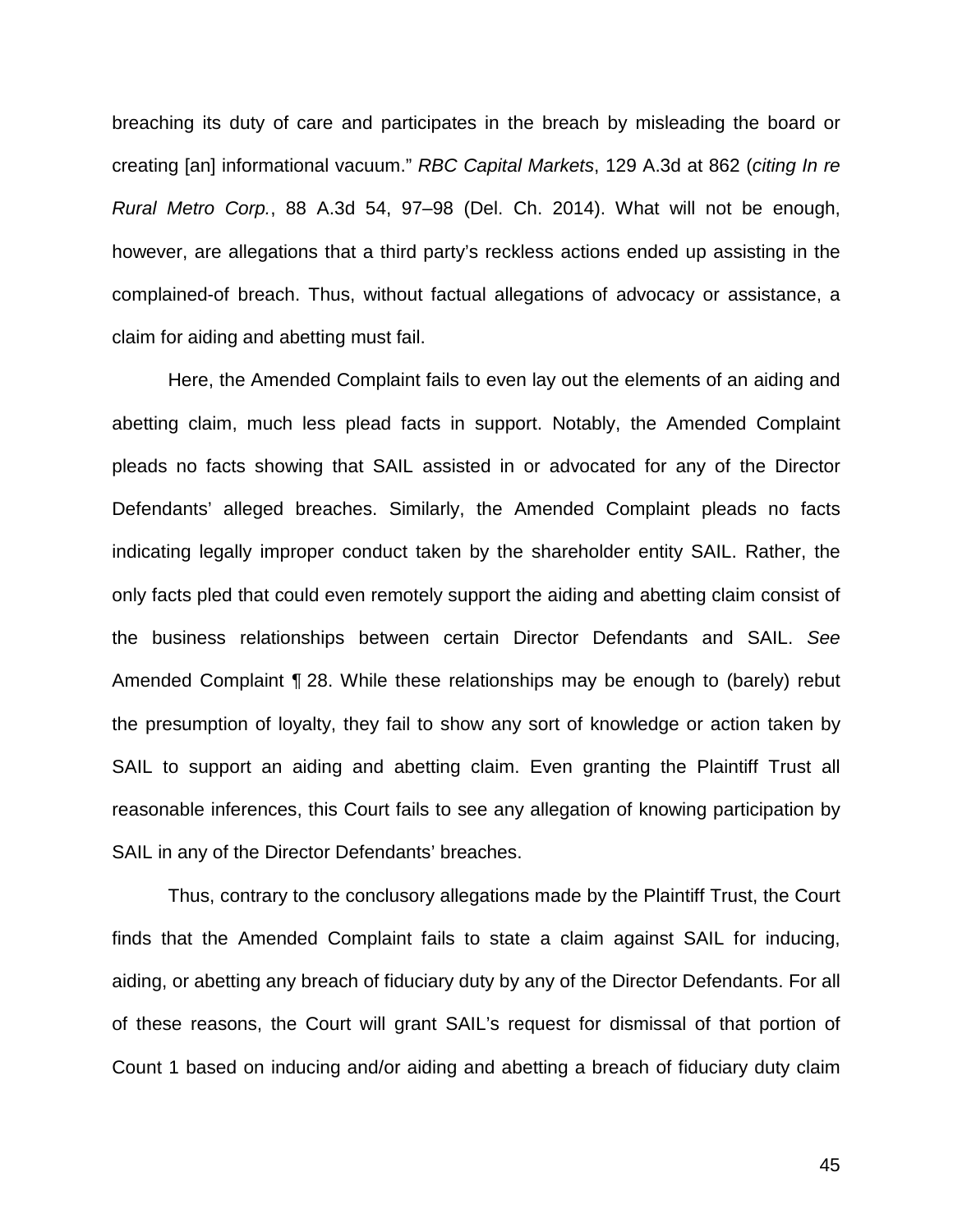against SAIL. Count 1 of the Amended Complaint (to the extent it asserts an inducing and/or aiding and abetting breach of fiduciary duty claim against SAIL) will be dismissed.

#### **D. Conclusion—Count 1**

In conclusion, the Directors Motion to dismiss Count 1 of the Amended Complaint under Rule 12(b)(6) (breach of fiduciary duties of loyalty, good faith, and care, and gross negligence) will be partially granted and partially denied. The Court will dismiss all of the claims in Count 1 based on breach of the duty of good faith, breach of the duty of care, and gross negligence against all of the Director Defendants. The Court will also dismiss that portion of Count 1 based on breach of the duty of loyalty against Directors Tashjian, Padval, and Wood. As a result, all claims in Count 1 against Directors Tashjian, Padval, and Wood will be dismissed. The Court will not dismiss that portion of Count 1 based on breach of the duty of loyalty against Directors Schindler, Habicht, Duncan, and Gotcher.

Additionally, the SAIL Motion to dismiss Count 1 of the Amended Complaint under Rule 12(b)(6) (breach of fiduciary duties of loyalty, good faith, and care, and inducing and/or aiding and abetting breach of fiduciary duty) will be granted. As a result, the Court will dismiss in its entirety all claims in Count 1 against SAIL.

## **V. CIVIL CONSPIRACY (COUNT 2)**

Count 2 of the Amended Complaint alleges a claim for civil conspiracy against the Director Defendants and SAIL. In short, this Count alleges that both the Director Defendants and SAIL conspired to cause the breaches of fiduciary duties complained of in Count 1. *See* Amended Complaint ¶¶ 56–58. The Defendants seek dismissal of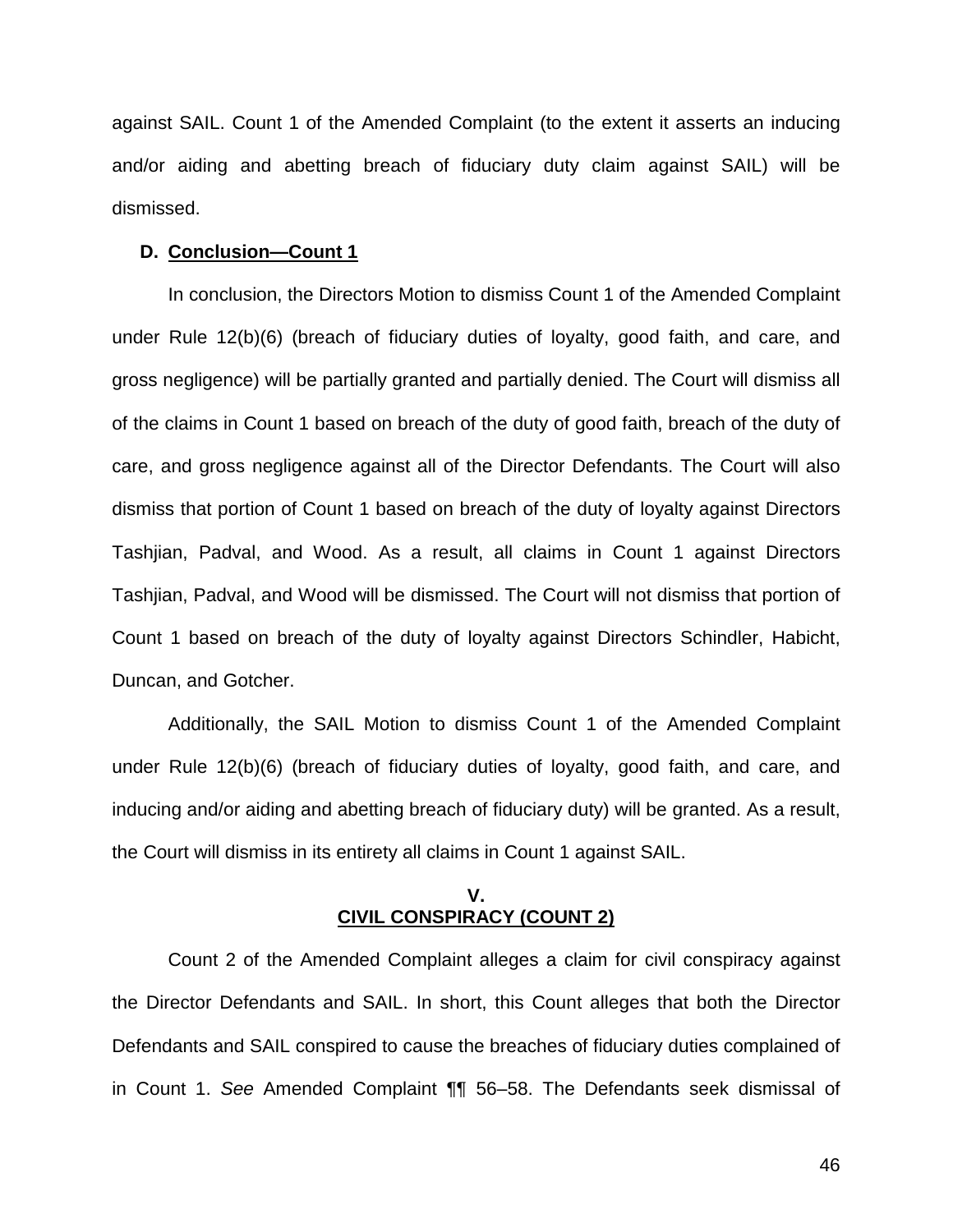Count 2 of the Amended Complaint, arguing that the Plaintiff Trust has failed to plead sufficient facts to support a conspiracy claim.

Delaware law defines civil conspiracy as (1) a confederation of two or more persons; (2) who engage in an unlawful act done in furtherance of a conspiracy; (3) that causes actual damages to a plaintiff. *See, e.g.*, *In re USA Detergents*, 418 B.R. at 547 (applying Delaware law). Although technically different from a claim for aiding and abetting, most Delaware courts treat the two as being functionally equivalent. *See, e.g.*, *Malpiede*, 780 A.2d at 1098 n.82; *Weinberger v. Rio Grande Indus., Inc.*, 519 A.2d 116, 131 (Del. Ch. 1986); *In re USA Detergents*, 418 B.R. at 547. The test for liability under a conspiracy theory is a stringent one, turning on proof of a defendant's actual or constructive knowledge of legally improper conduct. *See Allied Capital Corp. v. GC-Sun Holdings, L.P.*, 910 A.2d 1020, 1039 (Del. Ch. 2006).

Allegations of civil conspiracy must also be pled with particularity, even in the context of a motion to dismiss. *See, e.g.*, *Kalmanovitz v. Heileman Brewing Co., Inc.*, 595 F. Supp. 1385, 1400–01 (D. Del. 1984) (collecting cases from Delaware and the Third Circuit). General allegations will not suffice. Instead, a plaintiff must plead facts to address "the period of the conspiracy, the object of the conspiracy, and certain actions of the alleged conspirators taken to achieve that purpose." *See Kalmanovitz*, 595 F. Supp. at 1401.

For example, in *In re American Business Financial Services, Inc.*, the trustee's civil conspiracy claim incorporated all the facts pled in the complaint and additionally alleged the following: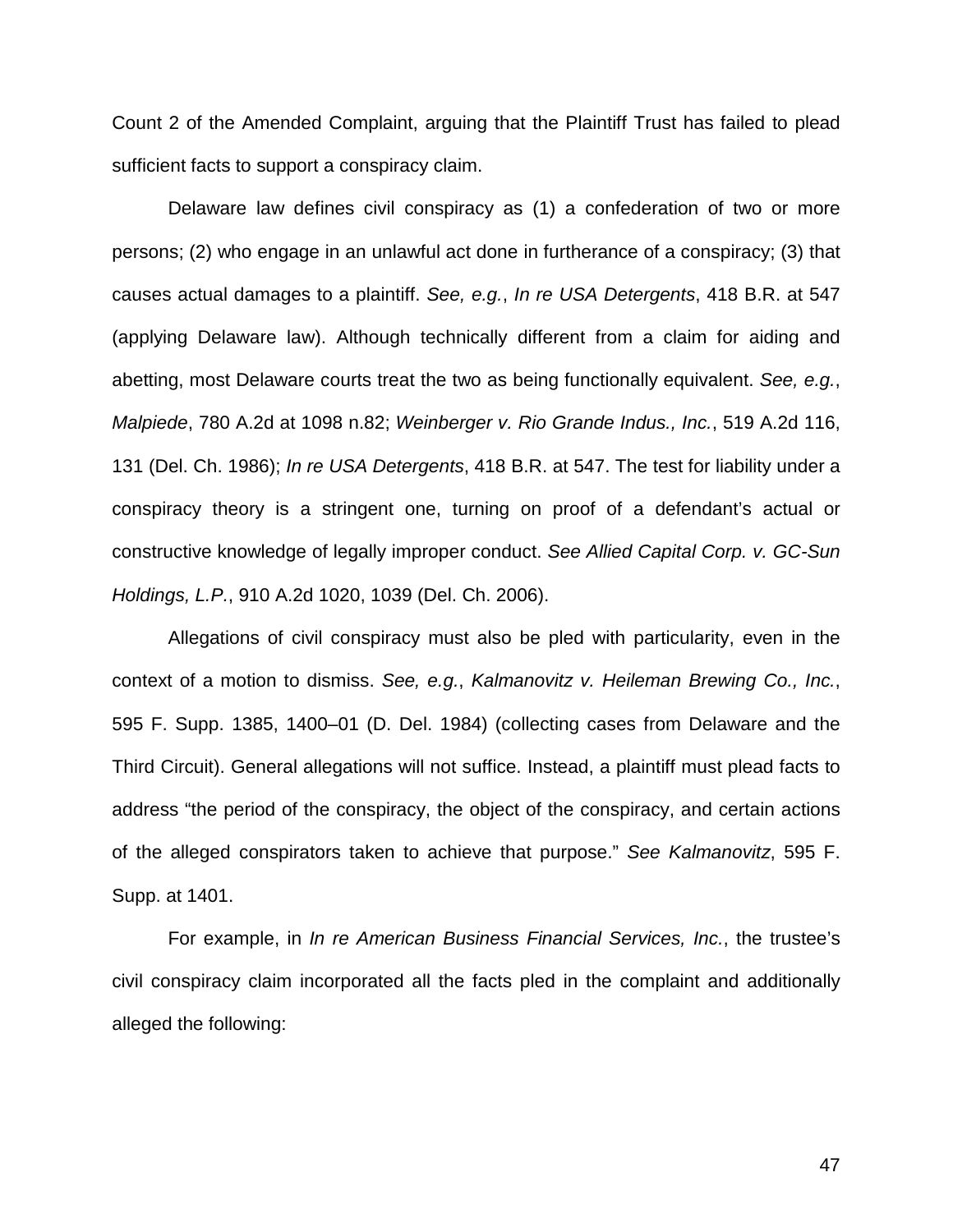142. The Defendants conspired with each other, and others, in an effort to perpetrate, facilitate, and aid and abet the frauds and other wrongs alleged herein.

143. The Defendants took substantial overt acts, as aforesaid, in furtherance of the conspiracy alleged herein and are liable for the damage and harm to the Debtor.

144. As a result of the Defendants' conspiracy, the Debtor suffered the damages previously alleged.

360 B.R. 74, 82 (Bankr. D. Del. 2007). The *American Business* court dismissed the claim under Rule 12(b)(6), noting that generalized allegations such as these do not meet the particularity standard required for a claim of civil conspiracy. *In re Am. Bus. Fin. Servs., Inc.*, 360 B.R. at 82.

Similarly, the court in *Kalmanovitz v. Heileman Brewing Co.*, considered a claim for civil conspiracy that included by reference the preceding paragraphs of a complaint and stated that those paragraphs "give rise to an inference of conspiracy." 595 F. Supp. at 1400–01. There, in dismissing the conspiracy claim, the court held that even if such an inference could be gleaned from the plaintiff's complaint, it would not be a substitute "for the requirement that the circumstances of conspiracy be plead[ed] with specificity." *Kalmanovitz*, 595 F. Supp. at 1401.

Here, the Plaintiff Trust lays out its civil conspiracy claim against both SAIL and the Director Defendants in the same unsuccessful manner as the plaintiffs in *Kamanovitz* and *American Business*. In support of its claim, the Amended Complaint states:

56. Plaintiff re-alleges each and every allegation contained in the preceding paragraphs.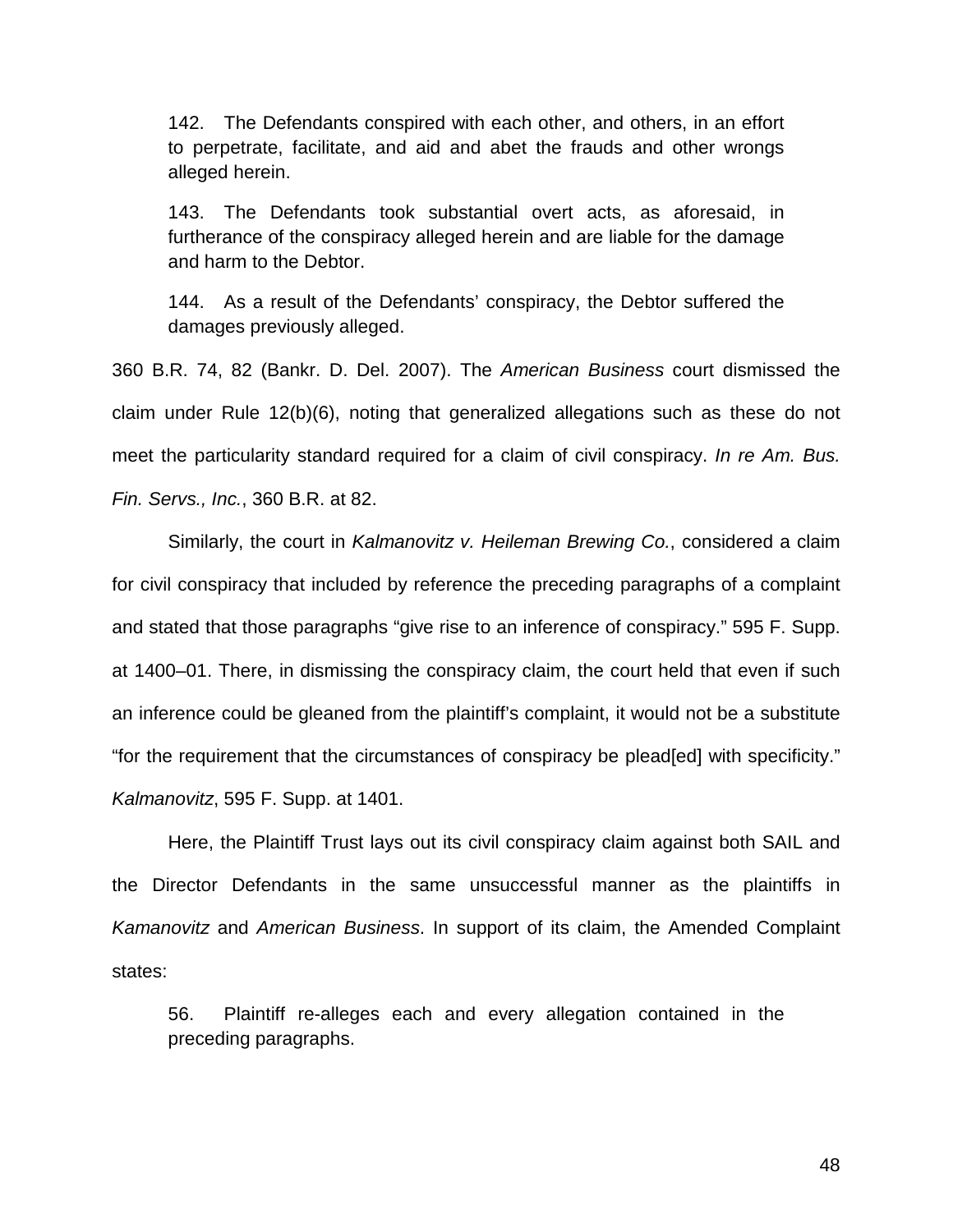57. The Plan Trust sues Walter Schindler, Henry Habicht, Foster Duncan, Lee Tashjian, Alan Gotcher, and SAIL Capital Partners, LLC for state law claims for civil conspiracy.

58. Such defendants conspired to cause the breaches of fiduciary and other duties by the Board of Director Defendants, and thus engaged in a confederation or combination of two or more persons; performed at least one unlawful act in furtherance of the conspiracy; acted pursuant to a common scheme; and caused actual damage to Xtreme Power.

*See* Amended Complaint ¶¶ 56–58. What are notably missing from this conspiracy cause of action are any facts actually pled in support. Rather, like the plaintiffs in the cases above, the Plaintiff Trust merely recited the elements of the claim and asked the court to infer from said elements an actionable conspiracy. *Cf. Iqbal*, 556 U.S. at 678 (stating that threadbare recitations of the elements of will not save a claim from dismissal). Thus, as did the courts in *Kamanovitz* and *American Business*, this Court concludes that the Plaintiff Trust has failed to state a claim for civil conspiracy against the Director Defendants and SAIL.

In conclusion, for these reasons, the Directors Motion and the SAIL Motion to dismiss Count 2 of the Amended Complaint will be granted. The Court will dismiss in its entirety all claims in Count 2.

## **VI. MISCELLANEOUS CLAIMS**

Finally, under the subheading of "miscellaneous," the Amended Complaint mentions "alter ego" and "agency." Under Delaware law, the doctrine of alter ego may be used to pierce the corporate veil of a company when a plaintiff can show (1) the operation of a company and individual as a single economic entity, and (2) the presence of an overall element of injustice or unfairness. *Trevino v. Merscorp, Inc.*, 583 F. Supp. 2d 521, 528 (D. Del. 2008); *Official Unsecured Creditors' Comm. of Broadstripe, LLC v.*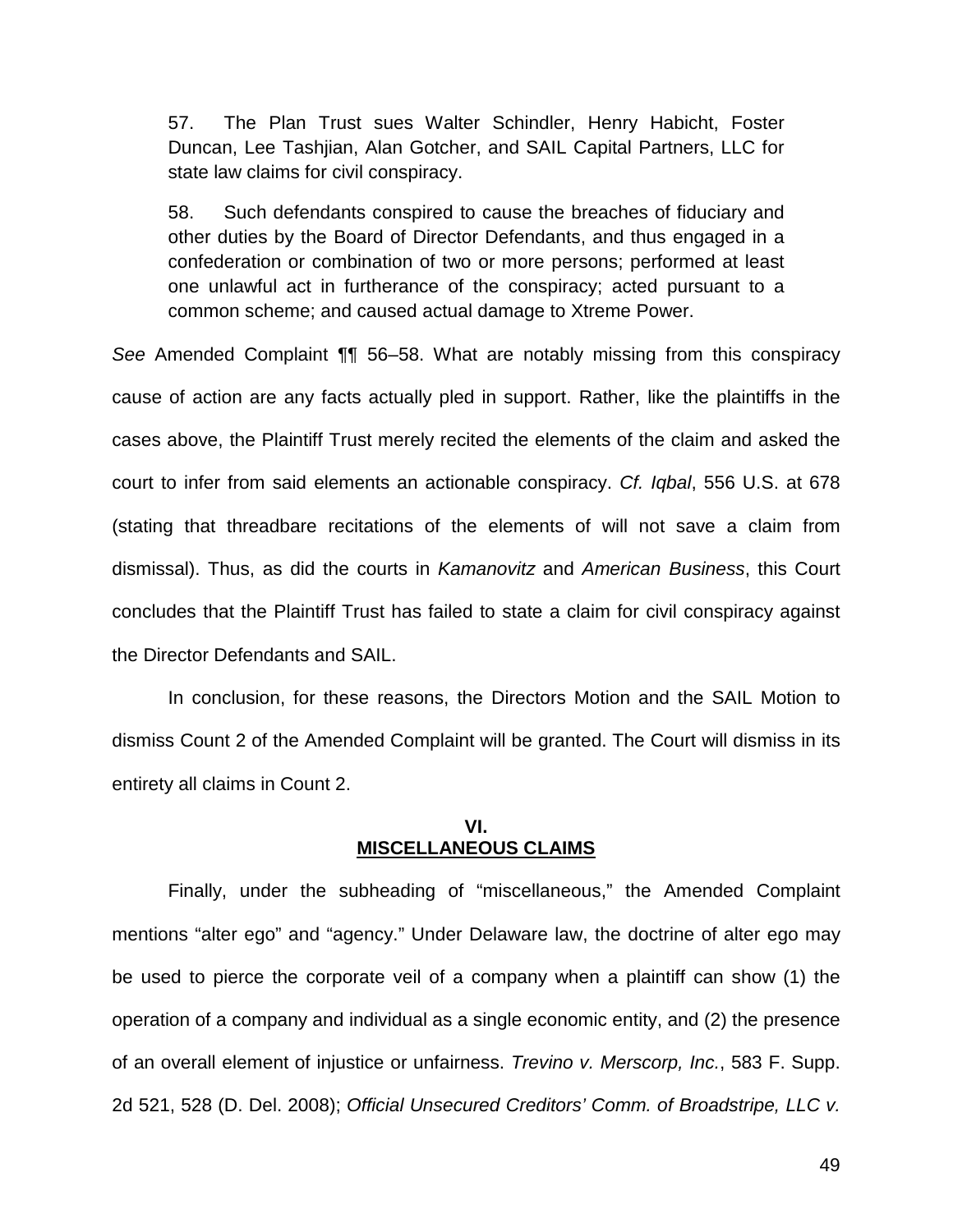*Highland Capital Mgmt., L.P. (In re Broadstripe, LLC)*, 444 B.R. 51, 102 (Bankr. D. Del. 2010). In determining whether a single economic entity exists, Delaware courts consider the following factors: "(1) undercapitalization; (2) failure to observe corporate formalities; (3) nonpayment of dividends; (4) the insolvency of the debtor corporation at the time; (5) siphoning of the corporation's funds by the dominant stockholder; (6) absence of corporate records; and (7) the fact that the corporation is merely a façade for the operations of the dominant stockholder or stockholders." *Trevino*, 583 F. Supp. 2d at 528–29.

Here, in support of the alter ego claim, the Amended Complaint merely states as follows:

 60. Alter Ego. The SAIL Directors and SAIL were, at all material times, the alter egos of one another.

*See* Amended Complaint ¶ 60. Notably missing from the Amended Complaint are any factual allegations to support this alter ego claim. For example, the Amended Complaint contains no allegations relating to any of the single economic entity factors. Moreover, the Amended Complaint pleads no facts suggesting an overall element of injustice or unfairness. As such, even under the liberal standard of Rule 12(b)(6), this Court can grant no reasonable inferences to the Plaintiff Trust on this claim.

With respect to agency, Delaware law considers the following factors when determining whether an agency relationship exists between a company and its employees: (1) the extent of control the company exercises over the employee's work; (2) the engagement of the employee in a distinct occupation or business; and (3) the belief of the parties as to whether they have created an agency relationship. *See, e.g.*,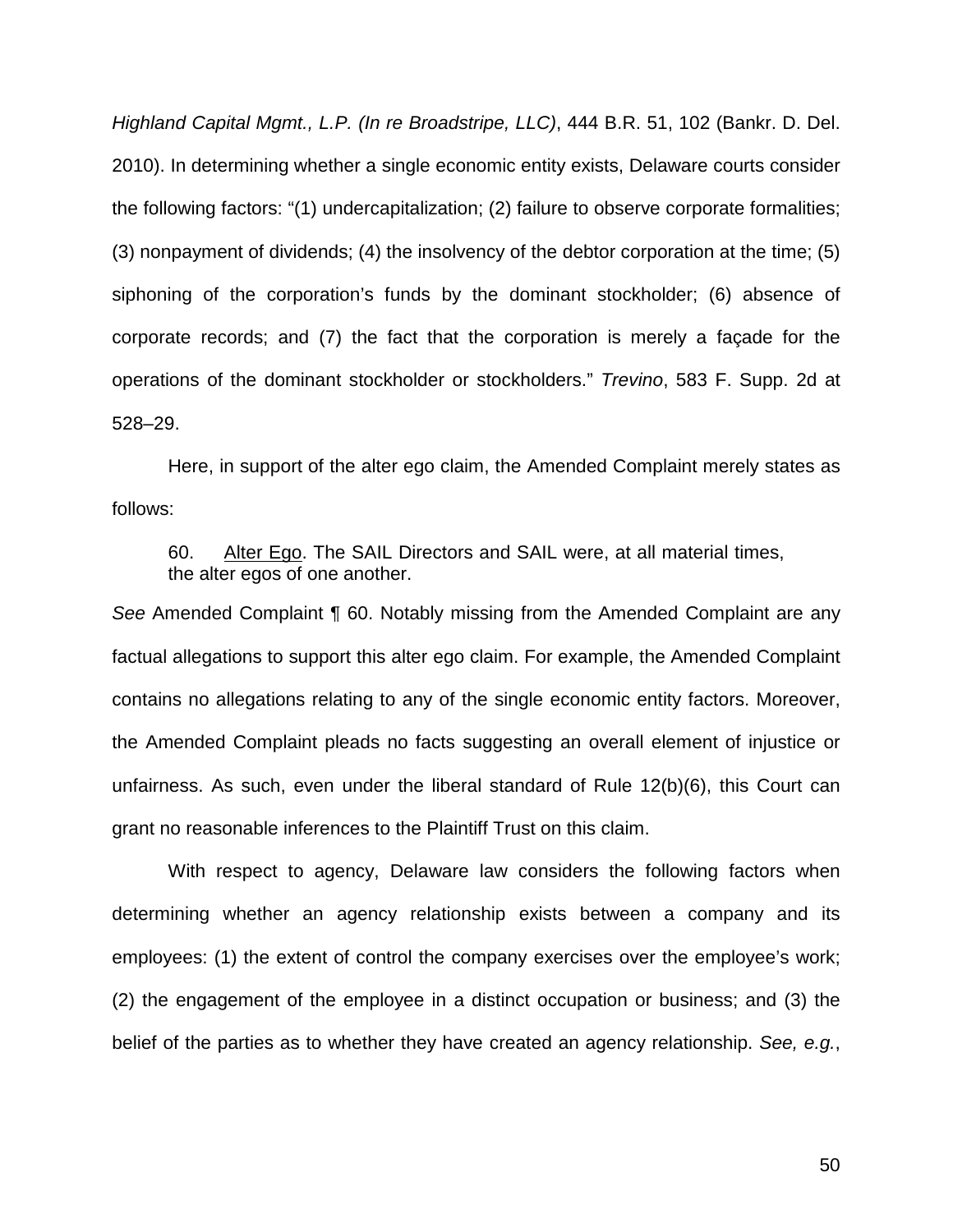*WaveDivision Holdings, LLC v. Highland Capital Mgmt., L.P.*, 49 A.3d 1168, 1177 (Del.

2012). Yet, in support of the agency claim, the Amended Complaint states only:

61. Agency. Whenever it is alleged that a defendant entity engaged in an act or omission, such act or omission was engaged in by its officers, agents or other persons having authority to engage in such conduct and such defendant entity is thus liable for the acts of its agents.

*See* Amended Complaint ¶ 61. Similar to the alter ego claim, the Amended Complaint pleads no facts to support this conclusory agency statement. Troublingly, the Amended Complaint does not identify what "entity" and what "agents" engaged in an agency relationship. If the allegation is directed at SAIL as the entity, the only "act or omission" engaged in by SAIL are alleged misrepresentations made to third-party investors. *See*  Amended Complaint ¶¶ 43–44. As previously discussed, however, these alleged misrepresentations are not actionable by the Plaintiff Trust. Therefore, this Court again can grant no reasonable inferences to the Plaintiff Trust on this "agency" claim.

Perhaps most tellingly, these miscellaneous agency and alter ego "claims" lack even the re-pleading of "each and every allegation contained in the preceding paragraphs" seen in the prior Counts. Along the same lines, neither claim contains even the threadbare recitation of the elements seen in Count 2. Thus, the Court concludes that the Amended Complaint fails to state a claim for either alter ego or agency. As such, these miscellaneous claims will be dismissed by the Court.

## **VII. CONCLUSION**

In sum, due to the deferential standard of Rule 12(b)(6), the Plaintiff Trust may continue to pursue a claim against four of the eight Defendants (Director Schindler, Director Habicht, Director Duncan, and Director Gotcher) for breach of the duty of loyalty only. The remainder of the Amended Complaint skates on such thin ice that it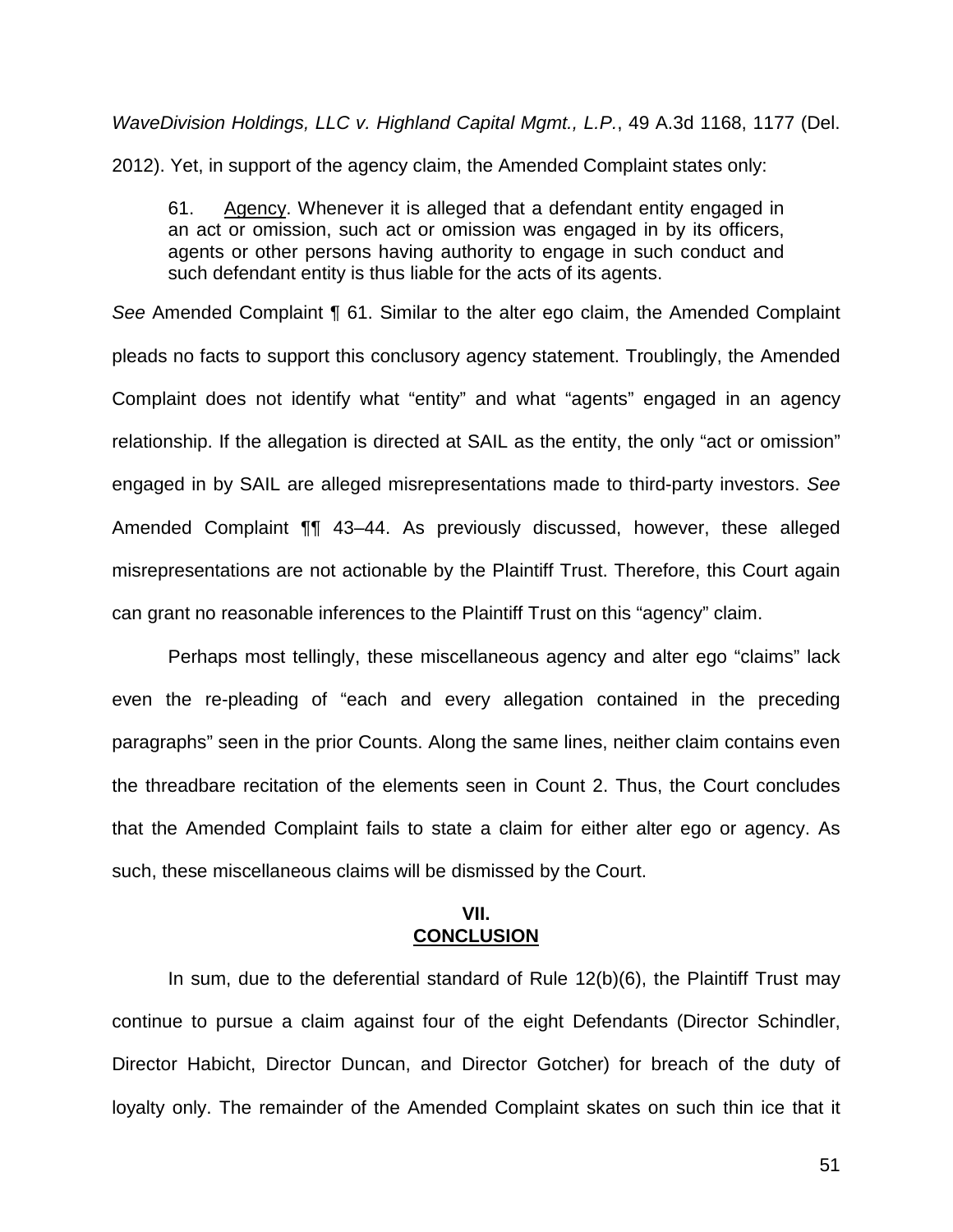must be dismissed under Rule 12(b)(6). As a result, all claims by the Plaintiff Trust against four of the eight Defendants (Director Tashjian, Director Padval, Director Wood, and SAIL) must be dismissed.

Further, the Court will not grant the Plaintiff Trust leave to amend the Amended Complaint (for a second time) to attempt to make plausible those claims dismissed.<sup>6</sup> Here, through the Original Motions to dismiss (filed months ago), the Defendants put the Plaintiff Trust on notice of the myriad pleading deficiencies contained in the Original Complaint. *See* Director Defendants Motion to Dismiss, at 4–18 (dkt# 29); SAIL Motion to Dismiss, at 7–20 (dkt# 27). Yet, a comparison between the Original Complaint and the Amended Complaint filed by the Plaintiff Trust in response to the Original Motions, shows that only minor changes were made by the Plaintiff Trust to its allegations. As a result, the Court concludes that granting the Plaintiff Trust further leave to amend would be futile and result in continued undue delay. *See, e.g.*, *Pierce v. Hearne Indep. Sch. Dist.*, 600 Fed. App'x 194, 200 (5th Cir. Jan. 7, 2015) (*citing Great Plains Tr. Co. v. Morgan Stanley Dean Witter & Co.*, 313 F.3d 305, 329 (5th Cir. 2002); *Bazrowx v. Scott*, 136 F.3d 1053, 1054 (5th Cir. 1998)) (unpublished opinion); *Naples v. Stefanelli*, 972 F. Supp. 2d 373, 402 (E.D.N.Y. 2013).

In conclusion, the Court will dismiss all claims in the Amended Complaint and dismiss all Defendants, *except for* the breach of the duty of loyalty claims in Count 1 against Director Schindler, Director Habicht, Director Duncan, and Director Gotcher. The Court will enter separate Orders on the Directors Motion and the SAIL Motion consistent with this Opinion. The Court will also enter an Order requiring the remaining

 $\overline{\phantom{a}}$ 

 $6$  In any event, the Plaintiff Trust has not requested leave to amend the Amended Complaint.